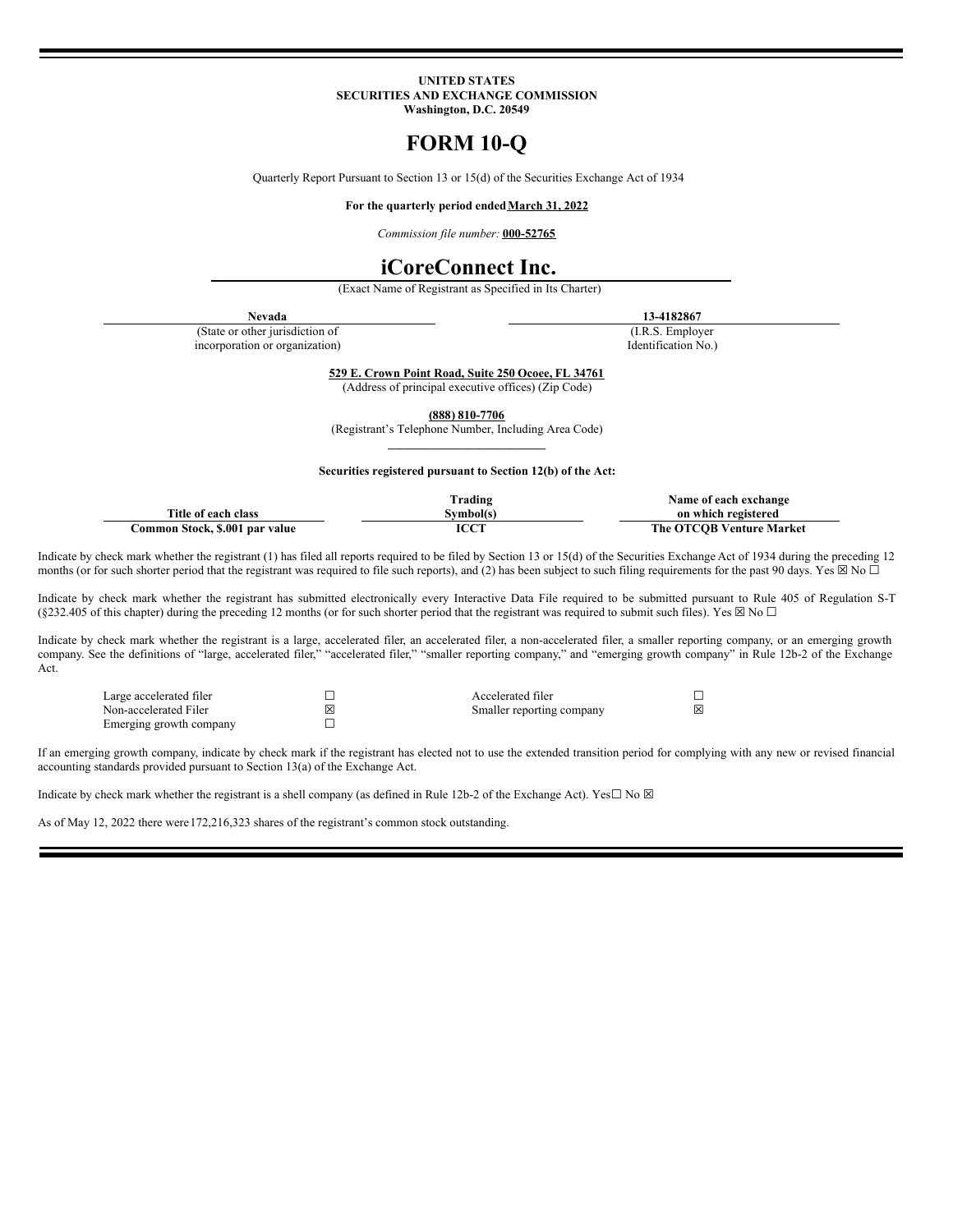### <span id="page-1-0"></span>**iCoreConnect Inc. FORM 10-Q QUARTERLY REPORT FOR THE QUARTER ENDED MARCH 31, 2022**

# **Part I Financial [Information](#page-2-0)**

| Item 1            | Financial Statements (Unaudited)                                                                                                                 |                |
|-------------------|--------------------------------------------------------------------------------------------------------------------------------------------------|----------------|
|                   | Condensed Consolidated Balance Sheets as of March 31, 2022 (Unaudited) and December 31, 2021                                                     | 3              |
|                   | Condensed Consolidated Statements of Operations for the Three Months Ended March 31, 2022 and 2021 (Unaudited)                                   | $\overline{4}$ |
|                   | Condensed Consolidated Statements of Changes in Stockholders' Equity (Deficit) for the Three Months ended March 31, 2022 and 2021<br>(Unaudited) | 5              |
|                   | Condensed Consolidated Statements of Cash Flows for the Three Months Ended March 31, 2022 and 2021 (Unaudited)                                   | 6              |
|                   | <b>Notes to Condensed Consolidated Financial Statements</b>                                                                                      | $\overline{7}$ |
| Item 2.           | Management's Discussion and Analysis of Financial Condition and Results of Operations                                                            | 23             |
| Item 3.           | Quantitative and Qualitative Disclosures About Market Risks                                                                                      | 30             |
| Item 4.           | <b>Controls and Procedures</b>                                                                                                                   | 30             |
|                   | <b>Part II Other Information</b>                                                                                                                 |                |
| Item 1.           | <b>Legal Proceedings</b>                                                                                                                         | 31             |
| Item 1A.          | <b>Risk Factors</b>                                                                                                                              | 31             |
| Item 2.           | Unregistered Sales of Equity Securities and Use of Proceeds                                                                                      | 31             |
| Item 3.           | <b>Defaults Upon Senior Securities</b>                                                                                                           | 31             |
|                   | Not Applicable                                                                                                                                   |                |
| Item 4.           | <b>Mine Safety Disclosures</b>                                                                                                                   | 31             |
|                   | Not Applicable                                                                                                                                   |                |
| Item 5.           | Other Information                                                                                                                                | 31             |
|                   | Not Applicable                                                                                                                                   |                |
| Item $6.$         | <b>Exhibits</b>                                                                                                                                  | 32             |
| <b>Signatures</b> |                                                                                                                                                  | 33             |
|                   |                                                                                                                                                  |                |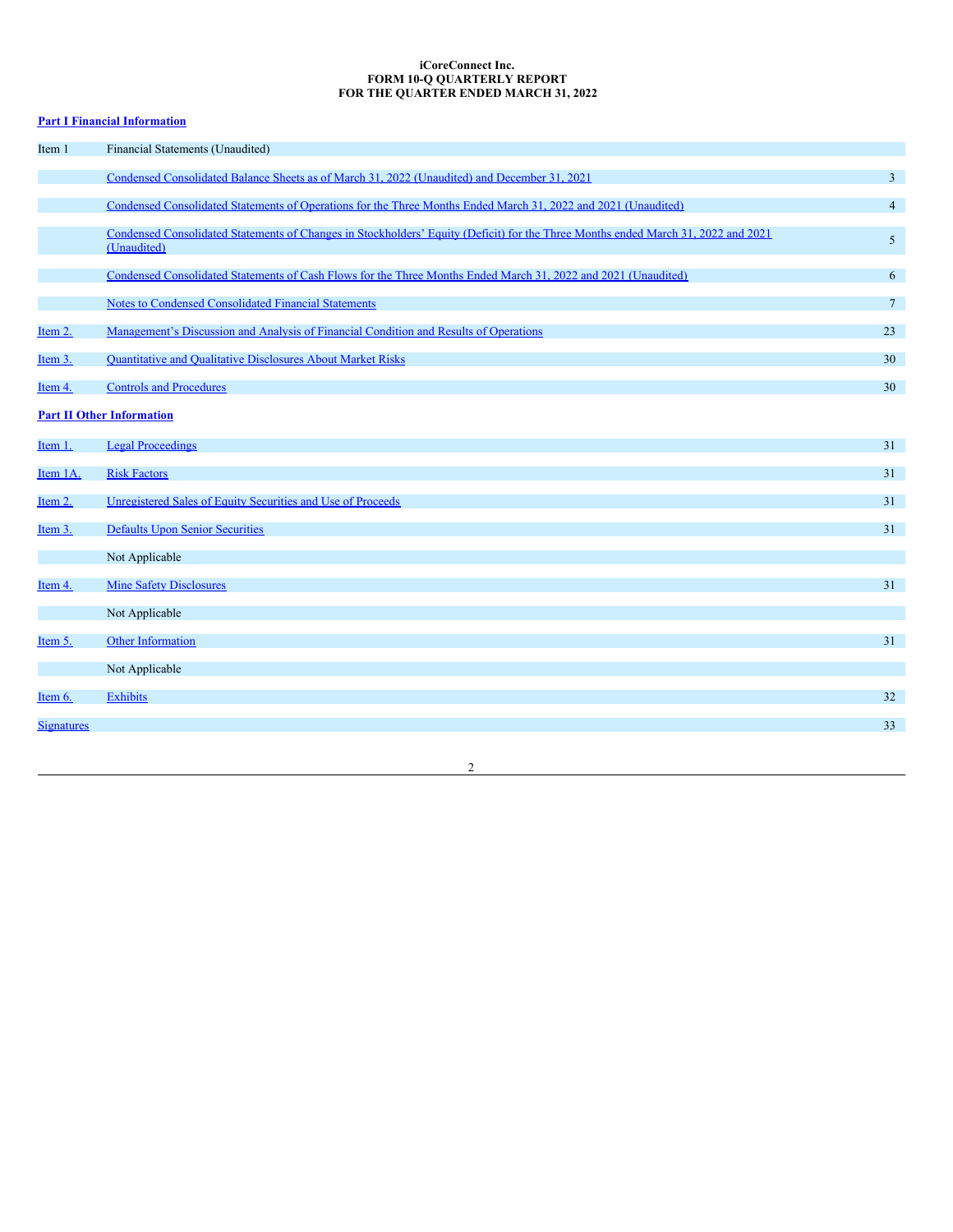### <span id="page-2-1"></span>**iCoreConnect Inc. CONDENSED CONSOLIDATED BALANCE SHEETS AS OF MARCH 31, 2022 (UNAUDITED) AND DECEMBER 31, 2021**

<span id="page-2-0"></span>

|                                                                                                                                                                    |              | March 31,<br>2022  |               | December 31,<br>2021 |
|--------------------------------------------------------------------------------------------------------------------------------------------------------------------|--------------|--------------------|---------------|----------------------|
| <b>ASSETS</b>                                                                                                                                                      |              |                    |               |                      |
| Cash and cash equivalents                                                                                                                                          | $\mathbb{S}$ | 810.075<br>715.701 | $\mathbf S$   | 71.807               |
| Accounts receivable, net                                                                                                                                           |              |                    |               | 629,047              |
| Prepaid expenses and other current assets                                                                                                                          |              | 390,386            |               | 312,286              |
| <b>Total current assets</b>                                                                                                                                        |              | 1,916,162          |               | 1,013,140            |
| Property and equipment, net                                                                                                                                        |              | 91,686             |               | 92,562               |
| Right of use lease asset - operating                                                                                                                               |              | 1,078,739          |               | 99,054               |
| Software development costs, net                                                                                                                                    |              | 561,925            |               | 592,781              |
| Acquired technology, net                                                                                                                                           |              | 160,034            |               | 277,966              |
| Customer relationships, net                                                                                                                                        |              | 2,890,001          |               | 3,069,874            |
| Goodwill                                                                                                                                                           |              | 1,484,966          |               | 1,484,966            |
| <b>Total long-term assets</b>                                                                                                                                      |              | 6,267,351          |               | 5,617,203            |
| <b>TOTAL ASSETS</b>                                                                                                                                                | \$           | 8,183,513          | \$            | 6,630,343            |
|                                                                                                                                                                    |              |                    |               |                      |
| <b>LIABILITIES AND STOCKHOLDERS' EQUITY</b>                                                                                                                        |              |                    |               |                      |
| Accounts payable and accrued expenses                                                                                                                              | \$           | 1,243,273          | <sup>\$</sup> | 1,641,750            |
| Operating lease liability, current portion                                                                                                                         |              | 1,046,423          |               | 66,738               |
| Notes payable, current portion                                                                                                                                     |              | 1,776,168          |               | 2,325,339            |
| Deferred revenue                                                                                                                                                   |              | 33,374             |               | 20,419               |
| <b>Total current liabilities</b>                                                                                                                                   |              | 4,099,238          |               | 4,054,246            |
| Long-term debt, net of current maturities                                                                                                                          |              | 3,683,206          |               | 1,538,488            |
| Operating lease liability, net of current portion                                                                                                                  |              | 32,316             |               | 32,318               |
| <b>Total long-term liabilities</b>                                                                                                                                 |              | 3,715,522          |               | 1,570,806            |
| <b>TOTAL LIABILITIES</b>                                                                                                                                           | \$           | 7,814,760          | \$            | 5,625,052            |
|                                                                                                                                                                    |              |                    |               |                      |
| <b>STOCKHOLDERS' EQUITY</b>                                                                                                                                        |              |                    |               |                      |
| Preferred Stock, par value \$0.001; 10,000,000 shares authorized; Issued and Outstanding: 0 as of March 31, 2022 and December 31,<br>2021.                         |              |                    |               |                      |
| Common Stock par value \$0.001; 600,000,000 shares authorized; Issued and Outstanding: 172,216,323 as of March 31, 2022 and<br>167,493,479 as of December 31, 2021 |              | 172,216            |               | 167,493              |
| Additional paid-in-capital                                                                                                                                         |              | 84,534,035         |               | 83,633,061           |
| Accumulated deficit                                                                                                                                                |              | (84, 337, 498)     |               | (82,795,263)         |
| TOTAL STOCKHOLDERS' EQUITY                                                                                                                                         |              | 368,753            |               | 1,005,291            |
| TOTAL LIABILITIES AND STOCKHOLDERS' EQUITY                                                                                                                         | \$           | 8,183,513          | $\mathbb{S}$  | 6.630.343            |
|                                                                                                                                                                    |              |                    |               |                      |

*The accompanying notes are an integral part of these condensed consolidated financial statements*

3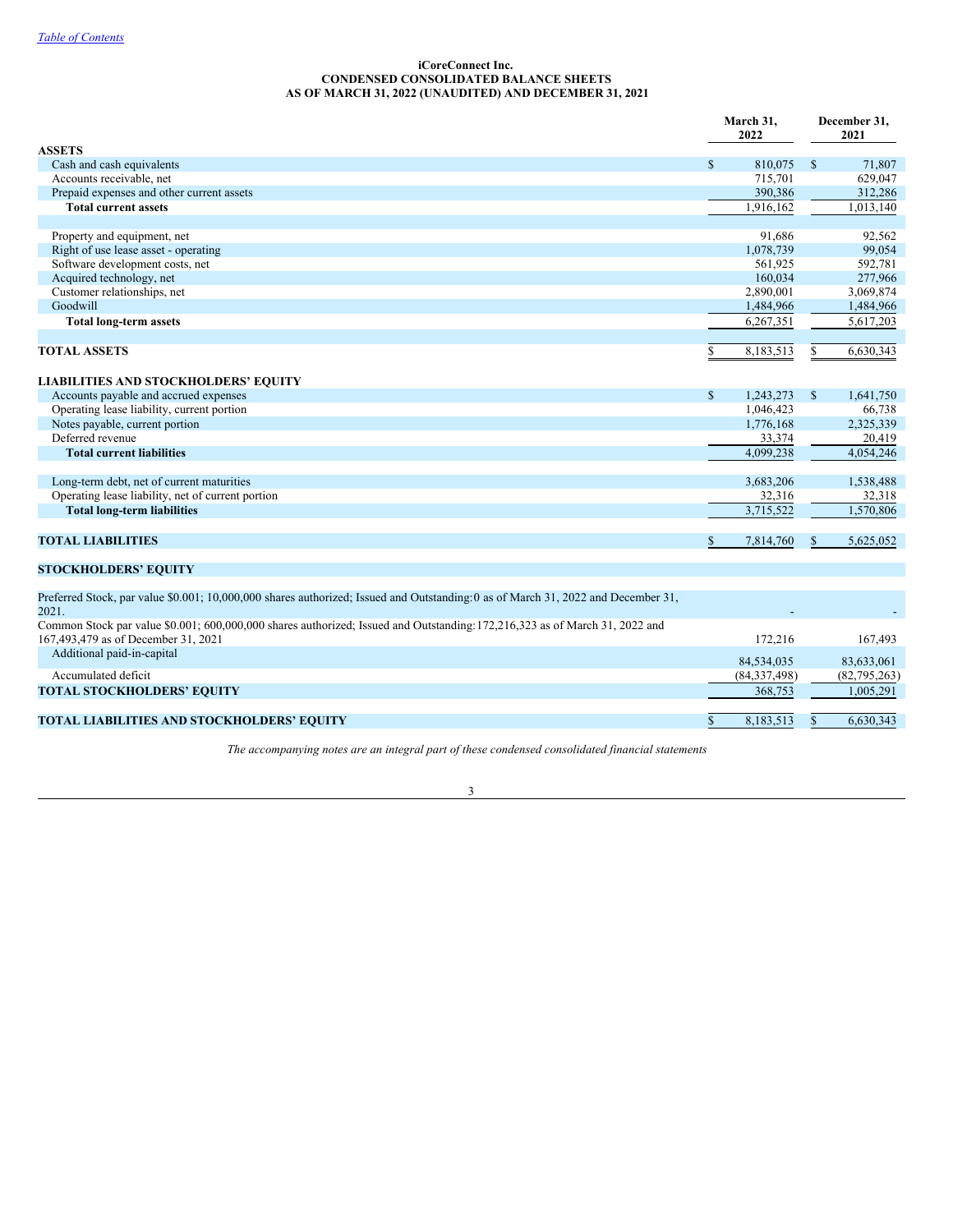### <span id="page-3-0"></span>**iCoreConnect Inc. CONDENSED CONSOLIDATED STATEMENTS OF OPERATIONS FOR THE THREE MONTHS ENDED MARCH 31, 2022 AND 2021 (UNAUDITED)**

|                                                                        |              | March 31,<br>2022 |               | March 31,<br>2021 |  |
|------------------------------------------------------------------------|--------------|-------------------|---------------|-------------------|--|
| Revenue                                                                | $\mathbf{s}$ | 2,043,889         | \$            | 704,001           |  |
| Cost of sales                                                          |              | 634,230           |               | 240,033           |  |
| Gross profit                                                           |              | 1,409,659         |               | 463,968           |  |
| <b>Expenses</b>                                                        |              |                   |               |                   |  |
| Selling, general and administrative                                    |              | 1,950,441         |               | 856,388           |  |
| Depreciation and amortization                                          |              | 455,771           |               | 252,697           |  |
| Total operating expenses                                               |              | 2,406,212         |               | 1,109,085         |  |
| Loss from operations                                                   |              | (996, 553)        |               | (645, 117)        |  |
|                                                                        |              |                   |               |                   |  |
| Other expense                                                          |              |                   |               |                   |  |
| Interest expense                                                       |              | (155,689)         |               | (167, 797)        |  |
| Finance Fee                                                            |              | (300,000)         |               |                   |  |
| Other expense                                                          |              | (89,993)          |               |                   |  |
| Total other expense                                                    |              | (545, 682)        |               | (167, 797)        |  |
| Net loss                                                               | \$           | (1, 542, 235)     | <sup>S</sup>  | (812, 914)        |  |
|                                                                        |              |                   |               |                   |  |
| Net loss per share available to common stockholders, basic and diluted | \$           | (0.01)            | <sup>\$</sup> | (0.01)            |  |
| Weighted average number of shares, basic and diluted                   |              | 171,087,892       |               | 115,776,822       |  |

*The accompanying notes are an integral part of these condensed consolidated financial statements*

4

<u> 1980 - Johann Barbara, martxa a</u>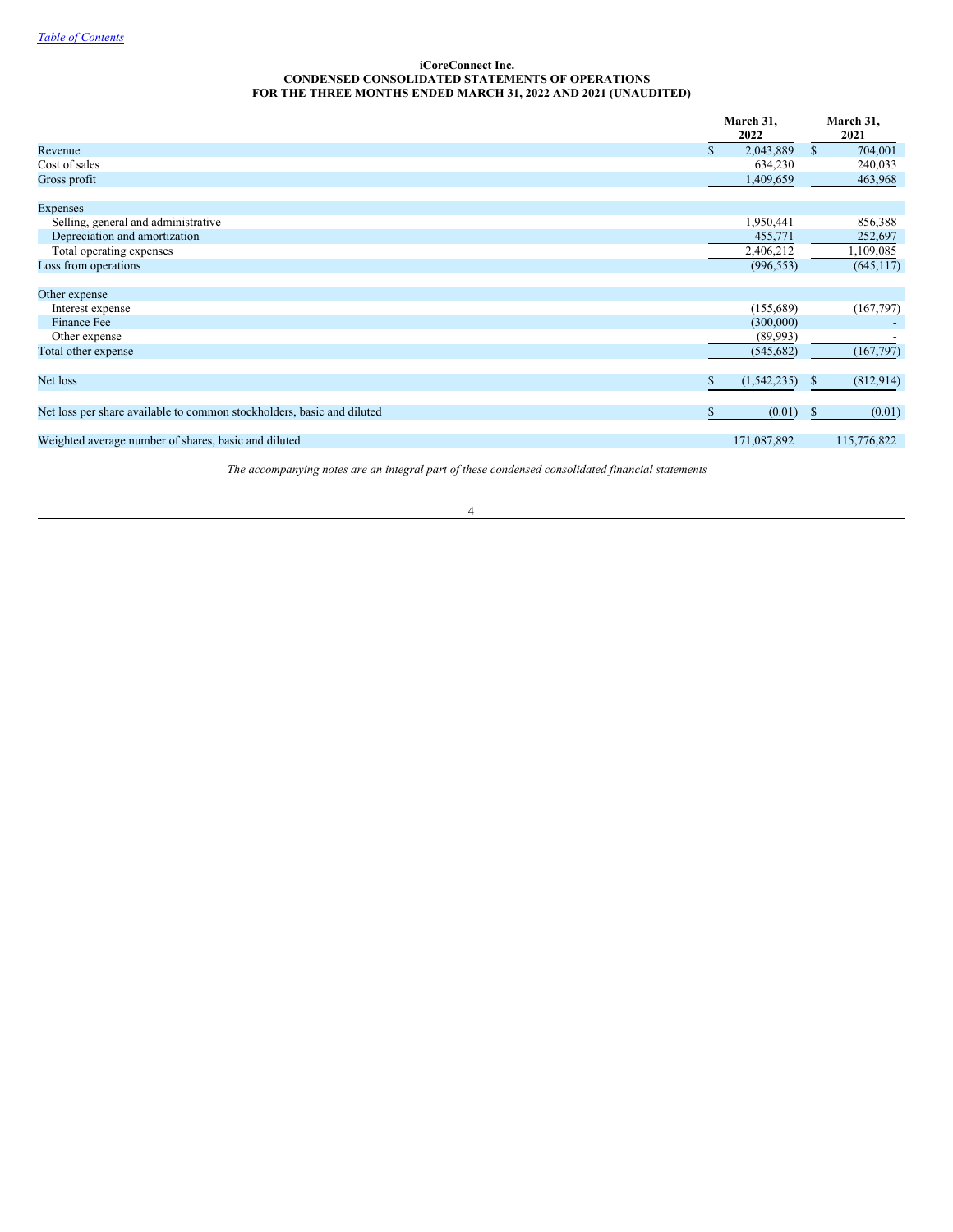### <span id="page-4-0"></span>**iCoreConnect Inc. CONDENSED CONSOLIDATED STATEMENTS OF CHANGES IN STOCKHOLDERS' EQUITY (DEFICIT) FOR THE THREE MONTHS ENDED MARCH 31, 2022 AND 2021 (UNAUDITED)**

|                                                          | <b>Common stock</b> |    |         |   | <b>Additional</b><br>Paid In |    | Accumulated              |   | <b>Total</b><br>Stockholders'<br><b>Equity</b> |
|----------------------------------------------------------|---------------------|----|---------|---|------------------------------|----|--------------------------|---|------------------------------------------------|
|                                                          | <b>Shares</b>       |    | Amount  |   | Capital                      |    | Deficit                  |   | (Deficit)                                      |
| <b>Balances at January 1, 2021</b>                       | 90,081,336          | -S | 90,081  | S | 77,112,060                   | S. | (77, 831, 081)           | S | (628, 940)                                     |
| Stock issued for cash                                    | 22,504,600          |    | 22,505  |   | 1,394,808                    |    |                          |   | 1,417,313                                      |
| Stock issued for conversion of fees for services payable | 7,948,502           |    | 7,948   |   | 473,975                      |    | -                        |   | 481,923                                        |
| Stock compensation expense                               | 3,968,795           |    | 3,969   |   | 114,827                      |    |                          |   | 118,796                                        |
| Net loss                                                 |                     |    |         |   |                              |    | (812, 914)               |   | (812, 914)                                     |
| Balances at March 31, 2021                               | 124,503,233         |    | 124,503 |   | 79,095,670                   |    | (78, 643, 995)           |   | 576,178                                        |
|                                                          |                     |    |         |   |                              |    |                          |   |                                                |
| <b>Balances at January 1, 2022</b>                       | 167,493,497         | -S | 167,493 | S | 83,633,061                   | S  | (82, 795, 263)           | S | 1,005,291                                      |
| Stock issued for cash                                    | 4,722,844           |    | 4,723   |   | 345,277                      |    |                          |   | 350,000                                        |
| Finance fee on convertible debt                          |                     |    |         |   | 300,000                      |    |                          |   | 300,000                                        |
| Stock compensation expense                               |                     |    |         |   | 255,697                      |    | $\overline{\phantom{a}}$ |   | 255,697                                        |
| Net loss                                                 |                     |    |         |   |                              |    | (1,542,235)              |   | (1, 542, 235)                                  |
| <b>Balances at March 31, 2022</b>                        | 172.216.323         |    | 172,216 |   | 84,534,035                   |    | (84, 337, 498)           |   | 368,753                                        |

*The accompanying notes are an integral part of these condensed consolidated financial statements*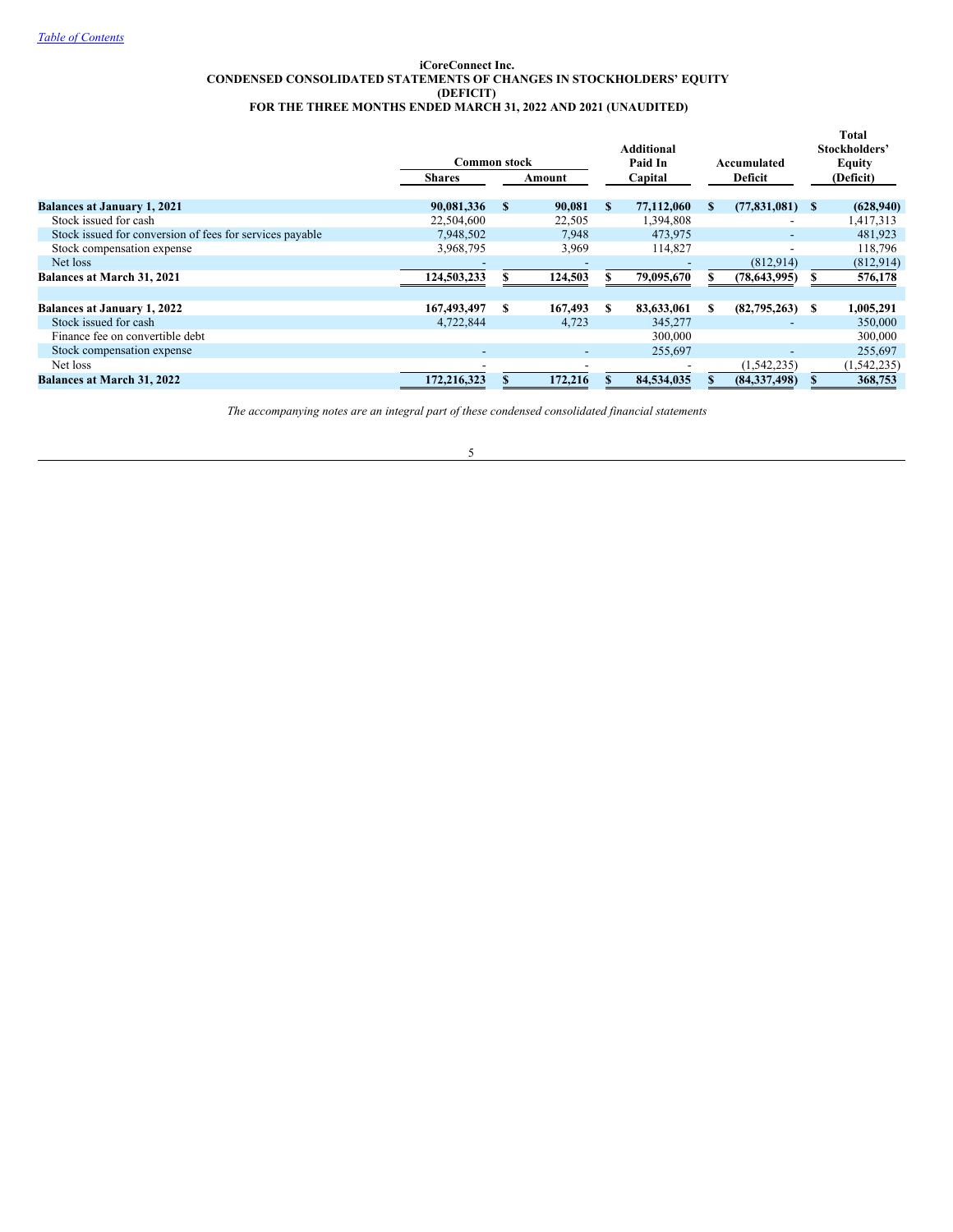### <span id="page-5-0"></span>**iCoreConnect Inc. CONDENSED CONSOLIDATED STATEMENTS OF CASH FLOWS FOR THE THREE MONTHS ENDED MARCH 31, 2022 AND 2021 (UNAUDITED)**

|                                                                             | March 31,<br>2022                | March 31,<br>2021        |  |
|-----------------------------------------------------------------------------|----------------------------------|--------------------------|--|
| <b>CASH FLOWS FROM OPERATING ACTIVITIES</b>                                 |                                  |                          |  |
| <b>Net loss</b>                                                             | $\mathbb{S}$<br>$(1,542,235)$ \$ | (812, 914)               |  |
| Adjustments to reconcile net loss to net cash used in operating activities: |                                  |                          |  |
| Depreciation expense                                                        | 63,814                           | 684                      |  |
| Amortization expense                                                        | 391,957                          | 252,013                  |  |
| Stock compensation expense                                                  | 255,697                          | 118,796                  |  |
| Finance fee                                                                 | 300,000                          |                          |  |
| Non-cash interest expense                                                   | 94.589                           | 26,858                   |  |
| Changes in assets and liabilities:                                          |                                  |                          |  |
| Accounts receivable                                                         | (86, 654)                        | (50, 486)                |  |
| Prepaid expenses and other current assets                                   | (78, 100)                        | (28, 469)                |  |
| Right of use asset, net of lease liability                                  | (62,940)                         | (10, 356)                |  |
| Accounts payable and accrued expenses                                       | (398, 477)                       | (220, 677)               |  |
| Deferred revenue                                                            | 12,955                           | 9,382                    |  |
| <b>NET CASH USED IN OPERATING ACTIVITIES</b>                                | (1,049,394)                      | (715, 169)               |  |
|                                                                             |                                  |                          |  |
| <b>INVESTING ACTIVITIES</b>                                                 |                                  |                          |  |
| Additions to capitalized software                                           | (63,296)                         | (48, 682)                |  |
| NET CASH USED IN INVESTING ACTIVITIES                                       | (63, 296)                        | (48, 682)                |  |
|                                                                             |                                  |                          |  |
| <b>FINANCING ACTIVITES</b>                                                  |                                  |                          |  |
| Net proceeds from debt                                                      | 2,000,000                        |                          |  |
| Payments on debt                                                            | (499, 042)                       | (489, 641)               |  |
| Proceeds from issuance of common stock                                      | 350,000                          | 1,417,313                |  |
| Conversion of accounts payable into common stock                            |                                  | 22,734                   |  |
| NET CASH PROVIDED BY FINANCING ACTIVITIES                                   | 1,850,958                        | 950,406                  |  |
|                                                                             |                                  |                          |  |
| <b>NET CHANGE IN CASH</b>                                                   | 738,268                          | 186,555                  |  |
| CASH AND CASH EQUIVALENTS AT BEGINNING OF THE PERIOD                        | 71,807                           | 7,619                    |  |
| CASH AND CASH EQUIVALENTS AT END OF THE PERIOD                              | 810,075<br>\$                    | 194,174<br>\$            |  |
|                                                                             |                                  |                          |  |
| SUPPLEMENTAL DISCLOSURE OF CASH FLOW INFORMATION:                           |                                  |                          |  |
| Cash paid during the period for interest                                    | 32,909<br>\$                     | 140.939<br><sup>\$</sup> |  |
| Stock issued for conversion of accounts payable                             | \$                               | \$<br>481,923            |  |

*The accompanying notes are an integral part of these condensed consolidated financial statements*

6

<u> 1989 - Johann Stoff, Amerikaansk politiker (</u>

<u> 1989 - Johann Barn, mars eta bainar eta idazlea (</u>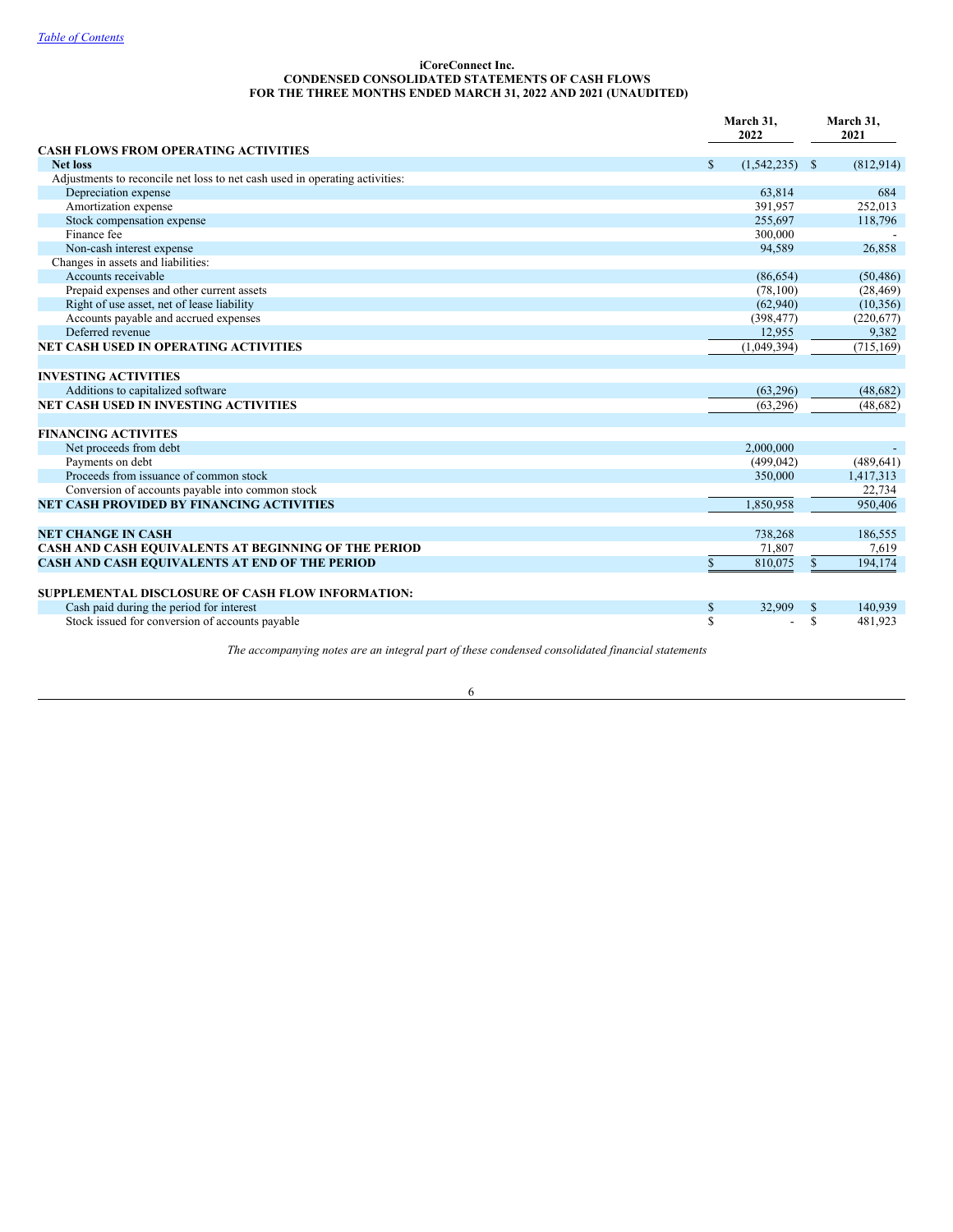### <span id="page-6-0"></span>**iCoreConnect Inc. Notes to Condensed Consolidated Financial Statements** March 31, 2022

# **1. NATURE OF OPERATIONS**

iCoreConnect Inc., (the "Company"), a Nevada Corporation, is a market leading cloud-based software and technology company focused on increasing workflow productivity and customer profitability through its enterprise platform of applications and services.

### **Business Combinations**

During 2021 the Company completed three asset acquisitions which were accounted for as business combinations; On April 23, 2021, the Company acquired substantially all the assets of Heyns Unlimited LLC doing business as Advantech; On May 31, 2021, the Company acquired substantially all the assets of BCS Tech Center, Inc.; and on September 1, 2021, the Company acquired substantially all the assets of Spectrum Technology Solutions, LLC.

# **Going Concern and Liquidity**

The accompanying financial statements have been prepared assuming that the Company will continue as a going concern, which contemplates continuity of operations, realization of assets, and liquidation of liabilities in the normal course of business.

For the three months period ended March 31, 2022, the Company generated an operating loss of \$96,553. In addition at March 31, 2022, the Company has an accumulated deficit, and net working capital deficit of \$84,337,498 and \$2,183,076, respectively. The Company's activities were primarily financed through private placements of equity securities and issuance of debt. The Company intends to raise additional capital through the issuance of debt and/or equity securities to fund its operations. The Company is reliant on future fundraising to finance operations in the near future. The financing may not be available on terms satisfactory to the Company, if at all. In light of these matters, there is substantial doubt that the Company will be able to continue as a going concern for a period of 12 months from the issuance date of these financial statements.

Currently, management intends to develop a vastly improved healthcare communications system and intends to develop alliances with strategic partners to generate revenues that will sustain the Company. While management believes in the viability of its strategy to increase revenues and in its ability to raise additional funds, there can be no assurances to that effect. Management's ability to continue as a going concern is ultimately dependent upon its ability to continually increase the Company's customer base and realize increased revenues from signed contracts. The financial statements do not include any adjustments related to the recoverability and classification of recorded asset amounts or the amounts and classification of liabilities that might be necessary should the Company be unable to continue as a going concern.

### **2. SUMMARY OF SIGNFICANT ACCOUNTING POLICES**

### **Basis of Presentation and Principles of Consolidations**

The accompanying unaudited condensed consolidated financial statements have been prepared in accordance with accounting principles generally accepted in the United States of America ("GAAP") for interim financial information and in accordance with the instructions to Form 10-Q and Article 8 of Regulation S-X of the SEC. Certain information or footnote disclosures normally included in financial statements prepared in accordance with GAAP have been condensed or omitted, pursuant to the rules and regulations of the SEC for interim financial reporting. Accordingly, they do not include all the information and footnotes necessary for a complete presentation of financial position, results of operations, or cash flows. In the opinion of management, the accompanying unaudited condensed consolidated financial statements include all adjustments, consisting of a normal recurring nature, which are necessary for a fair presentation of the financial position, operating results and cash flows for the periods presented.

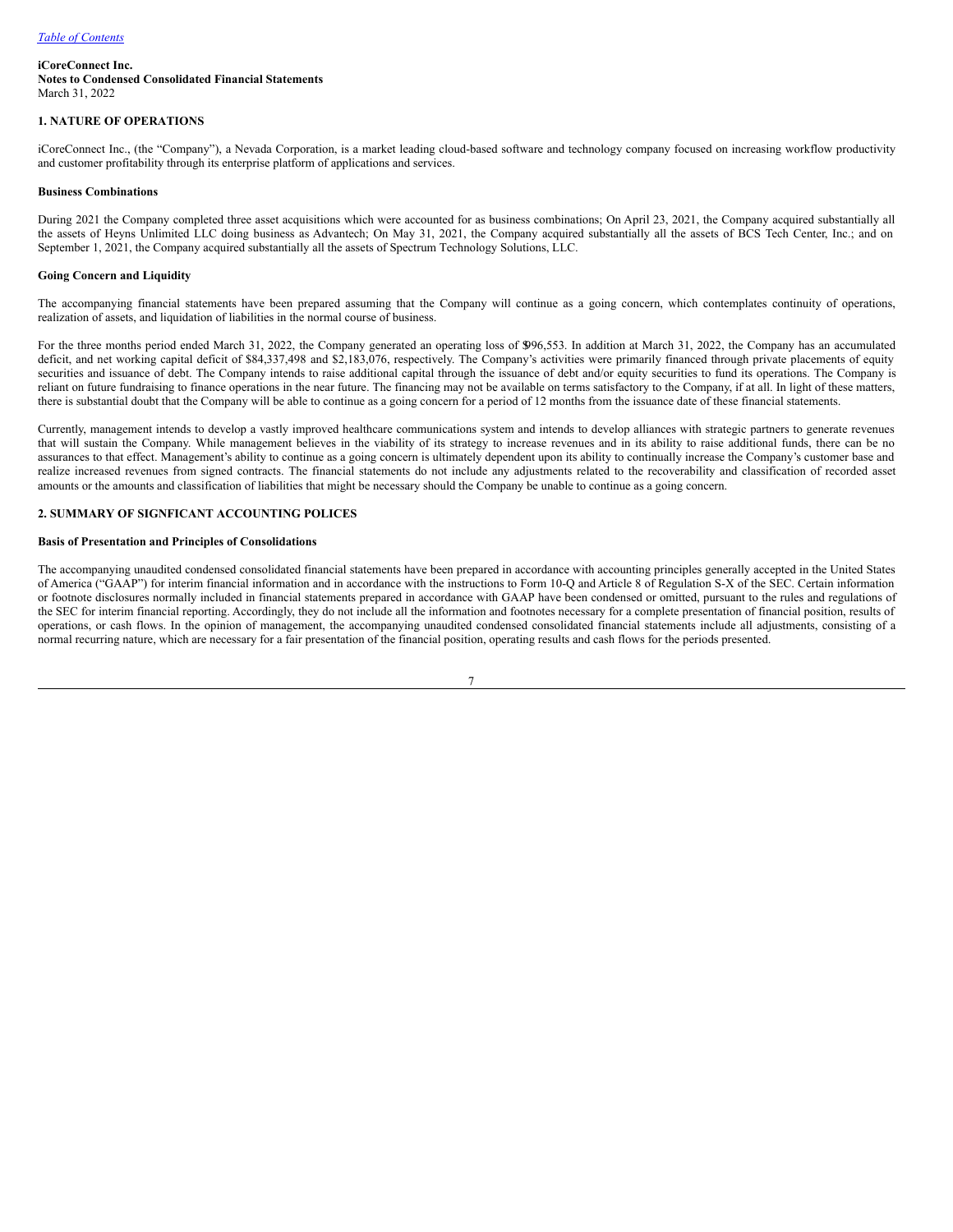The accompanying unaudited condensed financial statements should be read in conjunction with the Company's Annual Report on Form 10-K as filed with the SEC on April 18, 2022. The interim results for the three months ended March 31, 2022 are not necessarily indicative of the results to be expected for the year ending December 31, 2022 or for any future periods.

### **Fair Value Measurements**

Fair value is defined as the price that would be received to sell an asset or paid to transfer a liability in an orderly transaction between market participants at the measurement date (exit price). ASC 820 established a fair value hierarchy that prioritizes the inputs used to measure fair value. The hierarchy gives the highest priority to unadjusted quoted prices in active markets for identical assets or liabilities (level 1 measurement) and the lowest priority to unobservable inputs (level 3 measurement) as follows:

Level 1 – Observable inputs that reflect quoted prices are available in active markets for identical assets or liabilities as of the reporting date. Active markets are those in which transactions for the asset or liability occur in sufficient frequency and volume to provide pricing information on an ongoing basis.

Level 2 - Quoted prices for similar assets or liabilities in active markets, quoted prices for identical or similar assets or liabilities in markets that are not active, inputs other than quoted prices that are observable for the asset or liability and market corroborated inputs.

Level 3 - Unobservable inputs for which there is little, if any, market activity for the asset or liability being measured. These inputs may be used with standard pricing models or other valuation or internally-developed methodologies that result in management's best estimate of fair value.

As allowed by applicable FASB guidance, the Company has elected not to apply the fair value option for financial assets and liabilities any of its currently eligible financial assets or liabilities. The Company's financial instruments consist of cash, accounts receivable, accounts payable and notes payable. The Company has determined that the book values of its financial instruments as of March 31, 2022 and December 31, 2021, approximated their fair value due to their short-term nature.

### **Cash and Cash Equivalents**

The Company classifies highly liquid temporary investments with an original maturity of three months or less when purchased as cash equivalents. At March 31, 2022 and December 31, 2021, the Company had no cash equivalents. The Company maintains cash balances at various financial institutions. Balances at United States banks are insured by the Federal Deposit Insurance Corporation up to \$250,000. The Company has not experienced any losses in such accounts and believes it is not exposed to any significant risk for cash on deposit.

# **Accounts Receivable and Allowance for Doubtful Accounts**

Accounts receivable are customer obligations due under normal trade terms. The Company maintains an allowance for doubtful accounts for estimated losses resulting from the potential inability of certain customers to make required future payments on amounts due. Management determines the adequacy of this allowance by periodically evaluating the aging and past due nature of individual customer accounts receivable balances and considering the customer's current financial situation as well as the existing industry economic conditions and other relevant factors that would be useful in assessing the risk of collectability. If the future financial condition of the Company's customers were to deteriorate, resulting in their inability to make specific required payments, additions to the allowance for doubtful accounts may be required. In addition, if the financial condition of customers improves and collections of amounts outstanding commence or are reasonably assured, then the Company may reverse previously established allowances for doubtful accounts. The Company has estimated and recorded an allowance for doubtful accounts of approximately \$36,000 at March 31, 2022 and December 31, 2021.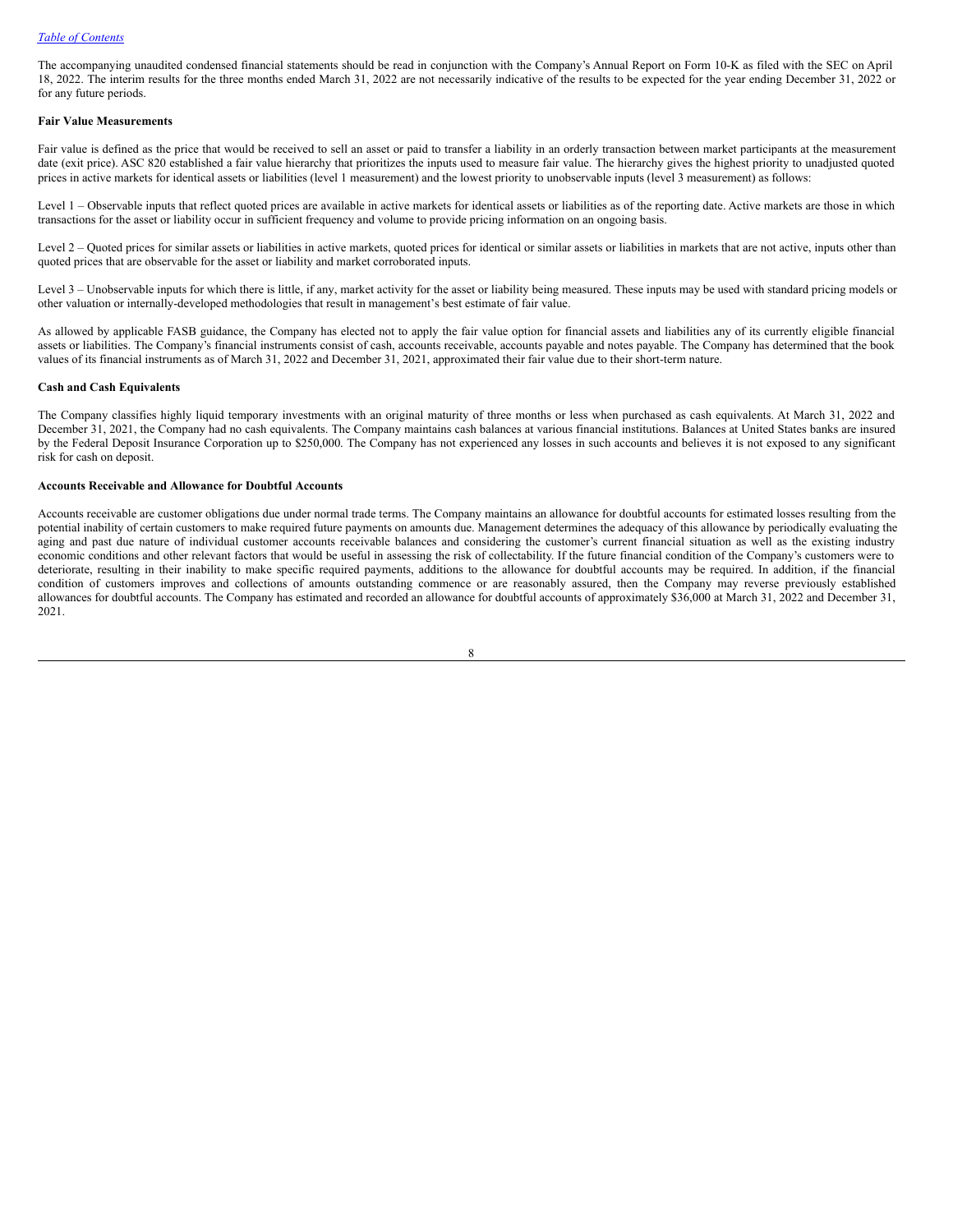# **Property, Equipment and Depreciation**

Property, equipment, and leasehold improvements are recorded at their historical cost, less accumulated depreciation and amortization. Depreciation and amortization have been determined using the straight-line method over the estimated useful lives of the assets which are for computers and office equipment (3 years) and for office furniture and fixtures (7 years). The cost of repairs and maintenance is charged to operations in the period incurred.

#### **Software Development Costs and Acquired Software**

The Company accounts for software development costs, including costs to develop software products or the software component of products to be sold to external users. In accordance with ASC 985-730, Computer Software Research and Development, research and planning phase costs are expensed as incurred and development phase costs including direct materials and services, payroll and benefits and interest costs are capitalized.

The Company has determined that technological feasibility for its products to be marketed to external users was reached before the release of those products. As a result, the development costs and related acquisition costs after the establishment of technological feasibility were capitalized as incurred. Capitalized costs for software to be sold to external users and software acquired in a business combination are amortized based on current and projected future revenue for each product with an annual minimum equal to the straight-line amortization over three years.

#### *Long-Lived Assets and Goodwill*

The Company accounts for long-lived assets in accordance with the provisions of ASC 360-10-35,*Property, Plant and Equipment, Impairment or Disposal of Long-lived Assets*. This accounting standard requires that long-lived assets be reviewed for impairment whenever events or changes in circumstances indicate that the carrying amount may not be recoverable. Recoverability of assets to be held and used is measured by a comparison of the carrying amount of an asset to future undiscounted net cash flows expected to be generated by the asset. If the carrying amount of an asset exceeds its estimated future cash flows, an impairment charge is recognized by the amount by which the carrying amount of the asset exceeds the fair value of the asset. As of March 31, 2022 and December 31, 2021 there was no impairment of Long-lived Assets.

The Company accounts for goodwill and intangible assets in accordance with ASC 350,*Intangibles – Goodwill and Other*. Goodwill represents the excess of the purchase price of an entity over the estimated fair value of the assets acquired and liabilities assumed. ASC 350 requires that goodwill and other intangibles with indefinite lives be tested for impairment annually or on an interim basis if events or circumstances indicate that the fair value of an asset has decreased below its carrying value. During the fourth quarter of 2020, the Company adopted ASU No. 2017-04, Intangibles - Goodwill and Other (Topic 350): Simplifying the Test for Goodwill Impairment. This guidance simplifies the accounting for goodwill impairment by removing Step 2 of the goodwill impairment test, which requires a hypothetical purchase price allocation. Goodwill impairment will now be the amount by which the carrying value exceeds its fair value, not to exceed the carrying amount of goodwill. As of March 31, 2022 and December 31, 2021 there was no impairment of the Company's Goodwill.

### **Revenue Recognition**

We have 5 primary sources of revenue

- 1. Electronic Prescription Software
- 2. Insurance Verifications
- 3. ICD-10 Medical Coding Software
- 4. Encrypted and HIPAA Compliant Secure email
- 5. MSaaS software

1) Electronic Prescription software services are provided an annual subscription basis using the software as a service ('SaaS') model with revenue recognized ratably over the contract term.

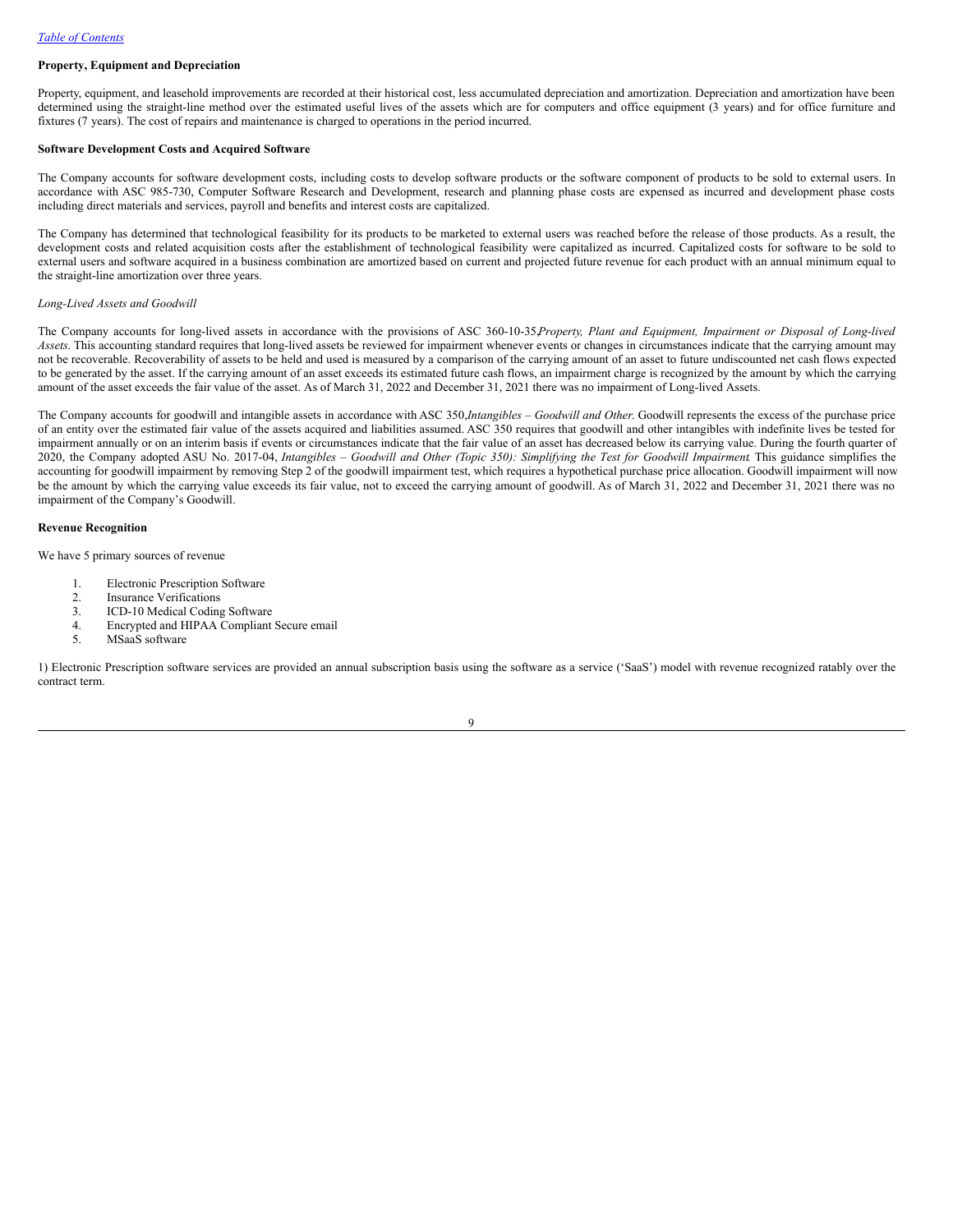### *Table of [Contents](#page-1-0)*

2). Insurance verification services are provided on an annual subscription basis using SaaS model with revenue recognized ratably over the contract term.

3) ICD-10 Medical Coding services are provided on an annual subscription basis using the software as a SaaS model with revenues recognized ratably over the contract term.

4) Encrypted and HIPAA compliant and secure email services are provided on an annual subscription basis using the SaaS model with revenues recognized ratably over the contract term.

5) MSaaS software services are provided on an annual subscription basis using the SaaS model with revenue recognized ratably over the contract term.

The Company accounts for revenue from contracts with customers in accordance with ASU No. 2017-09, Revenue from Contracts with Customers and a series of related accounting standard updates (collectively referred to as "Topic 606"). This guidance sets forth a five-step revenue recognition model which replaced the prior revenue recognition guidance in its entirety and is intended to eliminate numerous industry-specific pieces of revenue recognition guidance and to require more detailed disclosures. The five steps of the revenue recognition model are: (1) identify the contract(s) with a customer; (2) identify the performance obligations in the contract; (3) determine the transaction price; (4) allocate the transaction price to the performance obligations in the contract; and (5) recognize revenue when (or as) the entity satisfies a performance obligation.

At contract inception, the Company assesses the goods and services promised in the contract with customers and identifies a performance obligation for each. To determine the performance obligation, the Company considers all products and services promised in the contract regardless of whether they are explicitly stated or implied by customary business practices. The timing of satisfaction of the performance obligation is not subject to significant judgment. The Company measures revenue as the amount of consideration expected to be received in exchange for transferring goods and services. Revenue is recognized net of any taxes collected from customers that are subsequently remitted to governmental authorities.

We recognize revenue for our service in accordance with accounting standard ASC 606. Our customers are acquired through our own salesforce and through the referrals from our many state association marketing partners. We primarily generate revenue from multiple software as a service (SaaS) offerings, which typically include subscriptions to our online software solutions. The Company's secondary source of revenue is professional services and other revenue related to customer onboarding, IT services and equipment sales that often precede a subscription service offering purchased by the customer. Approximately 90% of our revenue is subscription based with the remainder being professional services and other IT related revenue. The geographic concentration of our revenue is 100% in North America.

Management has determined that it has the following performance obligations related to its products and services: multiple SaaS offerings, which typically include subscriptions to our online software solutions. Revenue from Software as a Service, hardware, service repairs, and support & maintenance are all recognized at a point in time when control of the goods is transferred to the customer, generally occurring upon shipment or delivery dependent upon the terms of the underlying contract, or services is completed. Our customers do not have the right to take possession of the online software solution. Revenue from subscriptions, including additional fees for items such as incremental contacts, is recognized ratably over the subscription period beginning on the date the subscription is made available to customers. Substantially all subscription contracts are one year. We recognize revenue from on-boarding services and equipment as the services are provided. Amounts billed that have not yet met the applicable revenue recognition criteria are recorded as deferred revenue.

For contracts with customers that contain multiple performance obligations, the Company accounts for the promised performance obligations separately as individual performance obligations if they are distinct. In determining whether performance obligations meet the criteria for being distinct, the Company considers several factors, including the degree of interrelation and interdependence between obligations and whether or not the good or service significantly modifies or transforms another good or service in the contract. After identifying the separate performance obligations, the transaction price is allocated to the separate performance obligations on a relative standalone selling price basis. The Company generally determines the standalone selling prices based on the prices charged to customers. Judgment may be used to determine the standalone selling prices for items that are not sold separately, including taking into consideration either historical pricing practices or an adjusted market assessment. Unsatisfied and partially unsatisfied performance obligations as of the end of the reporting period primarily consist of products and services for which customer purchase orders have been accepted and that are in the process of being delivered.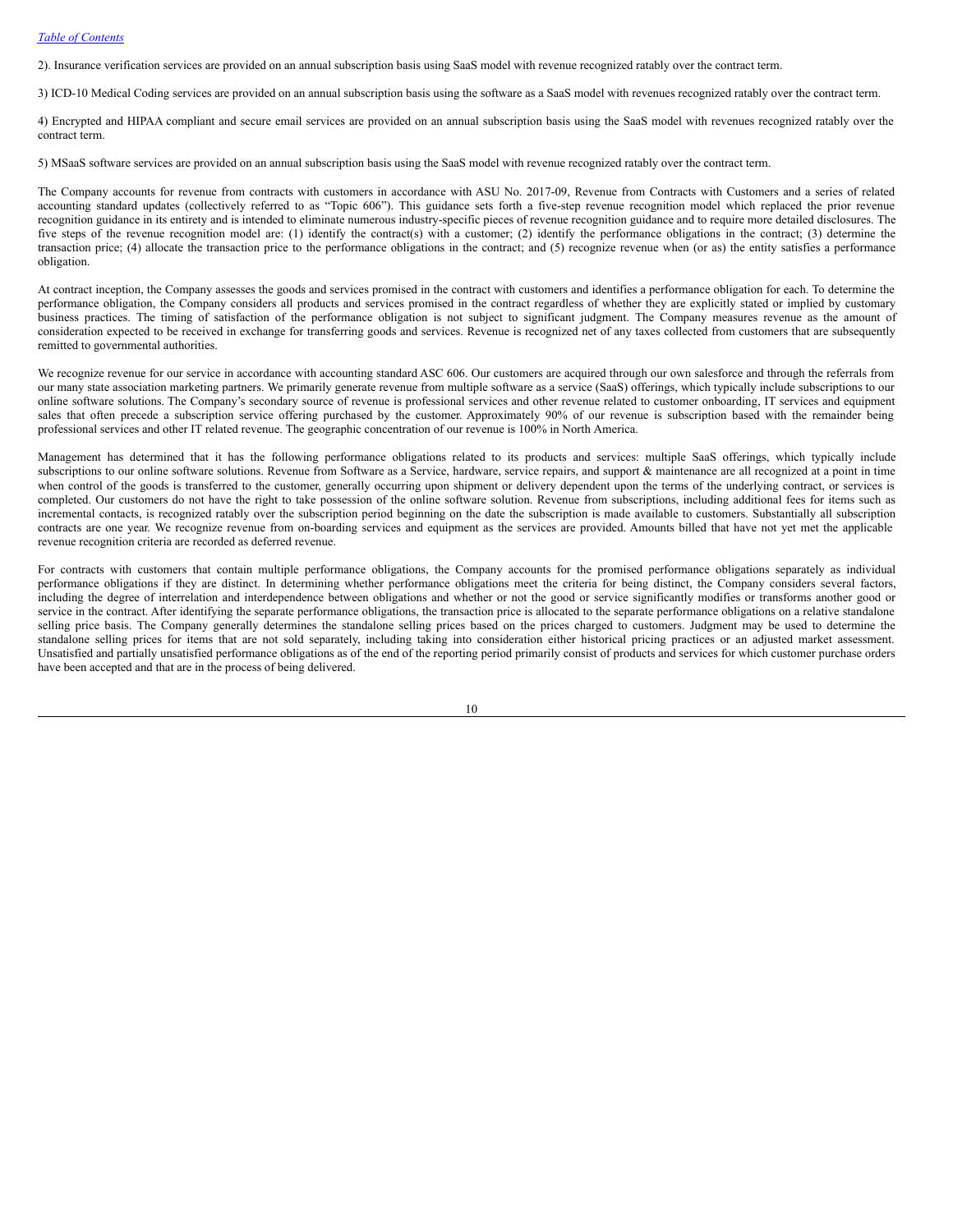Transaction price is calculated as the selling price less any variable consideration, consisting of rebates and discounts. Discounts provided to customers are known at contract inception. Rebates are calculated on the "expected value" method where the Company (1) estimates the probability of each rebate amount which could be earned by the distributor, (2) multiplies each estimated amount by its assigned probability factor, and (3) calculates a final sum of each of the probability-weighted amounts calculated in step (2). The sum calculated in step (3) is the rebate amount, which along with discounts reduces the amount of revenue recognized.

The Company has elected to account for shipping and handling activities that occur after the customer has obtained control of a good as a fulfillment cost rather than as an additional promised service. As a result, the Company accrues the costs of shipping and handling when the related revenue is recognized. Costs incurred for shipping and handling are included in costs of goods sold on the Consolidated Statements of Operations. Amounts billed to a customer for shipping and handling are reported as revenue on the Consolidated Statements of Operations.

### **Advertising Costs**

Advertising costs are reported in selling, general and administrative expenses and include advertising, marketing and promotional programs and are charged as expenses in the year in which they are incurred. Advertising costs were \$132,094 and \$56,376 for the three months ended March 31, 2022 and 2021, respectively.

### **Accounting for Derivative Instruments**

The Company accounts for derivative instruments in accordance with ASC 815 "Derivatives and Hedging", which requires additional disclosures about the Company's objectives and strategies for using derivative instruments, how the derivative instruments and related hedged items are accounted for, and how the derivative instruments and related hedging items affect the financial statements.

The Company does not use derivative instruments to hedge exposures to cash flow, market or foreign currency risk. Terms of convertible debt and preferred stock instruments are reviewed to determine whether or not they contain embedded derivative instruments that are required under ASC 815 to be accounted for separately from the host contract and recorded on the balance sheet at fair value. The fair value of derivative liabilities, if any, is required to be revalued at each reporting date, with corresponding changes in fair value recorded in current period operating results.

Freestanding warrants issued by the Company in connection with the issuance or sale of debt and equity instruments are considered to be derivative instruments. Pursuant to ASC 815, an evaluation of specifically identified conditions is made to determine whether the fair value of warrants issued is required to be classified as equity or as a derivative liability.

# **Financial Instruments With Down Round Features**

The Company follows the guidance of FASB ASU 2017-11, "Earnings per Share (Topic 260); Distinguishing Liabilities from Equity (Topic 480); and Derivatives and Hedging (Topic 815): (Part I) Accounting for Certain Financial Instruments with Down Round Features. ASU 2017-11 simplifies the accounting for certain financial instruments with down round features, a provision in an equity-linked financial instrument (or embedded feature) that provides a downround adjustment of the current exercise price based on the price of the future equity offerings. The standard requires companies to disregard the down round feature when assessing whether the instrument is indexed to its own stock, for the purposes of determining liability of equity classification. Companies that provide earning per share ("EPS") data will adjust their diluted EPS calculation for the effect of the feature when triggered (i.e. when the exercise price of the related equity-linked financial instrument is adjusted downward because of the down round feature) and will also recognize the effect of the trigger within equity.

$$
1\\1
$$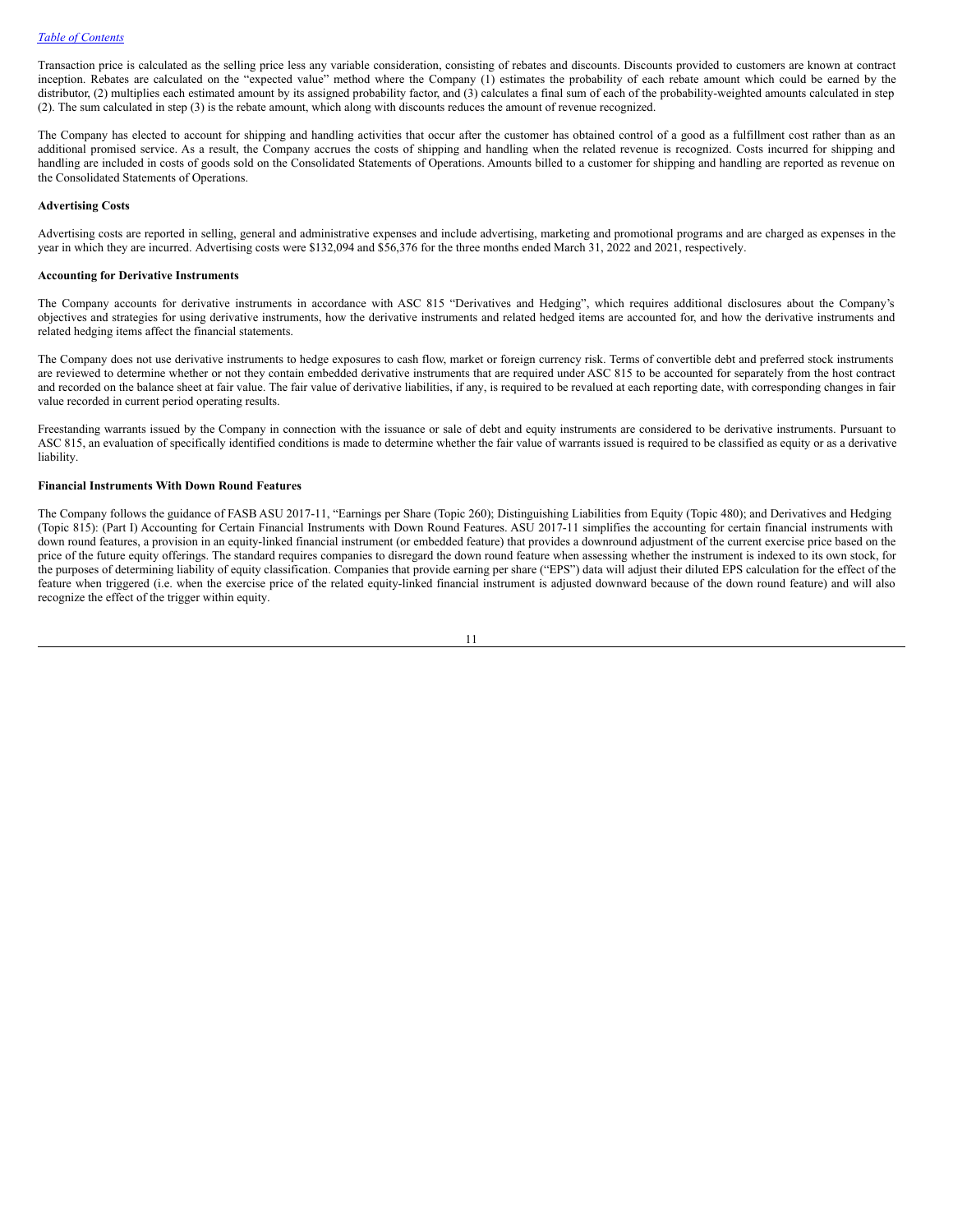### **Income Taxes**

The Company follows the asset and liability approach to accounting for income taxes. Under this method, deferred tax assets and liabilities are measured based on differences between the financial reporting and tax bases of assets and liabilities measured using enacted tax rates and laws that are expected to be in effect when differences are expected to reverse. Valuation allowances are established when it is necessary to reduce deferred income tax assets to the amount, if any, expected to be realized in future years.

ASC 740, Accounting for Income taxes ("ASC 740"), requires that deferred tax assets be evaluated for future realization and reduced by a valuation allowance to the extent we believe a portion more likely than not will not be realized. We consider many factors when assessing the likelihood of future realization of our deferred tax assets, including our recent cumulative loss experience and expectations of future taxable income by taxing jurisdictions, the carry forwarding periods available to us for tax reporting purposes and other relevant factors.

The Company has not recognized a liability for uncertain tax positions. A reconciliation of the beginning and ending amount of unrecognized tax benefits or penalties has not been provided since there has been no unrecognized benefit or penalty. If there were an unrecognized tax benefit or penalty, the Company would recognize interest accrued related to unrecognized tax benefits in interest expense and penalties in operating expenses. The Company files U.S. Federal income tax returns and various returns in state jurisdictions. The Company's open tax years subject to examination by the Internal Revenue Service and the state Departments of Revenue generally remain open for three years from the date of filing.

### **Use of Estimates**

The preparation of financial statements in conformity with GAAP requires management to make estimates and assumptions that affect the reported amounts of assets, liabilities and disclosures of contingent assets and liabilities at the date of the financial statements and the reported amounts of revenue and expenses during the reporting periods. Actual results could differ from those estimates.

# **Net Loss Per Share**

Basic net loss per share is computed by dividing net loss by the weighted average number of shares of Common Stock outstanding for the period. Diluted net loss per share reflects the potential dilution of securities by adding other Common Stock equivalents, including stock options, shares issuable on exercise of warrants, convertible preferred stock and convertible notes in the weighted average number of common shares outstanding for a period, if dilutive. Common stock equivalents that are anti-dilutive were excluded from the computation of diluted earnings per share which consisted of all outstanding common stock options and warrants.

### **Stock-Based Compensation**

The Company accounts for share-based compensation costs in accordance with ASC 718, Compensation – Stock Compensation. ASC 718 requires companies to measure the cost of awards of equity instruments, including stock options and restricted stock awards, based on the grant-date fair value of the award and to recognize it as compensation expense over the employee's requisite service period or the non-employee's vesting period. An employee's requisite service period is the period of time over which an employee must provide service in exchange for an award under a share-based payment arrangement and generally is presumed to be the vesting period. Upon exercise of share purchase options, the consideration paid by the option holder, together with the amount previously recognized in additional paid in capital, is recorded as an increase to share capital.

The Company estimates the fair value of each option award on the date of grant using a Black-Scholes option pricing model. The Company estimates the fair value of its common stock using the closing stock price of its common stock on the option grant date. The Company estimates the volatility of its common stock at the date of grant based on its historical stock prices. The Company uses the risk-free interest rate on the implied yield currently available on U.S. Treasury issues with an equivalent remaining term approximately equal to the expected life of the award. The Company has never paid any cash dividends on its common stock and does not anticipate paying any cash dividends in the foreseeable future. The fair value of shares of restricted stock issued are determined by the Company based on the estimated fair value of the Company's common stock.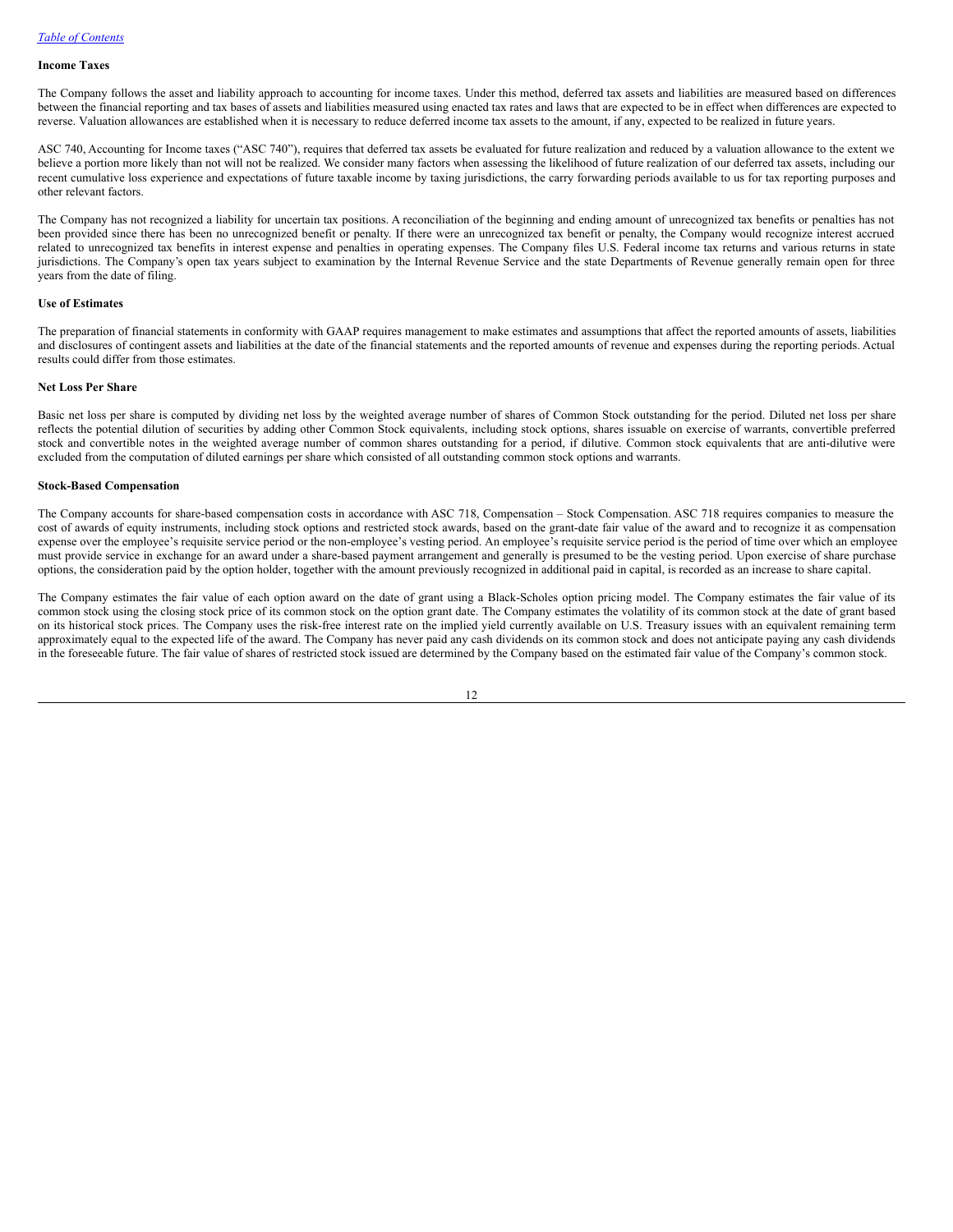# **Beneficial Conversion Features and Warrants**

The Company evaluates the conversion feature of convertible debt instruments to determine whether the conversion feature was beneficial as described in ASC 470-30, Debt with Conversion and Other Options. The Company records a beneficial conversion feature ("BCF") related to the issuance of convertible debt that has conversion features at fixed or adjustable rates that are in-the-money when issued and records the relative fair value of any warrants issued with those instruments. The BCF for the convertible instruments is recognized and measured by allocating a portion of the proceeds to the warrants and as a reduction to the carrying amount of the convertible instrument equal to the intrinsic value of the conversion features, both of which are credited to additional paid-in capital. The Company calculates the fair value of warrants with the convertible instruments using the Black-Scholes valuation model.

Under these guidelines, the Company first allocates the value of the proceeds received from a convertible debt transaction between the convertible debt instrument and any other detachable instruments included in the transaction (such as warrants) on a relative fair value basis. A BCF is then measured as the intrinsic value of the conversion option at the commitment date, representing the difference between the effective conversion price and the Company's stock price on the commitment date multiplied by the number of shares into which the debt instrument is convertible. The allocated value of the BCF and warrants are recorded as a debt discount and accreted over the expected term of the convertible debt as interest expense. If the intrinsic value of the BCF is greater than the proceeds allocated to the convertible debt instrument, the amount of the discount assigned to the BCF is limited to the amount of the proceeds allocated to the convertible debt instrument.

#### **Leases**

The Company adopted ASU No. 2016-02, Leases and a series of related Accounting Standards Updates that followed (collectively referred to as "Topic 842"). Topic 842 requires organizations to recognize right-of-use ("ROU") lease assets and lease liabilities on the balance sheet and to disclose key information about leasing arrangements. The classification criteria for distinguishing between finance leases and operating leases are substantially similar to the classification criteria for distinguishing between capital leases and operating leases in the previous lease guidance. The FASB retained the distinction between finance leases and operating leases, leaving the effect of leases in the statement of comprehensive income and the statement of cash flows largely unchanged from previous U.S. GAAP. The Company utilized the transition method allowed under ASU 2018- 11 in which an entity initially applies the new lease standard at the adoption date and recognizes a cumulative-effect adjustment to the opening balance of retained earnings in the period of adoption, if any.

The Company determines, at contract inception, whether or not an arrangement contains a lease and evaluates the contract for classification as an operating or finance lease. For all leases, ROU assets and lease liabilities are recognized based on the present value of lease payments, including annual rent increases, over the lease term at commencement date. If the Company's lease does not provide an implicit rate in the contract, the Company uses its incremental, secured borrowing rate based on lease term information available as of the adoption date or lease commencement date in determining the present value of lease payments. Any renewal periods are considered in the analysis of each lease to the extent that the Company considers them to be reasonably certain of being exercised.

### **Related Party Transactions**

The Company accounts for related party transactions in accordance with FASB ASC 850,*Related Party Disclosures*. A party is considered to be related to the Company if the party directly or indirectly or through one or more intermediaries' controlls, is controlled by, or is under common control with the Company. Related parties also include principal owners of the Company, its management, members of the immediate families of principal owners of the Company and its management and other parties with which the Company may deal if one party controls or can significantly influence the management or operating policies of the other to an extent that one of the transacting parties might be prevented from fully pursuing its own separate interests. A party which can significantly influence the management or operating policies of the transacting parties or if it has an ownership interest in one of the transacting parties and can significantly influence the other to an extent that one or more of the transacting parties might be prevented from fully pursuing its own separate interests is also a related party.

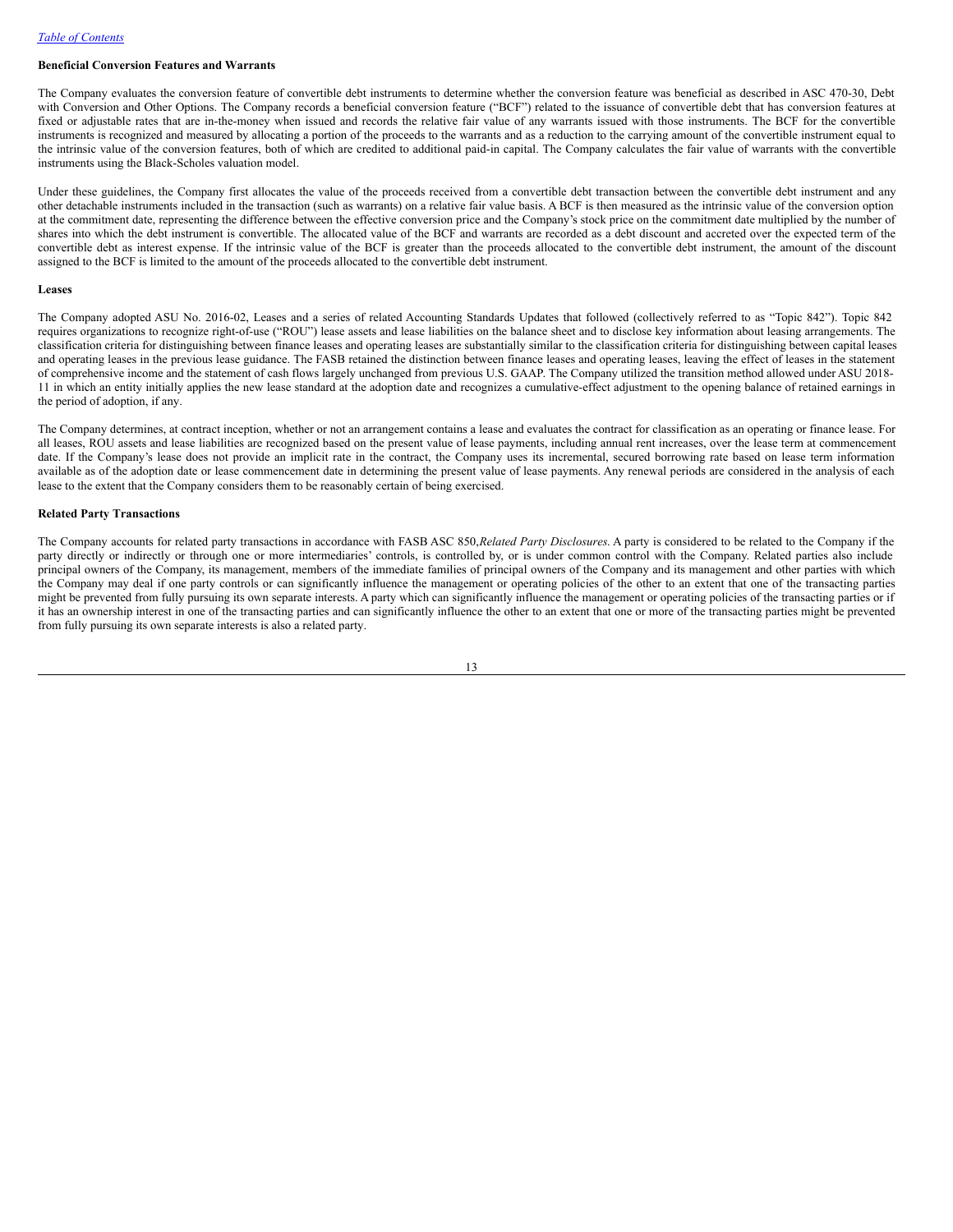### **Reportable Segments**

U.S. GAAP establishes standards for reporting financial and descriptive information about a company's reportable segments. Operating segments are defined as components of an enterprise about which separate financial information is available that is evaluated regularly by the chief operating decision maker, or decision-making group, in deciding how to allocate resources and in assessing performance. The chief operating decision maker is the Company's Chief Executive Officer, who currently reviews the financial performance and the results of operations of the Company's operating subsidiaries on a consolidated basis when making decisions about allocating resources and assessing performance of the Company. Accordingly, the Company currently considers itself to be in a single reporting segment for reporting purposes focused on the North American market.

#### **Recently Issued Accounting Pronouncements**

In May 2021, the FASB issued ASU 2021-04, Earnings Per Share (Topic 260), Debt—Modifications and Extinguishments (Subtopic 470-50), Compensation—Stock Compensation (Topic 718), and Derivatives and Hedging—Contracts in Entity's Own Equity (Subtopic 815-40) (ASU 2021-04). This guidance clarifies an issuer's accounting for certain modifications of freestanding equity-classified written call options and provides a "principles-based" framework to determine whether an issuer should recognize the modification or exchange and an adjustment to equity or an expense. The Company is currently evaluating the potential impact ASU 2021-04 will have on our Consolidated Financial Statements.

In August 2020, the FASB issued ASU 2020-06, Debt with Conversion and Other Options (Subtopic 470-20) and Derivatives and Hedging—Contracts in Entity's Own Equity (Subtopic 815-40): Accounting for Convertible Instruments and Contracts in an Entity's Own Equity. This guidance simplifies the accounting for certain convertible instruments and contracts in an entity's own equity. As a smaller reporting entity, this standard will become effective for fiscal years beginning after December 15, 2023, including interim periods within those years. The Company is currently evaluating the potential impact ASU 2020-06 will have on the Consolidated Financial Statements.

In March 2020, the FASB issued ASU 2020-04, Reference Rate Reform (Topic 848). This guidance provides optional guidance related to reference rate reform, which provides practical expedients for contract modifications and certain hedging relationships associated with the transition from reference rates that are expected to be discontinued. This guidance is applicable for borrowing instruments that use LIBOR as a reference rate and is effective upon issuance through December 31, 2022. The Company has performed an evaluation of and will continue to evaluate, through December 31, 2022, the impact of this ASU. This ASU does not currently and is not expected to have in the future, a material effect on the Consolidated Financial Statements.

In June 2016, the FASB issued ASU 2016-13, Financial Instruments-Credit Losses (Topic 326): Measurement of Credit Losses on Financial Instruments (ASU 2016-13) and also issued subsequent amendments to the initial guidance: ASU 2018-19, ASU 2019-04, ASU 2019-05 and ASU 2019-11 (collectively, Topic 326). Topic 326 requires measurement and recognition of expected credit losses for financial assets held. This standard will become effective for interim and annual periods beginning after December 15, 2022 and earlier adoption is permitted. The Company is currently evaluating the potential impact the adoption of this ASU will have on the Condensed Consolidated Financial Statements.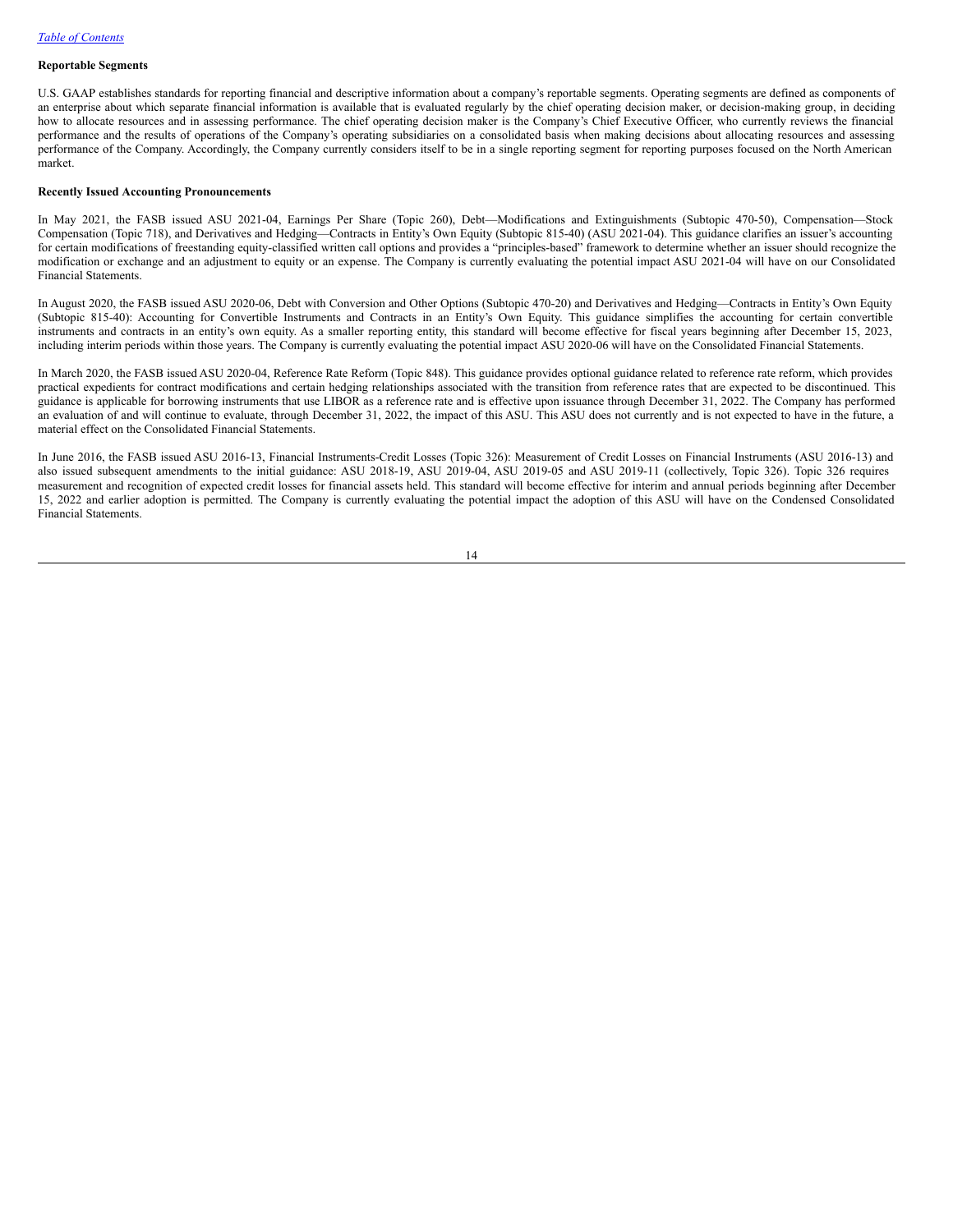# **3. NOTES PAYABLE**

#### **Notes Payable**

- 1. In April 2021, the Company signed a \$150,000 convertible promissory note with a maturity date twelve months after issuance and received in exchange \$150,000 from a finance company (the "Investor" or "Holder"). An Interest charge of 12% per annum shall accrue and be paid on the maturity date. The note is convertible into the Company's Common Stock at fixed conversion price \$0.10 per common share. The Company has a right of prepayment. The note holder is limited to receive upon conversion no more than 4.99% of the issued and outstanding Common Stock at the time of conversion at any one time. The Company also issued to the Holder780,000 restricted shares of the Company's Common Stock and 2,600,000 cash Warrant Shares with a 5-year term. The exercise price per share of Common Stock under this Warrant is \$0.20 per share for the first 1,300,000 Warrant Shares and \$0.25 for the next 1,300,000 Warrant Shares.
- 2. In April 2021, the Company signed a \$350,000 convertible promissory note with a maturity date twelve months after issuance and received in exchange \$350,000 from the same finance company (the "Investor" or "Holder"). An Interest charge of 12% per annum shall accrue and be paid on the maturity date. The note is convertible into the Company's Common Stock at a fixed conversion price of \$0.10 per common share. The Company has right of prepayment. The note holder is limited to receive upon conversion no more than 4.99% of the issued and outstanding Common Stock at the time of conversion at any one time.
- 3. In April 2021, the Company signed a \$500,000 convertible promissory note with a maturity date twelve months after issuance and received in exchange \$500,000 from a second finance company (the "Investor" or "Holder"). An Interest charge of 12% per annum shall accrue and be paid on the maturity date. The note is convertible into the Company's Common Stock at a fixed conversion price of \$0.10 per common share. The Company has right of prepayment. The note holder is limited to receive upon conversion no more than 4.99% of the issued and outstanding Common Stock at the time of conversion at any one time. The Company also issued to the Holder788,000 restricted shares of the Company's Common Stock and 2,600,000 cash Warrant Shares with a 5-year term. The exercise price per share of Common stock under this Warrant is \$0.20 per share for the first 1,300,000 Warrant Shares and \$0.25 for the next 1,300,000 Warrant Shares. During the year ended December 31, 2021 the Investor converted \$125,000 of outstanding principal and interest into 1,250,000 shares of the Company's common stock.
- 4. In April 2021, the Company signed a \$250,000 convertible promissory note with a maturity date twelve months after issuance and received in exchange \$245,000 from a third finance company (the "Investor" or "Holder"). An Interest charge of 12% per annum shall accrue and be paid on the maturity date. The note is convertible into the Company's Common Stock at fixed conversion price \$0.10 per common share. The Company has right of prepayment. The note holder is limited to receive upon conversion no more than 4.99% of the issued and outstanding Common Stock at the time of conversion at any one time. The Company also issued to the Holder390,000 restricted shares of the Company's Common Stock and 1,300,000 cash Warrant Shares with a 5-year term. The exercise price per share of Common stock under this Warrant is \$0.20 per share for the first 650,000 Warrant Shares and \$0.25 for the next 650,000 Warrant Shares. During the year ended December 31, 2021 the Investor converted \$35,000 of outstanding principal and interest into 350,000 shares of the Company's common stock.
- 5. In April 2021, the Company signed a \$250,000 convertible promissory note with a maturity date twelve months after issuance and received in exchange \$230,000 net of fees from a fourth finance company (the "Investor" or "Holder"). An Interest charge of 12% per annum shall accrue and be paid on the maturity date. The note is convertible into the Company's Common Stock at fixed conversion price \$0.10 per common share. The Company has right of prepayment. The note holder is limited to receive upon conversion no more than 4.99% of the issued and outstanding Common Stock at the time of conversion at any one time. The Company also issued to the Holder 390,000 restricted shares of the Company's Common Stock and 1,300,000 cash Warrant Shares with a 5-year term. The exercise price per share of Common stock under this Warrant is \$0.20 per share for the first 650,000 Warrant Shares and \$0.25 for the next 650,000 Warrant Shares. During the year the year ended December 31, 2021, the Investor converted \$28,846 of outstanding principal and interest into 288,463 shares of the Company's common stock.
- 6. In May 2021, the Company signed a \$250,000 convertible promissory note with a maturity date twelve months after issuance and received in exchange \$248,000 net of fees from a fourth finance company (the "Investor" or "Holder"). An Interest charge of 12% per annum shall accrue and be paid on the maturity date. The note is convertible into the Company's Common Stock at fixed conversion price \$0.10 per common share. The Company has right of prepayment. The note holder is limited to receive upon conversion no more than 4.99% of the issued and outstanding Common Stock at the time of conversion at any one time. The Company also issued to the Holder 390,000 restricted shares of the Company's Common Stock and 1,300,000 cash Warrant Shares with a 5-year term. The exercise price per share of Common stock under this Warrant is \$0.20 per share for the first 650,000 Warrant Shares and \$0.25 for the next 650,000 Warrant Shares.

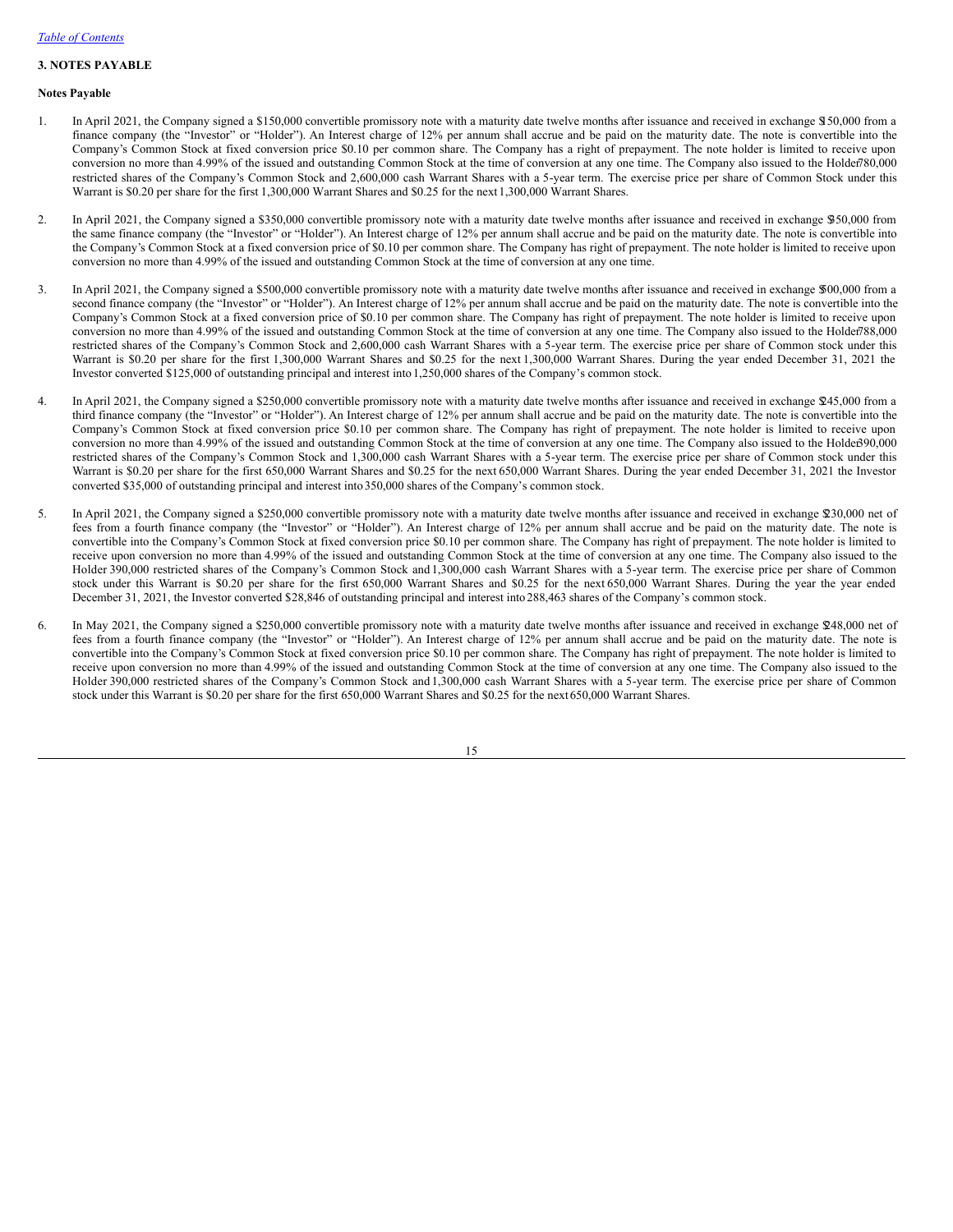### *Table of [Contents](#page-1-0)*

- 7. In August 2021, the Company signed a \$1,000,000 and \$500,000 promissory note with a maturity date 24 months after issuance from an existing finance company in April 2021 (the "Investor" or "Holder"). An Interest charge of 15% per annum shall accrue and be paid monthly. The Company also issued to the Holder1,000,000 restricted shares of the Company's Common Stock and 1,500,000 cash Warrant Shares with a 5-year term. The exercise price per share of Common stock under this Warrant is \$0.25 per share.
- 8. In November 2021, the Company signed a \$40,071 equipment finance agreement with a maturity date 60 months after issuance from a third-party financing company. Payments of principle and interest of \$791 are due monthly.
- 9. In February 2022, the Company signed a \$2,000,000 secured promissory note with a maturity date 48 months after issuance and received in exchange \$1,970,000 net of fees. An Interest charge of 17.5% per annum shall accrue, with interest only payments being made for the first six months after which both interest and principle will be due. The Company has right of prepayment subject to certain minimum interest payments being made. The Prepayment Fee shall be (i) equal to 6 months' interest that would have accrued with regard to the prepaid principal, if prepaid prior to the 2nd anniversary of the date of the Initial Advance or Subsequent Advance, as applicable, and (ii) equal to 3 months' interest that would have accrued with regard to the prepaid principal, if prepaid on or after the 2nd anniversary and prior to the 3rd anniversary of the date of the Initial Advance or Subsequent Advance, as applicable. Additionally, the Company has the following covenant requirements; maintaining a minimum cash balance of \$150,000 in its combined bank accounts as well as entering into a Deposit Account Control Agreement; monthly financial reporting requirements and certifications; obtaining other indebtedness without consent; merge, consolidate or transfer assets; pledge assets as collateral; or guarantee without consent of the Lender. The Company is in compliance with its covenants as of March 31, 2022.

# **4. COMMON STOCK**

### **Stock Issuances**

During the three months ended March 31, 2022 the Company issued 4,722,844 shares of common stock for cash of \$350,000.

# **Stock Options**

Certain employees and executives have been granted options or warrants that are compensatory in nature. A summary of option activity for the three months ended March 31, 2022 are presented below:

| <b>2022 Options Outstanding</b>              | Number of<br><b>Options</b>         |              | Weighted<br>Average<br><b>Exercise Price</b> | Weighted<br>Average<br>Remaining<br>Contractual<br>Term in<br>Years |    | Aggregate<br><b>Intrinsic</b><br>Value |
|----------------------------------------------|-------------------------------------|--------------|----------------------------------------------|---------------------------------------------------------------------|----|----------------------------------------|
| <b>Balance Outstanding - January 1, 2022</b> | 32,275,000                          | <sup>S</sup> | 0.12                                         | 9.8 <sub>5</sub>                                                    |    |                                        |
| <b>Granted</b><br><b>Exercised</b>           | 300,000<br>$\overline{\phantom{a}}$ | S            | 0.11<br>$\overline{\phantom{a}}$             | 9.8                                                                 |    |                                        |
| Forfeited                                    | $\overline{\phantom{0}}$            | $\mathbf{s}$ | $\overline{\phantom{a}}$                     |                                                                     |    |                                        |
| <b>Balance Outstanding - March 31, 2022</b>  | 32,575,000                          |              | 0.12                                         | 9.5                                                                 |    |                                        |
| Exercisable - March 31, 2022                 | 1,395,000                           | \$           | 0.24                                         | 6.4                                                                 | -S |                                        |

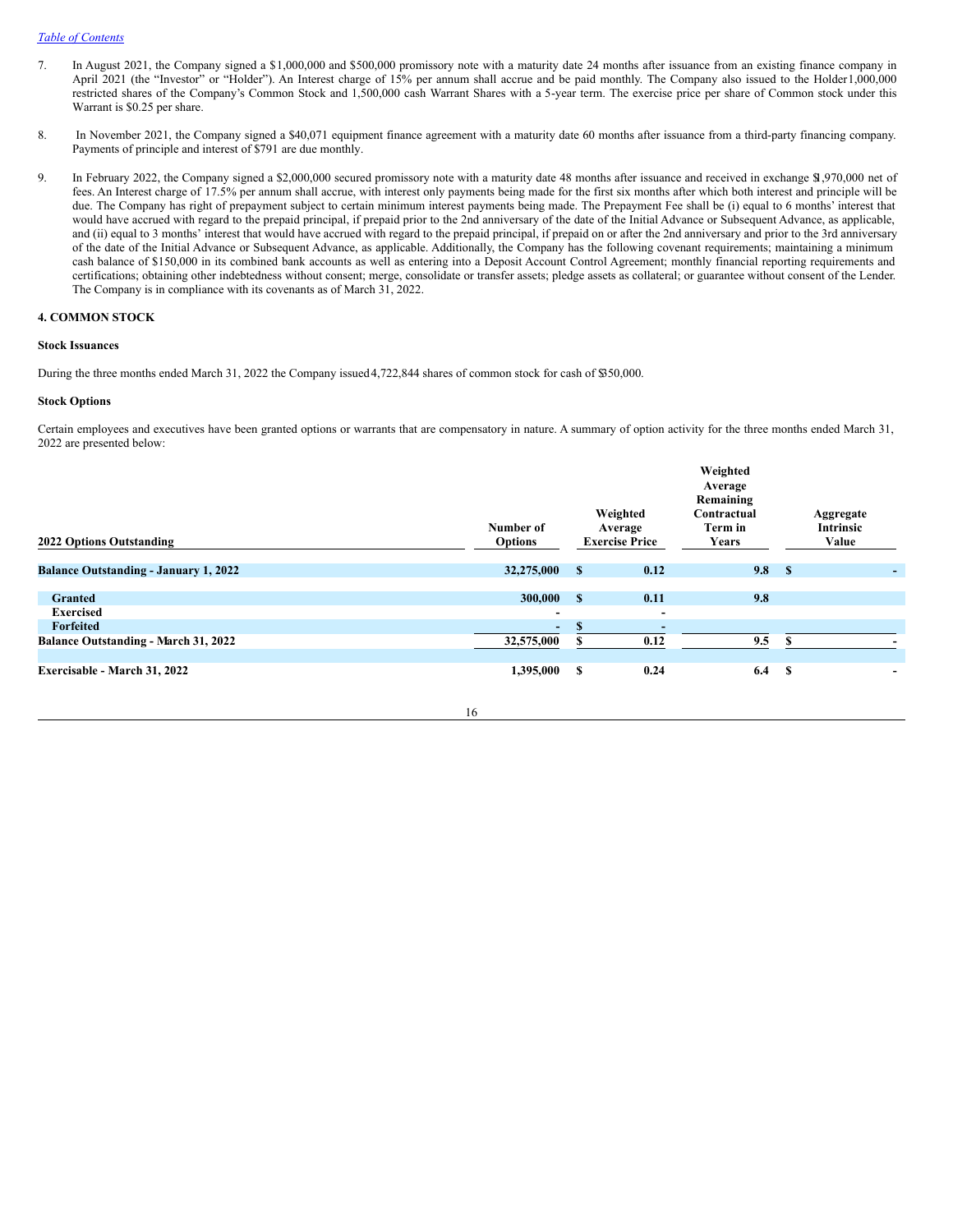| <b>2022 Nonvested Options</b>                   | Number of<br><b>Options</b> | Weighted<br>Average<br>Grant<br>Date<br><b>Fair Value</b> |                                 | Weighted<br>Average<br>Remaining<br><b>Years to</b><br><b>Vest</b> |  |
|-------------------------------------------------|-----------------------------|-----------------------------------------------------------|---------------------------------|--------------------------------------------------------------------|--|
| Nonvested - January 1, 2022                     | 30,880,000                  | - \$                                                      | 9.9                             | 2.6                                                                |  |
| Granted<br><b>Vested</b>                        | 300,000                     | - \$<br>4<br>э                                            | 9.8<br>$\overline{\phantom{0}}$ | 2.7                                                                |  |
| Forfeited/expired<br>Nonvested - March 31, 2022 | 31,180,000                  | S                                                         | 9.6                             | 2.6                                                                |  |

# **Restricted Stock Compensation**

On March 29, 2021, the Company's Board of Directors approved the grant of1,300,000 restricted shares of common stock to the Chief Executive Officer for bonus related to 2020 service.

### **Warrants**

The Company typically issues warrants to individual investors and institutions to purchase shares of the Company's Common Stock in connection with public and private placement fundraising activities. Warrants may also be issued to individuals or companies in exchange for services provided for the Company. The warrants are typically exercisable six months after the issue date, expire in five years, and contain a cash exercise provision and registration rights.

During the three months ending March 31, 2022, the Company issued no Common Stock Warrants.

As of March 31, 2022, the number of shares issuable upon exercise of the Common Stock Warrants were10,600,000 shares.

|             |                   | <b>Exercise</b> |               |       |                   |  |
|-------------|-------------------|-----------------|---------------|-------|-------------------|--|
| <b>Type</b> | <b>Issue Date</b> | <b>Shares</b>   |               | Price | <b>Expiration</b> |  |
| Investors   | 4/19/2021         | 1,300,000       |               | 0.20  | 4/19/2026         |  |
| Investors   | 4/19/2021         | 1.300.000       | S             | 0.25  | 4/19/2026         |  |
| Investors   | 4/22/2021         | 1.300,000       | <sup>\$</sup> | 0.20  | 4/22/2026         |  |
| Investors   | 4/22/2021         | 1,300,000       |               | 0.25  | 4/22/2026         |  |
| Investors   | 4/30/2021         | 650,000         | S             | 0.20  | 4/30/2026         |  |
| Investors   | 4/30/2021         | 650,000         | S             | 0.25  | 4/30/2026         |  |
| Investors   | 5/4/2021          | 650,000         | -8            | 0.20  | 5/4/2026          |  |
| Investors   | 5/4/2021          | 650,000         | -S            | 0.25  | 5/4/2026          |  |
| Investors   | 5/19/2021         | 650,000         | S             | 0.20  | 5/19/2026         |  |
| Investors   | 5/19/2021         | 650,000         | S             | 0.25  | 5/16/2026         |  |
| Investors   | 8/31/2021         | 1,500,000       |               | 0.25  | 8/31/2026         |  |
| Total       |                   | 10,600,000      |               |       |                   |  |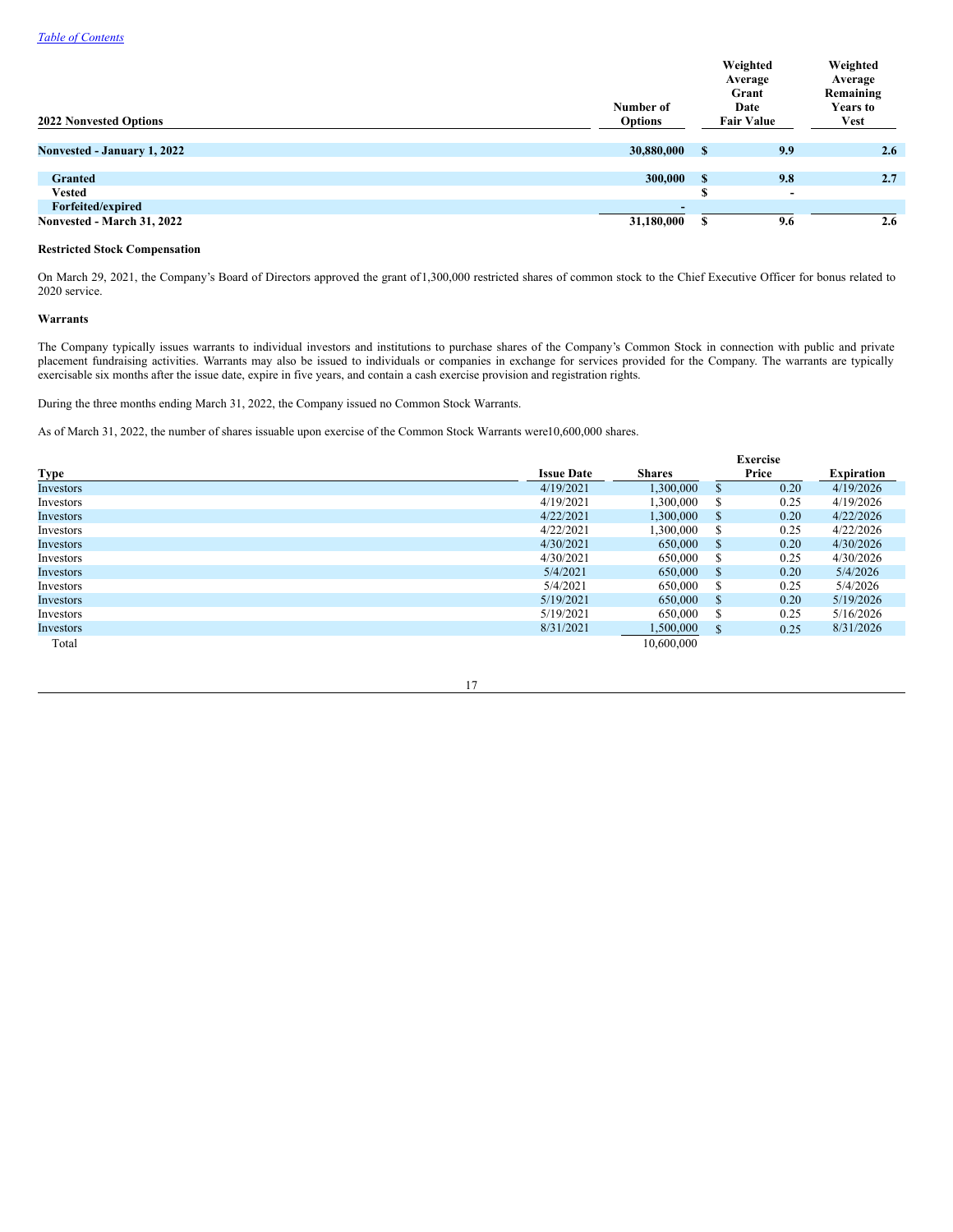|                                 | Number of  |   | Weighted<br>Average<br><b>Exercise</b> | Weighted<br>Average<br>Remaining<br>Contractual<br>Term in | Aggregate<br><b>Intrinsic</b> |
|---------------------------------|------------|---|----------------------------------------|------------------------------------------------------------|-------------------------------|
| 2022 Warrants Outstanding       | Warrants   |   | Price                                  | Years                                                      | Value                         |
| Outstanding – December 31, 2021 | 10,600,000 |   | 0.23                                   | 4.40                                                       | 715,223                       |
| Granted                         |            |   |                                        |                                                            |                               |
| Forfeited/expired               | $\sim$     | Ф | $\overline{\phantom{a}}$               |                                                            |                               |
| Outstanding – March 31, 2022    | 10,600,000 |   | 0.23                                   | 4.10                                                       | 715,223                       |

### **Equity Line of Credit**

In January 2021 the Company and one of its Convertible Debt Holders entered into a Purchase Agreement for up to \$5,000,000 shares of the Company's common stock for 24 months. The purchase price of the stock will be at 75% of the lowest individual daily weight average price of the past five (5) trading days with the amount to be drawn down as the lesser of \$250,000 or 300% of the average shares traded for the ten (10) days prior to the Closing Request Date with a minimum \$25,000 put allowance. As part of the agreement, the Company issued 250,000 shares of common stock as a commitment fee.

In January 2022 the Company exercised its equity line of credit of an aggregate amount of \$350,000 in exchange for 4,772,844 shares of common stock. The balance available as of March 31, 2022 to draw on the equity line of credit after the draw was \$4,650,000 and \$5,000,000 as of December 31, 2021.

# **5. GOODWILL AND OTHER INTANGIBLE ASSETS**

The following table sets forth the changes in the carrying amount of goodwill for the three months ended March 31, 2022 and year ended December 2021:

|                              | <b>Total</b> |
|------------------------------|--------------|
| Balance at December 31, 2021 | 1.484.966    |
| 2022 Acquisitions            |              |
| Balance at March 31, 2022    | 1.484.966    |

The following table sets forth the gross carrying amounts and accumulated amortization of the Company's intangible assets as of March 31, 2022 and December 31, 2021:

|                                                             | Gross<br>Carrying<br>Amount | Impairment               | Accumulated<br>Amortization | <b>Net</b><br>Carrying<br>Amount |
|-------------------------------------------------------------|-----------------------------|--------------------------|-----------------------------|----------------------------------|
| Definite-lived intangible assets:                           |                             |                          |                             |                                  |
| Capitalized software                                        | 2,724,678                   | $\Delta \sim 10^4$       | $(2,131,897)$ \$            | 592,781                          |
| Customer relationships                                      | 3,713,434                   | -                        | (643, 560)                  | 3,069,874                        |
| Acquired technology                                         | 1,527,186                   |                          | (1,249,220)                 | 277,966                          |
| Total definite-lived intangible assets at December 31, 2021 | 7,965,297                   |                          | (4,024,677)                 | 3,940,621                        |
| Capitalized software                                        | 2,787,974                   |                          | (2,226,049)                 | 561,925                          |
| Customer relationships                                      | 3,713,434                   | $\overline{\phantom{a}}$ | (823, 433)                  | 2,890,001                        |
| Acquired technology                                         | 1,527,186                   |                          | (1,367,152)                 | 160,034                          |
| Total definite-lived intangible assets at March 31, 2022    | 8,028,594                   |                          | (4,416,634)                 | 3,611,960                        |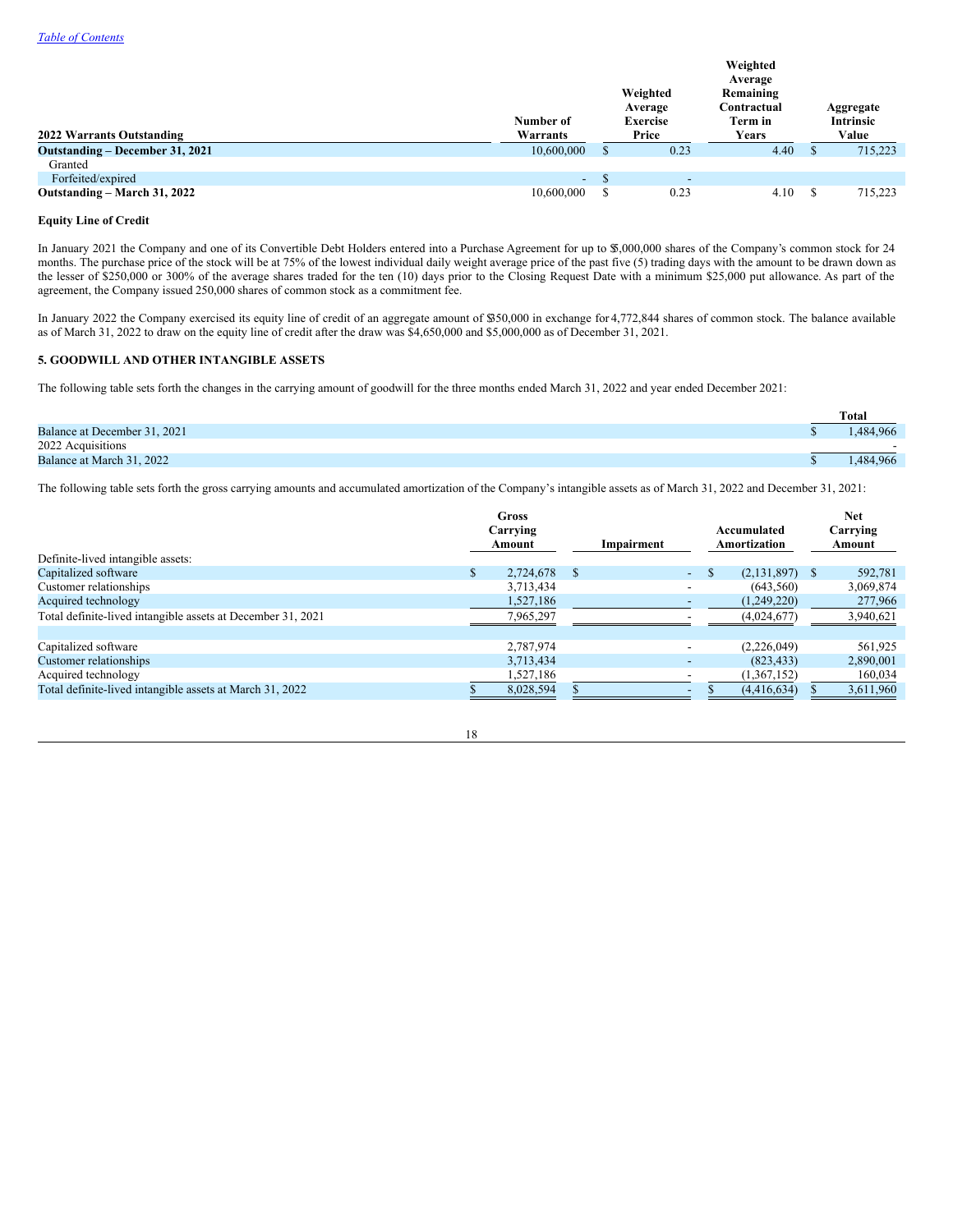Amortization expense of intangible assets was \$391,957 for the three months ended March 31, 2022. The Company's amortization is based on no residual value using the straight-line amortization method as it best represents the benefit of the intangible assets.

## **6. COMMITMENTS AND CONTINGENCIES**

# **(A) LEASE COMMITMENTS**

On November 15, 2017, the Company signed a three-year lease agreement for approximately 4,100 square feet of office space located in Winter Garden, Florida in which the Company has its headquarters. The lease provided for a one-year renewal term at the option of the Company that the company exercised. An amendment to this lease was signed on October 26, 2020 which extended the lease term through October 31, 2021. On September 10, 2021, an additional seven-month extension was signed extending the lease term to May 30, 2022.

On September 22, 2021, the Company signed a six year and one month lease agreement for approximately 7,650 square feet for its new headquarters commencing on January 1, 2022, located in Ocoee, Florida. The lease provides for a five-year renewal term at the option of the Company.

The company signed a three-year lease agreement for approximately 2.100 square feet of office space located in Concord, NC on July 16, 2020.

With the acquisition of Advantech, the Company signed a two-year lease on May 12, 2021, for an office in Scottsdale, AZ.

As of March 31, 2022, undiscounted future lease obligations for the office spaces are as follows:

#### **Lease Commitments as of 03/31/2022**

| Less than<br>vear | vears<br>--                   |  | 5 vears |  | <b>Total</b> |  |
|-------------------|-------------------------------|--|---------|--|--------------|--|
| \$288,086         | 754<br>- 353<br>, , , , , , , |  | 482.326 |  | 1,525,767    |  |
|                   |                               |  |         |  |              |  |

Lease costs for the three months ended March 31, 2022 were \$2,867 and cash paid for amounts included in the measurement of lease liabilities for the three months ended March 31, 2022 were \$27,944. As of March 31, 2022, the following represents the difference between the remaining undiscounted lease commitments under non-cancelable leases and the lease liabilities:

| Undiscounted minimum lease commitments                    | 1.525.767  |
|-----------------------------------------------------------|------------|
| Present value adjustment using incremental borrowing rate | (447, 028) |
| <b>Lease liabilities</b>                                  | 1.078.739  |
|                                                           |            |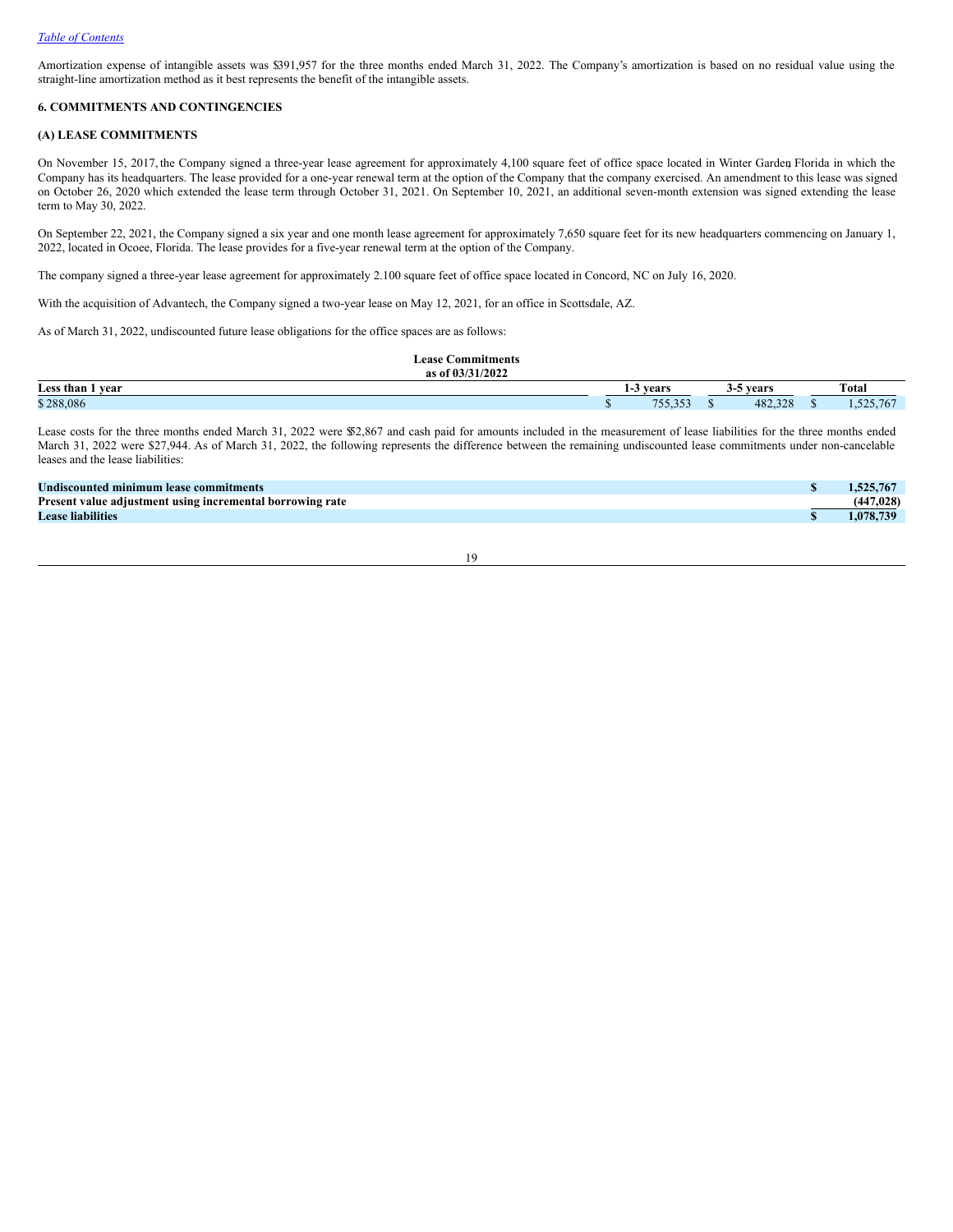### **B) EMPLOYMENT AGREEMENTS WITH NAMED EXECUTIVE OFFICERS**

On December 16, 2021, Robert McDermott, the President and Chief Executive Officer of the Company, entered into an employment agreement with the Company pursuant to which the Company employed Mr. McDermott for a term of three years. Mr. McDermott received a starting annual base salary of \$295,000 per annum which increased to \$317,500 per annum on December 16, 2022 and will increase to \$348,000 per annum on December 31, 2023. In addition, Mr. McDermott is eligible to receive incentive bonus compensation pursuant to an executive bonus plan approved by the Board of Directors or the Compensation Committee of the Board of Directors of up to 30% of base salary. Mr. McDermott was awarded an option to purchase 18,000,000 shares of the Company's Common Stock of which 25% (4,500,000) shares vest on December 16, 2022, another 25% (45,000,000) shares vest on December 16, 2023, another 25% (45,000,000) shares vest on December 16, 2024, and the remaining 25% (4,500,000) shares vest on December 16, 2025. In the event of termination of Mr. McDermott's employment due to a change in control, by reason of his death or disability or by the Company without cause, his stock options that have not already vested will fully vest on the date of termination and any restrictions on any restricted stock owned by Mr. McDermott shall be lifted. Further, in the event of the termination of Mr. McDermott's employment (i) due to a change in control Mr. McDermott will continue to receive his base salary and his annual bonus computed at 100% of his base salary for the 24 month period following the date of termination, (ii) due to death or disability Mr. McDermott or his estate will continue to receive his base salary during the six month period following the date of termination and (iii) by the Company without cause Mr. McDermott will continue to receive his base salary for the 18 month period following the date of termination or through the end of the employment period, whichever is longer. For the year ended December 31, 2020, Mr. McDermott received an award 600,000 restricted shares in early 2021 which has been reflected as compensation expense in the accompanying 2020 Consolidated Statements of Operations. For the year ended December 31, 2021, Mr. McDermott received an award of 1,600,000 restricted shares in early 2022 which has been reflected in compensation expense in the accompanying 2021 Consolidated Statements of Operations.

On December 16, 2021, David Fidanza, the Chief Information Officer of the Company, entered into an employment agreement with the Company, pursuant to which the Company employed Mr. Fidanza for a term of three years. Mr. Fidanza received a starting annual base salary of \$165,000 per annum which increases to \$176,555 per annum on December 16, 2022, and to \$190,000 per annum on December 16, 2023. Mr. Fidanza was awarded an option to purchase 3,000,000 shares of the Company's Common Stock. 25% of the option award (750,000 shares) vest on December 16, 2022, another 25% (750,000 shares) vest on December 16, 2023, another 25% (750,000 shares) vest on December 16, 2024, and the remaining 25% (750,000 shares) vest on December 16, 2025. In the event of termination of Mr. Fidanza's employment due to a change in control, by reason of his death or disability or by the Company without cause, the stock option will become fully vested on the date of termination and any restrictions on any restricted stock owned by Mr. Fidanza shall be lifted. Further, in the event of the termination of Mr. Fidanza's employment (i) due to a change in control Mr. Fidanza will continue to receive his base salary and his annual bonus computed at 100% of his base salary for the six month period following the date of termination, (ii) due to death or disability Mr. Fidanza or his estate will continue to receive his base salary during the six month period following the date of termination and (iii) by the Company without cause Mr. Fidanza will continue to receive his base salary for the six month period following the date of termination or through the end of the employment period, whichever is longer.

On December 16, 2021, Muralidar Chakravarthi, the Chief Technology Officer of the Company, entered into an employment agreement with the Company, pursuant to which the Company employed Mr. Chakravarthi for three years. Mr. Chakravarthi is to receive an annual base salary of \$165,000 per annum which increases to \$176,555 per annum on December 16, 2022, and to \$190,000 per annum on December 16, 2023. Mr. Chakravarthi was awarded an option to purchase 3,000,000 shares of the Company's Common Stock. 25% of the option award (750,000 shares) vest on December 16, 2022, another 25% (750,000 shares) vest on December 16, 2023 another 25% (750,000 shares) vest on December 16, 2024 and the remaining 25% (750,000 shares) vest on December 16, 2025. In the event of termination of Mr. Chakravarthi's employment due to a change in control, by reason of his death or disability or by the Company without cause, the stock option will become fully vested on the date of termination and any restrictions on any restricted stock owned by Mr. Chakravarthi shall be lifted. Further, in the event of the termination of Mr. Chakravarthi's employment (i) due to a change in control Mr. Chakravarthi will continue to receive his base salary and his annual bonus computed at 100% of his base salary for the six month period following the date of termination, (ii) due to death or disability Mr. Chakravarthi or his estate will continue to receive his base salary during the six month period following the date of termination and (iii) by the Company without cause Mr. Chakravarthi will continue to receive his base salary for the six month period following the date of termination or through the end of the employment period, whichever is longer.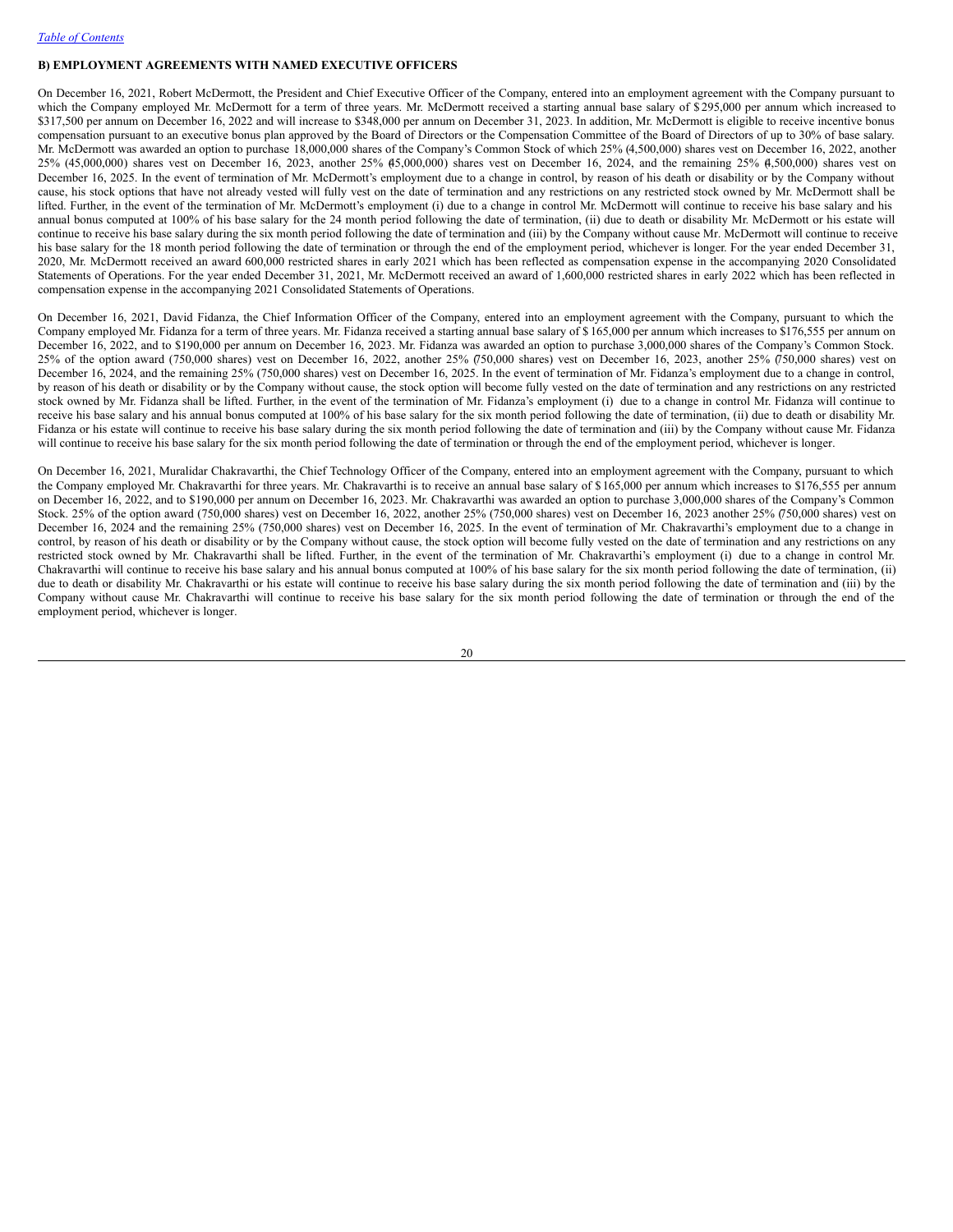On December 16, 2021, Mr. Jeffrey Stellinga was promoted to Chief Operating Officer of the Company and entered into an employment agreement with the Company, pursuant to which the Company employed Mr. Stellinga for two years. Mr. Stellinga is to receive an annual base salary of \$150,000 per annum which increases to \$157,500 per annum on December 16, 2022 . Mr. Stellinga was awarded an option to purchase 2,000,000 shares of the Company's Common Stock. 33% of the option award (666,666 shares) vest on December 16, 2022, another 33% (666,666 shares) vest on December 16, 2023 and the remaining 34% (666,668 shares) vest on December 16, 2024. In the event of termination of Mr. Stellinga's employment due to a change in control, by reason of his death or disability or by the Company without cause, the stock option will become fully vested on the date of termination and any restrictions on any restricted stock owned by Mr. Stellinga shall be lifted. Further, in the event of the termination of Mr. Stellinga's employment (i) due to a change in control Mr. Stellinga will continue to receive his base salary and his annual bonus computed at 100% of his base salary for the six month period following the date of termination, (ii) due to death or disability Mr. Stellinga or his estate will continue to receive his base salary during the six month period following the date of termination and (iii) by the Company without cause Mr. Stellinga will continue to receive his base salary for the six month period following the date of termination or through the end of the employment period, whichever is longer.

On August 18, 2021, Mr. Archit Shah, Chief Financial Officer of the Company entered into an employment agreement with the Company, pursuant to which the Company employed Mr. Shah for three years. Mr. Shah is to receive an annual base salary of \$232,500 per annum beginning September 7, 2021 which increases to \$242,500 per annum on September 7, 2022 and increases to \$255,000 on September 7, 2023. Mr. Shah was awarded an option to purchase 2,880,000 shares of the Company's Common Stock. 33% of the option award (960,000 shares) vest on September 7, 2022, another 33% (960,000 shares) vest on September 7, 2023, and the remaining 34% (960,000 shares) vest on September 7, 2024. In the event of termination of Mr. Shah's employment due to reason of his death or disability or by the Company without cause, the stock option will become fully vested on the date of termination and any restrictions on any restricted stock owned by Mr. Shah shall be lifted. Further, in the event of the termination of Mr. Shah's employment due to death or disability Mr. Shah or his estate will continue to receive his base salary during the six-month period following the date of termination and (iii) by the Company without cause Mr. Shah will continue to receive his base salary for the six-month period following the date of termination or through the end of the employment period, whichever is longer.

### **(C) LITIGATION**

On August 18, 2021, the Company received a Notice of Disposition of Collateral under section 9-611 of the Uniform Commercial Code ("UCC") (Arizona Revised Statutes 47- 611) purporting to set a foreclosure sale, under the UCC, of the Company's assets that were previously pledged as security to a Lender. On August 24, 2021 the Company received a Default Notice from the Lender asserting that the Company was obligated to pay \$863,274. The Lender alleged that it had made certain loans and other financial accommodations in the form of guaranties to our Company beginning approximately in March of 2009 that was secured by all of the assets our Company. We initiated an investigation into the matter and concluded that we had repaid all of the loans (including tendering payment of \$28,577.82 for various credit card obligations with JP Morgan Chase Bank which the Lender rejected on August 4, 2021) and any loans that had not been repaid were released under the terms of a Recapitalization Agreement dated November 1, 2016. We then retained Arizona counsel to prepare an Emergency Application for Temporary Restraining Order and Preliminary Injunction against the Lender in order to stop the foreclosure sale. We are currently in negotiations with Lender to resolve the dispute. We believe the claims of the Lender are without merit and intend to vigorously defend the matter.

On June 15, 2021, the Company received a Complaint filed with the Circuit Court of the Ninth Judicial Circuit for Orange County, Florida. The Complaint alleges a breach of a previously entered into 2018 Settlement Agreement for which payments have not been made. The Complainant agreed to begin arbitration on August 31, 2021. We believe these claims are without merit.

# **7. CONCENTRATION OF CREDIT RISK**

Financial instruments that potentially subject the Company to concentrations of credit risk consist of cash and trade accounts receivables. The Company places its cash with high-credit-quality financial institutions. At times, such cash may be in excess of the Federal Deposit Insurance Corporation ("FDIC") insurance coverage limit of \$250,000 per depositor. As a result, there could be a concentration of credit risk related to amounts on deposit in excess of FDIC insurance coverage. The Company has not experienced any losses due to these excess deposits and believes the risk is not significant. With respect to trade receivables, management routinely assesses the financial strength of its customers and, as a consequence, believes that the receivable credit risk exposure is limited.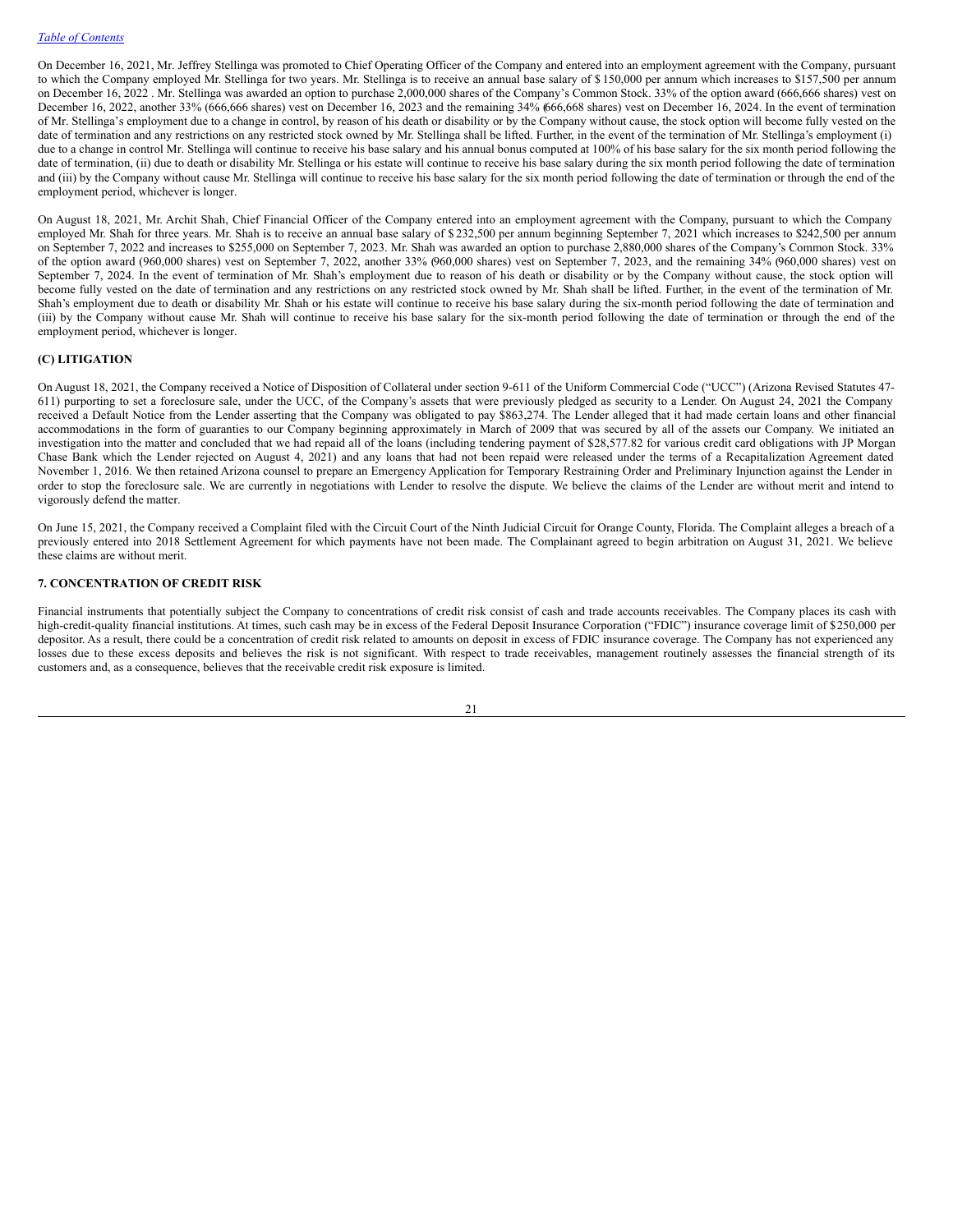The Company has historically provided financial terms to customers in accordance with what management views as industry norms. Access to the Company's software products usually requires immediate payment but can extend several months under certain circumstances. Management periodically and regularly reviews customer account activity in order to assess the adequacy of allowances for doubtful accounts, considering such factors as economic conditions and each customer's payment history and creditworthiness. If the financial condition of our customers were to deteriorate, or if they were otherwise unable to make payments in accordance with management's expectations, we might have to increase our allowance for doubtful accounts, modify their financial terms and/or pursue alternative collection methods.

The Company has no significant customers (greater than 10% of total revenue) in its three-month 2022 revenue. The Company has accounts receivable concentration with three customers in 2022 representing 51% of total accounts receivables outstanding as of March 31, 2022, and one customer that represented33% of accounts receivable outstanding as of December 31, 2021.

# **8. SEGMENT INFORMATION**

The Company views its operations and manages its business as one operating segment which is the business of providing subscription-based software as a service (SaaS) and Managed IT (MSP/MSaaS) services and related non-recurring professional IT and other services. The Company aggregates is operating segments based on similar economic and operating characteristics of its operations.

The Company's SaaS and Managed IT offerings are sold under monthly recurring revenue contracts are included in the Subscription software and services segment. Professional services and other revenue segment consists of non-recurring revenue, including the periodic sale and installation of IT related hardware and custom IT projects. Professional services and other revenue is recognized when services are performed.

### *Revenue Segment*

Net sales by revenue type were as follows:

|                                    |           | For the Three Months Ended March 31 |         |               |          |
|------------------------------------|-----------|-------------------------------------|---------|---------------|----------|
|                                    | 2022      | $\frac{0}{0}$                       | 2021    | $\frac{0}{0}$ | % Change |
| <b>Revenue:</b>                    |           |                                     |         |               |          |
| Subscription software and services | 1,856,595 | $91\%$ \$                           | 587,851 | 84%           | 216%     |
|                                    |           |                                     |         |               |          |
| Professional services and other    | 187.294   | 9%                                  | 116.150 | 16%           | 61%      |
|                                    |           |                                     |         |               |          |
|                                    | 2,043,889 | $100\%$                             | 704.001 | 100%          | 190%     |
|                                    |           |                                     |         |               |          |

# **9. RELATED PARTY TRANSACTIONS**

The Company incurred related party transactions of \$497,309 for the three months ended March 31, 2022 and \$78,520 for the three months ended March 31, 2021 in relation to payments of interest and principle on a Note Payable with its Chief Executive Officer. This note was fully repaid in February 2022.

# **10. SUBSEQUENT EVENTS**

In April 2022, the Company signed a \$300,000 unsecured promissory note with a maturity date 6 months after issuance. An interest charge of14.0% per annum shall accrue, with all interest and principle payments being made on maturity.

In April 2022, the Company signed a \$50,000 unsecured promissory note with a maturity date 6 months after issuance. An interest charge of 14.0% per annum shall accrue, with all interest and principle payments being made on maturity.

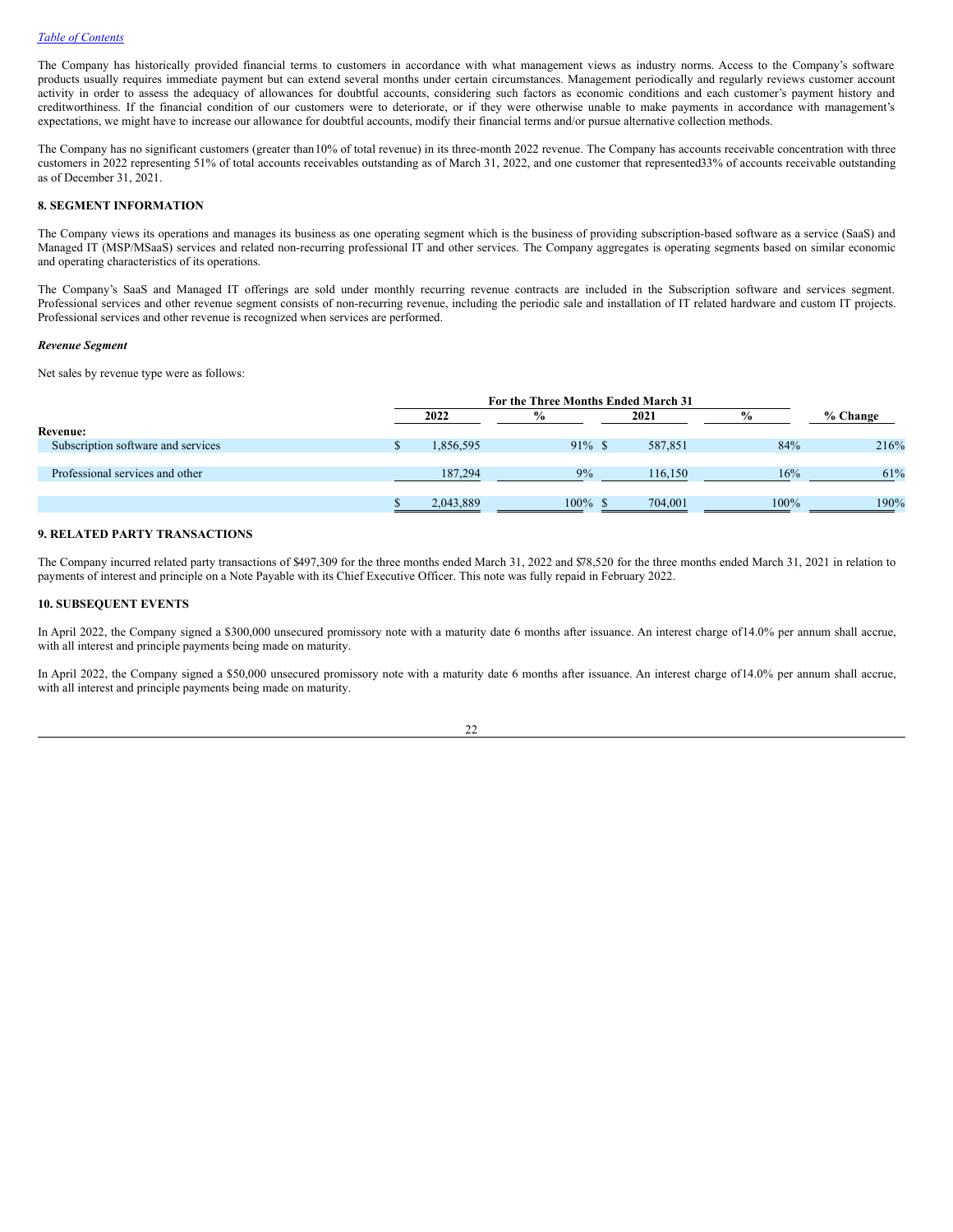### <span id="page-22-0"></span>**ITEM 2. MANAGEMENT'S DISCUSSION AND ANALYSIS OF FINANCIAL CONDITION AND RESULTS OF OPERATIONS**

Statements made in this Quarterly Report on Form 10-Q, including without limitation this Management's Discussion and Analysis of Financial Condition and Results of Operations, other than statements of historical information, are forward looking statements within the meaning of Section 27A of the Securities Act of 1933, as amended, and Section 21E of the Securities Exchange Act of 1934, as amended. These forward-looking statements may be identified by such words as "may," "will," "expect," "anticipate," "believe," "estimate" and "continue" or similar words. We believe it is important to communicate our future expectations to investors. However, these forward-looking statements involve many risks and uncertainties, including the risk factors disclosed under the heading "Risk Factors" included in the Company's Form 10-K filed with the Securities and Exchange Commission ("SEC") on April 18, 2022 and under the heading entitled "Going Concern" in the "Notes to Condensed Consolidated Financial Statements" in Part I of this Quarterly Report on Form 10-Q. Our actual results could differ materially from those indicated in such forward-looking statements as a result of certain factors. We are under no duty to update any of the forward-looking statements after the date of this Report on Form 10-Q to conform these statements to actual results, *other than to comply with the federal securities laws.*

#### **About the Company**

#### **Company History**

iCoreConnect Inc., (the "Company"), a Nevada Corporation, is a market leading cloud-based software and technology company focused on increasing workflow productivity and customer profitability through its enterprise platform of applications and services.

### **Software as a Service (SaaS) Offerings**

The Company currently markets secure Health Insurance Portability and Accountability Act (HIPAA) compliant cloud-based software as a service (SaaS) offering under the names of iCoreRx, iCorePDMP, iCoreEPCS, iCoreVerify, iCoreHuddle, iCoreHuddle+, iCoreCodeGenius, iCoreExchange, iCoreCloud, iCorePay, iCoreSecure, and iCoreIT. The Company's software is sold under annual recurring revenue subscriptions.

**iCoreRx** – iCoreRx is a HIPAA compliant electronic prescription SaaS solution that integrates with popular practice management and electronic health record systems. It saves time by selecting exact medications at available doses with built-in support from a drug directory and provides full support for Electronic Prescriptions for Controlled Substances (iCoreEPCS). It protects both the patient and provider by viewing the patient's complete medication history. It also speeds up the process by allowing the doctor to create a "favorites" list for commonly used medication sets. iCorePDMP is an add-on for iCoreRx that seamlessly integrates with state databases to automate prescription drug monitoring. Providers in many states are required to check the patient's Prescription Drug Monitoring Program (PDMP) history before prescribing controlled substances. This service provides a one-click real-time access to the state databases without the need to manually enter data. This tool also generates patient risk scores and an interactive visualization of usage patterns to help the prescriber identify potential risk factors. The prescriber can then use this report to make decisions on objective insight into potential drug misuse or abuse which will ultimately lead to improved patient safety and better patient outcomes.

**iCoreVerify** - iCoreVerify is a HIPAA compliant SaaS solution that allows practices to verify patient insurance benefits automatically and on-demand using our real time technology. It provides the practice with the ability to check available patient benefits directly from the payer's in real-time. The system returns results typically in less than one second for most responses. This substantially reduces the phone calls and labor hours for the practice. This tool integrates with most popular practice management systems.

**iCoreHuddle and iCoreHuddle+** – iCoreHuddle is a powerful HIPAA compliant SaaS solution to instantly reveal the revenue potential of each patient. The service connects to most popular practice management and electronic health record systems to optimize revenue realization. It provides the practice with a dashboard containing various metrics, analytics, and Key Performance Indicators ("KPIs"). iCoreHuddle provides a daily view of patient schedules, including their outstanding balances, unscheduled treatment plans, recall information, procedure information and the amount of remaining insurance benefits. The software also provides one-click access to each patient's insurance eligibility, including a detailed benefits and deductibles report. This tool aims to increase the workflow efficiency of the dentist's practice by reducing the number of required lookups and clicks for each patient. iCoreHuddle+ offers enhanced analytical tools for practices to optimize their revenue generation process and workflows.

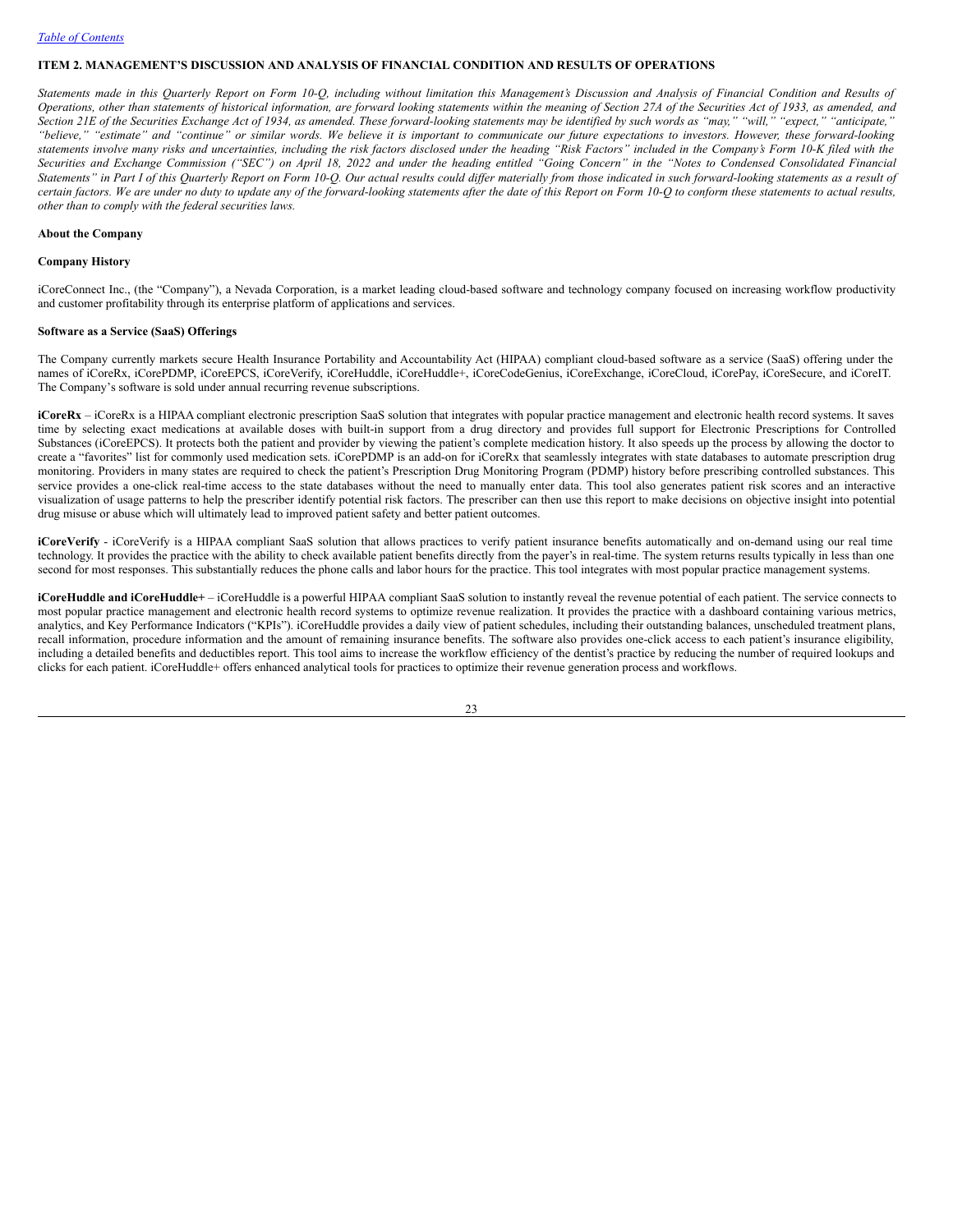**iCoreCodeGenius** – iCoreCodeGenius is a medical coding reference SaaS solution that provides the coding standards for the 10th revision of the International Classification of Diseases and Related Health Problems (ICD-10), a medical classification list published by the World Health Organization (WHO). It contains codes for diseases, signs and symptoms, abnormal findings, complaints, social circumstances, and external causes of injury and diseases. iCoreCodeGenius includes a full ICD-10 code lookup and guidance, automatic prompting of comorbidities and Hierarchical Condition Category's (HCC) to aid in obtaining the appropriate reimbursement with a high degree of accuracy, and the ability to reduce or eliminate queries and denials.

**iCoreExchange** – iCoreExchange provides a secure, HIPAA compliant SaaS email solution using the Direct Protocol that allows doctors to send and receive secure email with attachments to and from other healthcare professionals in the network. iCoreExchange also provides a secure email mechanism to communicate with users outside the exchange e.g., patients and referrals. Users have the ability to build a community, access other communities and increase referrals and collaboration. Users can email standard office documents, JPEG, PDF as well as patient files with discrete data, which can then be imported and accessed on most Electronic Health Record (EHR) and Practice Management (PM) systems in a HIPAA compliant manner.

**iCoreCloud** - iCoreCloud offers customers the ability to backup their on-premise servers and computers to the cloud. iCoreCloud is a fully HIPAA compliant and automated backup solution. The data backed up is encrypted both in transit and while at rest. In case of full data loss, the mirrored data in the cloud can be seamlessly restored back to the practice on a new computer or a server. The data is stored encrypted in HIPAA compliant data centers with multiple layers of redundancy. The data centers are physically secure with restricted personnel and biometric access. The locations are also guarded by security 24 hours a day, 365 days a year.

**iCorePay** – iCorePay offers seamless patient payment processing solutions for customers. iCorePay integrates into the practice workflow for payment and revenue cycle tracking.

**iCoreSecure** – Recent newscasts have been replete with reporting regarding many breaches of consumer personal information. We used our expertise and development capabilities from our HIPAA compliant iCoreExchange and developed iCoreSecure, an encrypted email solution for anyone that needs encrypted email to protect personal and financial data. iCoreSecure is a secure SaaS solution that solves privacy concerns in the insurance, real estate, financial and many other industry sectors that have a need for secure encrypted email.

**iCoreIT** - The trend in IT Services companies for over a decade has been to move away from a "Break/Fix '' model to a "Managed Service Provider (MSP)" and "Managed Software as a Service (MSaaS)" model with recurring revenue.

The MSP/MSaaS approach, by using preventative measures, keeps computers and networks up and running while data is accessible and safeguarded. Installation of critical patches and updates to virus protection are automated. Systems are monitored and backed up in real-time. They are fixed or upgraded before they cause a service disruption. A Unified Threat Management solution is deployed to protect against virus, malware, SPAM, phishing and ransomware attacks. Remote technical support is a click away. All support is delivered at a predictable monthly cost.

Going forward, by leveraging MSP/MSaaS with our expertise in cloud computing, our customers can easily scale their business without extensive capital investment or disruption in services.

The Company is competitively positioned to address the growing need for MSaaS: Our current and future customers need managed IT services, along with cloud computing, storage and HIPAA compliant backup and encryption; Managed service providers that can support the migration to cloud computing are in high demand; The decision makers for our current technology and those for managed services are, in many cases, the same person or group of people; Our management team has decades of experience operating successful IT companies; and The MSaaS revenue model matches our SaaS and MRR models.

We derive most of our revenue from subscriptions to our cloud-based SaaS and MSaaS offerings. Subscription revenue related to SaaS and MSaaS offerings account for 91% and 84% of our total revenue for the three months ended March 31, 2022 and 2021. We sell multiple offerings at different base prices on a subscription basis to meet he needs of the customers we serve. Most of our customers' subscriptions are one year or less in duration.

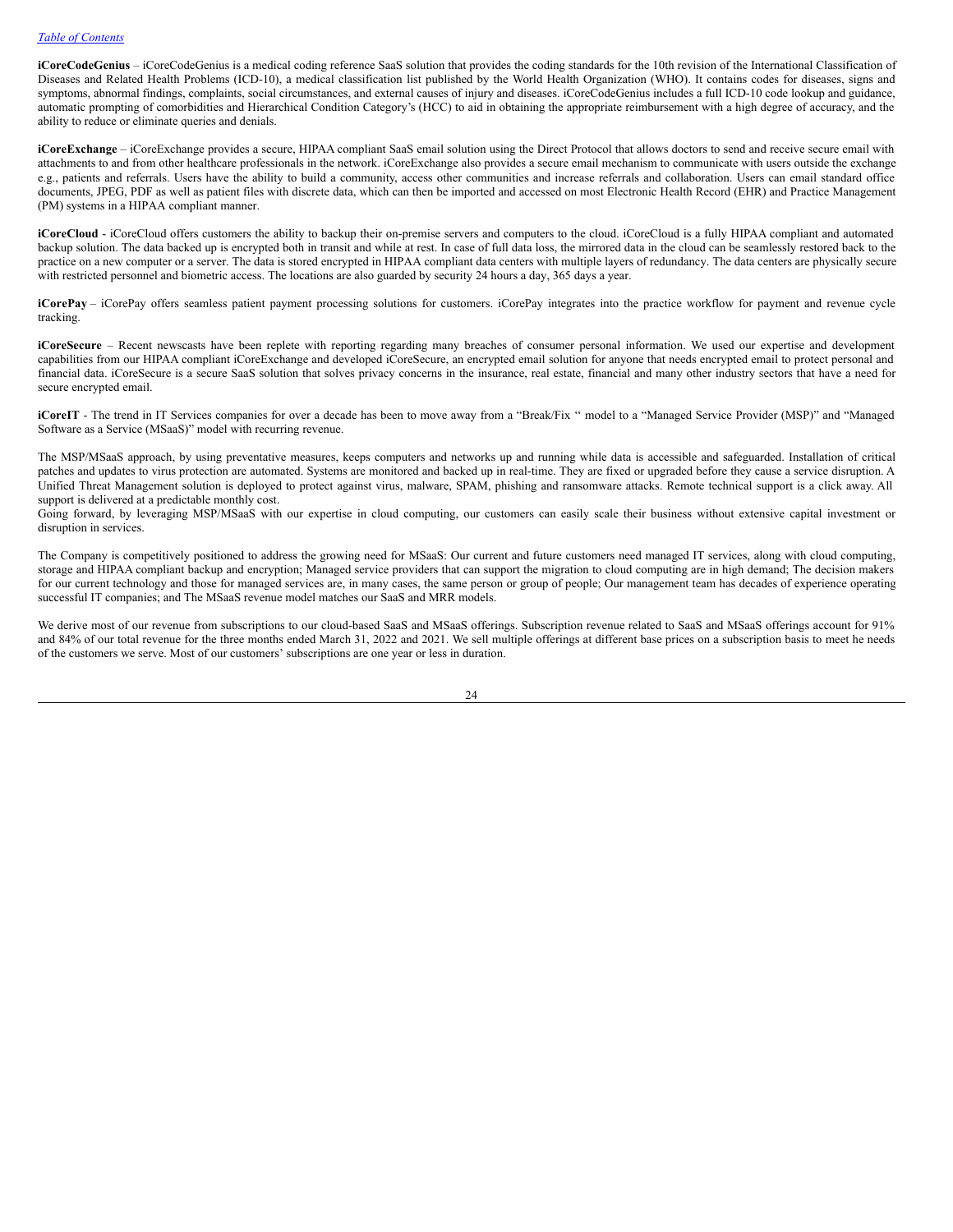### *Table of [Contents](#page-1-0)*

Professional services and other revenue account for 9% and 16% of our total revenue for the three months ended March 31, 2022, and 2021. Professional services and other revenue include hardware, software, labor and other revenues related to customer onboarding for SaaS/MSaaS services or one-time, non-recurring services. We expect professional services and other margins to range from moderately positive to break-even.

#### *COVID-19 Business Update*

In the first quarter of 2021, we began to see the impact of the COVID-19 pandemic on our business, as local and national actions, such as stay at home mandates and business closures, took effect. Our core customers, medical and dental businesses, significantly curtailed business operations, impacting the Company's sales and near-term new business prospects.

In May 2021 the Company received loan proceeds of \$328,000 relating to the Paycheck Protection Program (PPP) as part of the CARES Act created by Congress to financially support companies during the COVID-19 pandemic. The PPP Loan carried interest at 1%. The principal and accrued interest were forgiven on June 14, 2021 after completing and submitting a PPP Loan Forgiveness Application with the financial institution associated with the SBA loan.

Business activity at our customers is returning to more normalized operating conditions. Our sales efforts and prospects have sequentially improved for several quarters in a row as the pandemic subsided and we have returned to a higher rate of organic growth compared to the first half of 2021. The Company's year over year revenue growth comparisons in the first quarter of 2022 compared to the prior year period that was impacted by COVID closures are favorable.

### **Financing**

We are currently funding our business capital requirements through sales of our common stock and debt arrangements. While we intend to seek additional funding, if revenue increases to a point where we are able to sustain ourselves and increase our budget to match our growth needs, we may significantly reduce the amount of investment capital we seek. The amount of funds raised, and revenue generated, if any, will determine how aggressively we can grow and what additional projects we will be able to undertake. No assurance can be given that we will be able to raise additional capital when needed or at all, or that such capital, if available, will be on terms acceptable to us. If we are unable to, or do not raise additional capital in the near future or if our revenue does not begin to grow as we expect, we will have to curtail our spending and downsize our operations.

In April 2021, the Company signed a \$150,000 convertible promissory note with a maturity date twelve months after issuance and received in exchange \$150,000 from a finance company (the "Investor" or "Holder"). An Interest charge of 12% per annum shall accrue and be paid on the maturity date. The note is convertible into the Company's Common Stock at fixed conversion price \$0.10 per common share. The Company has right of prepayment. The note holder is limited to receive upon conversion no more than 4.99% of the issued and outstanding Common Stock at the time of conversion at any one time. The Company also issued to the Holder 780,000 restricted shares of the Company's Common Stock and 2,600,000 cash Warrant Shares with a 5-year term. The exercise price per share of Common Stock under this Warrant is \$0.20 per share for the first 1,300,000 Warrant Shares and \$0.25 for the next 1,300,000 Warrant Shares.

$$
25\quad
$$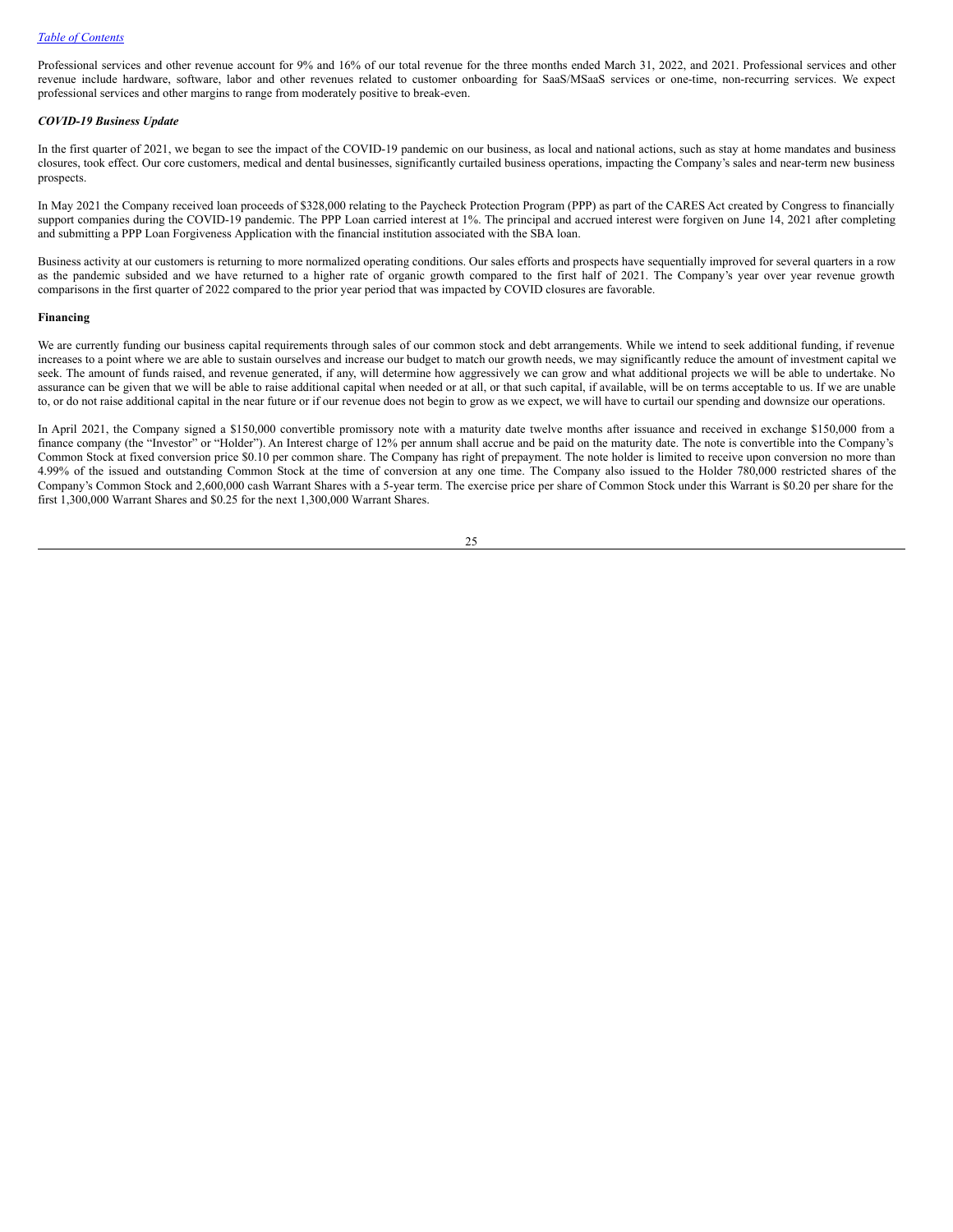In April 2021, the Company signed a \$350,000 convertible promissory note with a maturity date twelve months after issuance and received in exchange \$350,000 from the same finance company (the "Investor" or "Holder"). An Interest charge of 12% per annum shall accrue and be paid on the maturity date. The note is convertible into the Company's Common Stock at a fixed conversion price of \$0.10 per common share. The Company has right of prepayment. The note holder is limited to receive upon conversion no more than 4.99% of the issued and outstanding Common Stock at the time of conversion at any one time.

In April 2021, the Company signed a \$500,000 convertible promissory note with a maturity date twelve months after issuance and received in exchange \$500,000 from a second finance company (the "Investor" or "Holder"). An Interest charge of 12% per annum shall accrue and be paid on the maturity date. The note is convertible into the Company's Common Stock at a fixed conversion price of \$0.10 per common share. The Company has right of prepayment. The note holder is limited to receive upon conversion no more than 4.99% of the issued and outstanding Common Stock at the time of conversion at any one time. The company also issued to the Holder 788,000 restricted shares of the Company's Common Stock and 2,600,000 cash Warrant Shares with a 5-year term. The exercise price per share of Common stock under this Warrant is \$0.20 per share for the first 1,300,000 Warrant Shares and \$0.25 for the next 1,300,000 Warrant Shares.

In April 2021, the Company signed a \$250,000 convertible promissory note with a maturity date twelve months after issuance and received in exchange \$250,000 from a third finance company (the "Investor" or "Holder"). An Interest charge of 12% per annum shall accrue and be paid on the maturity date. The note is convertible into the Company's Common Stock at fixed conversion price \$0.10 per common share. The Company has right of prepayment. The note holder is limited to receive upon conversion no more than 4.99% of the issued and outstanding Common Stock at the time of conversion at any one time. The Company also issued to the Holder 390,000 restricted shares of the Company's Common Stock and 1,300,000 cash Warrant Shares with a 5-year term. The exercise price per share of Common stock under this Warrant is \$0.20 per share for the first 650,000 Warrant Shares and \$0.25 for the next 650,000 Warrant Shares.

In April 2021, the Company signed a \$250,000 convertible promissory note with a maturity date twelve months after issuance and received in exchange \$230,000 net of fees from a fourth finance company (the "Investor" or "Holder"). An Interest charge of 12% per annum shall accrue and be paid on the maturity date. The note is convertible into the Company's Common Stock at fixed conversion price \$0.10 per common share. The Company has right of prepayment. The note holder is limited to receive upon conversion no more than 4.99% of the issued and outstanding Common Stock at the time of conversion at any one time. The Company also issued to the Holder 390,000 restricted shares of the Company's Common Stock and 1,300,000 cash Warrant Shares with a 5-year term. The exercise price per share of Common stock under this Warrant is \$0.20 per share for the first 650,000 Warrant Shares and \$0.25 for the next 650,000 Warrant Shares.

In August 2021, the Company signed a \$1,000,000 and \$500,000 promissory note with a maturity date 24 months after issuance from the preliminary finance company in April 2022 (the "Investor" or "Holder"). An Interest charge of 15% per annum shall accrue and be paid on the maturity date. The Company also issued to the Holder 1,000,000 restricted shares of the Company's Common Stock and 1,500,000 cash Warrant Shares with a 5-year term. The exercise price per share of Common stock under this Warrant is \$0.25 per share.

In February 2022, the Company signed a \$2,000,000 secured promissory note with a maturity date 48 months after issuance and received in exchange \$1,970,000 net of fees. An Interest charge of 17.5% per annum shall accrue, with interest only payments being made for the first six months after which both interest and principle will be due. The Company has right of prepayment subject to certain minimum interest payments being made. The Prepayment Fee shall be (i) equal to 6 months' interest that would have accrued with regard to the prepaid principal, if prepaid prior to the 2nd anniversary of the date of the Initial Advance or Subsequent Advance, as applicable, and (ii) equal to 3 months' interest that would have accrued with regard to the prepaid principal, if prepaid on or after the 2nd anniversary and prior to the 3rd anniversary of the date of the Initial Advance or Subsequent Advance, as applicable. Additionally, the Company has the following covenant requirements; maintaining a minimum cash balance of \$150,000 in its combined bank accounts as well as entering into a Deposit Account Control Agreement; monthly financial reporting requirements and certifications; obtaining other indebtedness without consent; merge, consolidate or transfer assets; pledge assets as collateral; or guarantee without consent of the Lender. The Company is in compliance with its covenants as of March 31, 2022

### **Critical Accounting Policies and Estimates**

Our discussion and analysis of financial condition and results of operations are based upon the financial statements, which have been prepared in accordance with generally accepted accounting principles as recognized in the United States of America. The preparation of these financial statements requires that we make estimates and judgments that affect the reported amounts of assets, liabilities, revenue and expenses, and disclosure of contingent assets and liabilities. We base our estimates on historical experience and on various other assumptions that management believes to be reasonable under the circumstances. Actual results may differ from these estimates under different assumptions or conditions.

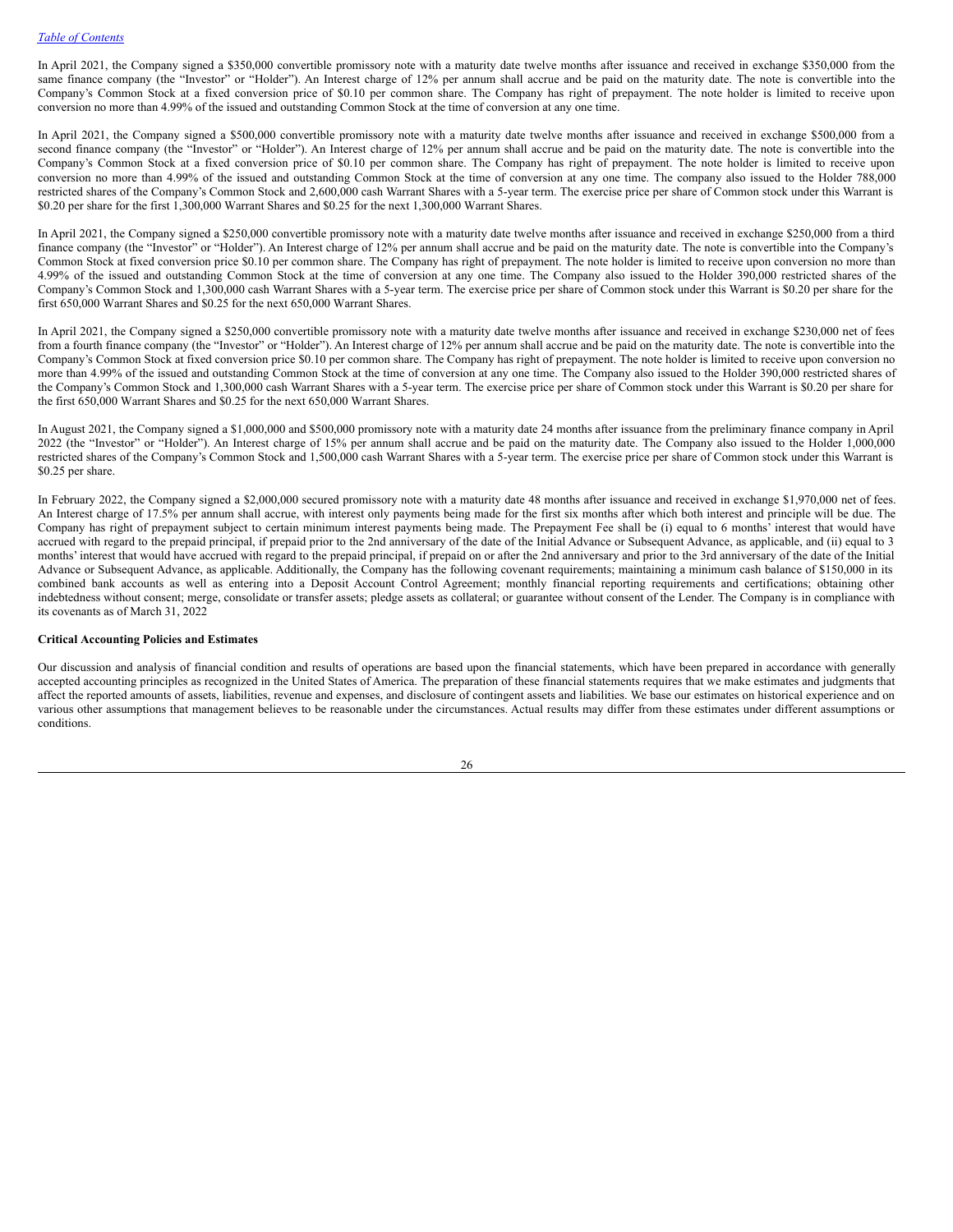We believe that the most critical accounting policies relate to revenue recognition, software development capitalization and amortization, income taxes, stock-based compensation, and long-lived assets and goodwill. See Note 2 to the condensed consolidated financial statements.

### **Executive Summary**

#### *Financial Results for the Three Months Ended March 31, 2022*

Our total revenue for the three months ended March 31, 2022, increased by 190% to \$2,044 million compared with \$0.704 million during the same period in 2021. An increased number of SaaS and MSP subscriptions drove growth in the quarter gain from both organic growth and through asset acquisitions. The Company ended the quarter with over approximately 24,000 subscriptions on our platform up from approximately 11,000 subscriptions in the prior year period.

The Company views its operations and manages its business as one operating segment which is the business of providing subscription-based software as a service (SaaS), Managed IT (MSaaS) and related non-recurring professional IT and other services. The Company aggregates is operating segments based on similar economic and operating characteristics of its operations.

Gross profit percentage was 69% and 66% for the three months ended March 31, 2022 and 2021, respectively. Gross Profit increased \$0.946 million compared to the same period a year ago. Gross profit margin expansion was driven by a greater growth rate of sales in subscription software and services that carry higher gross margins than Professional Services and other revenue. We expect the growth rate of our SaaS and MSaaS subscription offerings to grow faster than our Professional Services and other revenue over time. We believe the higher growth rate of recurring revenue SaaS and MSaaS offerings should continue to provide a mix shift that will benefit gross margin rate going forward.

### **Business Highlights and Trends**

- Product Traction. We continue to benefit from trends toward cloud-based SaaS offerings for improved workflow, productivity, and efficiency gains. As we have expanded our product offerings, we are seeing greater traction for all our software products across the entire platform.
- Business Development. The Company has pursued and won contracts with larger enterprise health care businesses and continues to do so. We currently have agreements with large State Associations, Dental Support Organizations (DSOs), Hospitals, and large insurance companies
- · **Capital raise**. In the first three months of 2022, the company raised \$350,000 of equity and \$2,000,000 in the form of secured notes to fund operations and growth.

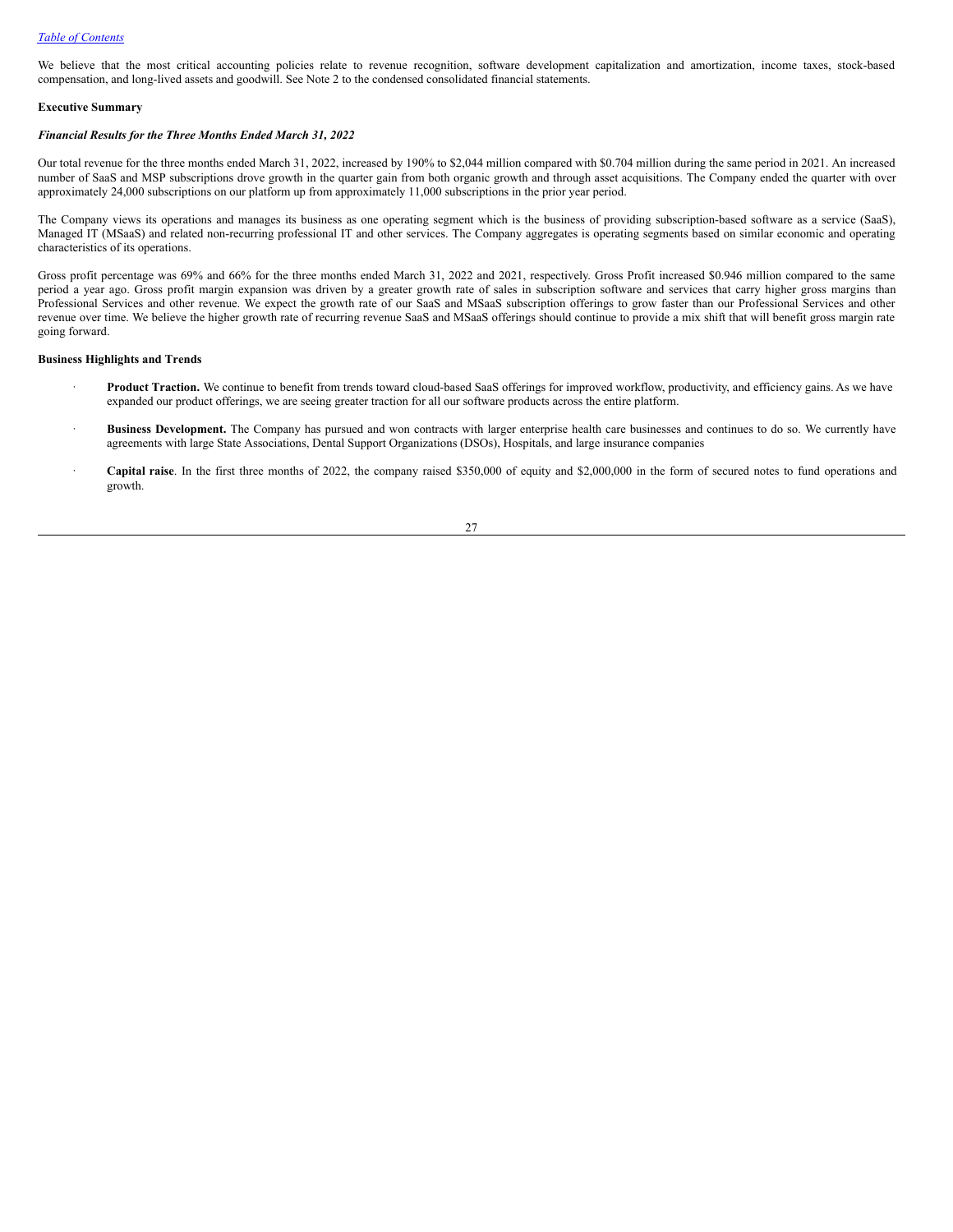# **Results of Operations**

Overview. The following table sets forth our selected financial data for the periods indicated below and the percentage dollar increase (decrease) of such items from period to period:

|                                     |              | <b>Three Months Ended</b> |    |                          |                              |  |
|-------------------------------------|--------------|---------------------------|----|--------------------------|------------------------------|--|
|                                     |              | March 31,<br>2022         |    | March 31,                | $\frac{0}{0}$<br>Incr/(Decr) |  |
|                                     |              |                           |    | 2021                     |                              |  |
| Revenue                             | $\mathbb{S}$ | 2,043,889                 | \$ | 704,001                  | 190%                         |  |
| Cost of sales                       |              | 634,230                   |    | 240,033                  | 164%                         |  |
| Gross profit                        |              | 1,409,659                 |    | 463,968                  |                              |  |
| <b>Expenses</b>                     |              |                           |    |                          |                              |  |
| Selling, general and administrative |              | 1,950,441                 |    | 856,388                  | 128%                         |  |
| Depreciation and amortization       |              | 455,771                   |    | 252,697                  | 80%                          |  |
| Total operating expenses            |              | 2,406,212                 |    | 1,109,085                |                              |  |
| Loss from operations                |              | (996, 553)                |    | (645, 117)               |                              |  |
| Other expense                       |              |                           |    |                          |                              |  |
| Interest expense                    |              | (155,689)                 |    | (167,797)                | $-7\%$                       |  |
| Financing fee                       |              | (300,000)                 |    | $\overline{\phantom{a}}$ | 100%                         |  |
| Other expense                       |              | (89,993)                  |    |                          | 100%                         |  |
| Total other expense                 |              | (545, 682)                |    | (167, 797)               | 46%                          |  |
| Net loss                            |              | (1, 542, 235)             |    | (812, 914)               | 53%                          |  |

The accompanying "Management's Discussion and Analysis of Financial Condition and Results of Operations" provides a comparison of the amounts listed above.

# Three Month Period Ended March 31, 2022 ("1Q 2022") Compared to Three Month Period Ended March 31, 2021 ("1Q 2021")

*Revenues.* Net revenues of \$2,043,889 for the 1Q 2022 period increased \$1,339,888 or 190% compared to \$704,001 for the 1Q 2021 period. The increase between periods was due to recurring SaaS revenues generated by a rapid growth in subscribers incurred at the back half of 2021 as well as revenues related to the asset acquisitions acquired from May to September of 2021. Revenue from Subscription Software and Services grew 216% to \$1,856,595 compared to \$587,851 during the same period in 2021. Professional Services and Other revenue grew 61% to \$187,294 compared to \$116,150 for the same period in 2021.

*Cost of sales.* Cost of sales of \$634,230 for the 1Q 2022 period increased \$394,197 or 164% compared to \$240,033 for the 1Q 2021 period. The increase between periods was due primarily to increases in cost of services purchased that are related to our SaaS and MSaaS offerings coupled with the additional costs incurred from an increase in number of customers from both organic and mechanistic growth.

*Selling, general and administrative expenses.* Selling, general and administrative expenses of \$1,950,441 for the 1Q 2022 period increased \$1,094,053 or 128% compared to \$856,388 for the 1Q 2021 period. The increase between periods was primarily due to an increase in payroll expenses and other general and administrative expense to support a high rate of growth as well as the additional cost incurred to support the asset acquisitions.

*Depreciation and amortization expenses.* Depreciation and amortization expenses of \$455,771 for the 1Q 2022 period increased \$203,074 or 80% compared to \$252,697 for the 1Q 2021 period. The increase between periods was primarily made of the amortization of the asset acquisitions incurred in 2021.

*Interest Expense.* Interest expense of \$155,689 for the 1Q 2022 period decreased \$12,108 or -7% compared to \$167,797 in the 1Q 2021 period. The decrease between periods was primarily due the Company being able to take on new debt at more attractive rates in later half of 2021.

*Financing fee. A* financing fee expense of \$300,000 was incurred for 1Q 2022 versus nil for 1Q2021 related to the issuance of convertible debt in Q2 of 2021.

Other expense. Other expense consists of cost related to the payment of sales and use tax filings for prior periods as well as settlement of a prior periods accounts payable.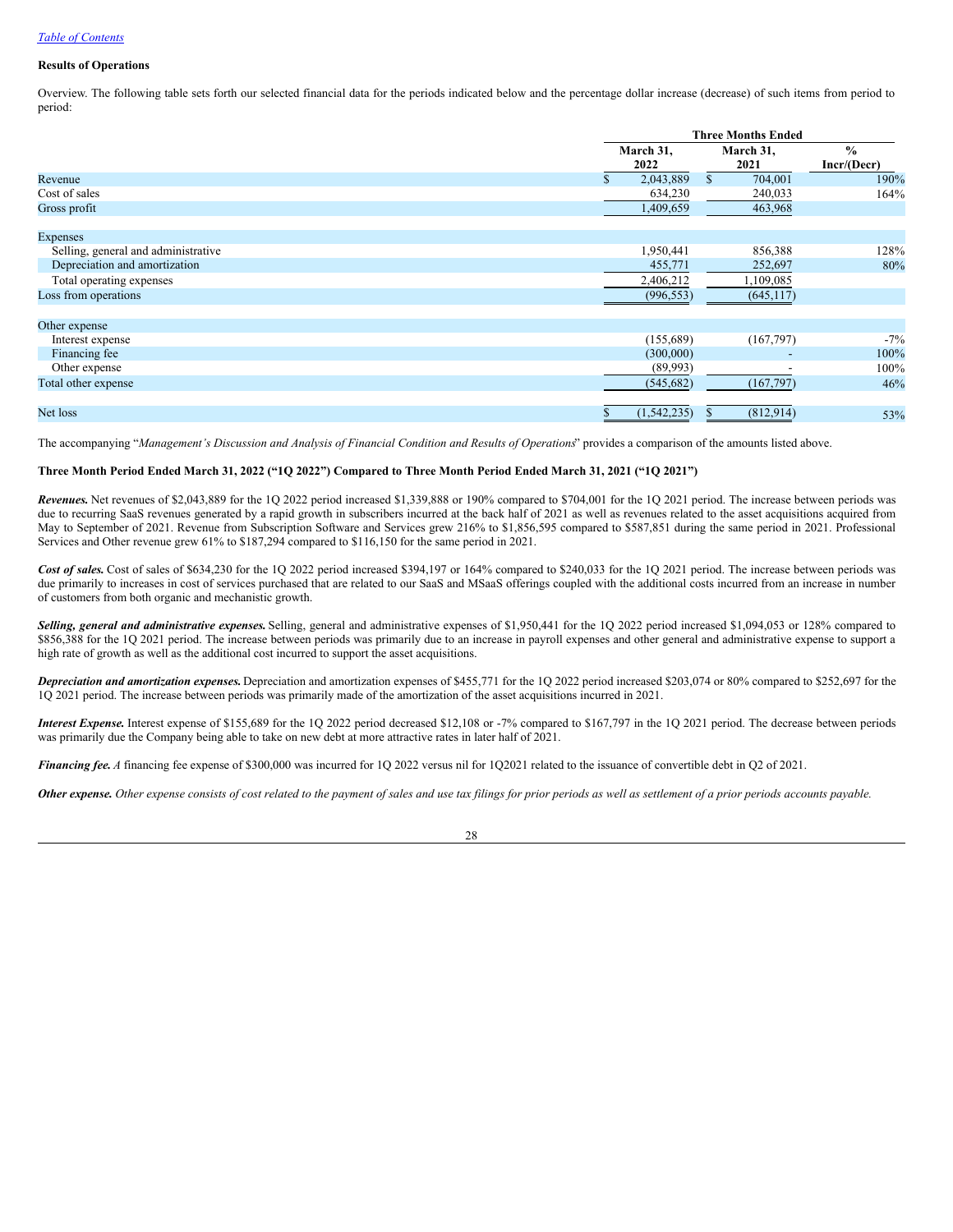### **LIQUIDITY AND CAPITAL**

The accompanying financial statements have been prepared assuming that the Company will continue as a going concern, which contemplates continuity of operations, realization of assets, and liquidation of liabilities in the normal course of business.

For the three-month period ended March 31, 2022 the Company generated an operating loss of \$996,553. In addition, the Company has an accumulated deficit, total stockholders' equity and net working capital deficit of \$84,337,498, \$368,753 and \$2,183,076, respectively, as of March 31, 2022. The Company's activities were primarily financed through private placements of equity securities and issuance of debt. The Company intends to raise additional capital through the issuance of debt and/or equity securities to fund its operations. The Company is reliant on future fundraising to finance operations in the near future.

Management continues to develop strategic partnerships and has ramped up selling into the existing customer base as well as penetrate larger organizations with multiple customers while continuing to scope out additional areas of opportunity. While management believes in the viability of its strategy to increase revenues and in its ability to raise additional funds, there can be no assurances to that effect. Management's ability to continue as a going concern is ultimately dependent upon its ability to continually increase the Company's customer base and realize increased revenues from signed contracts. The financial statements do not include any adjustments related to the recoverability and classification of recorded asset amounts or the amounts and classification of liabilities that might be necessary should the Company be unable to continue as a going concern.

The primary factors that influence our liquidity include, but are not limited to, the amount and timing of our equity and debt raises, revenues, cash collections from our clients, capital expenditures, and investments in research and development.

The following table summarizes the impact of operating, investing and financing activities on our cash flows for the three-month periods ended March 31, 2022 and 2021 related to our operations:

|                                                      |                   | <b>Three Month Ended</b> |  |  |
|------------------------------------------------------|-------------------|--------------------------|--|--|
|                                                      | March 31.<br>2022 | March 31,<br>2021        |  |  |
| Net cash used in operating activities                | (1,049,394)       | (715, 169)               |  |  |
| Net cash used in investing activities                | (63.296)          | (48,682)                 |  |  |
| Net cash provided by financing activities            | 1.850.958         | 950,406                  |  |  |
| Net change in cash                                   | 738.268           | 186.555                  |  |  |
| Cash and cash equivalents at beginning of the period | 71,807            | 7,619                    |  |  |
| Cash and cash equivalents at end of the period       | 810.075           | 194,174                  |  |  |

**Operating Activities:** Net cash used by operating activities of \$1,049,394, for the three-month period ended March 31, 2022 was \$334,225 more than the \$715,169 cash used by operations for the three-month period ended March 31, 2021. The increase in cash utilized by operating activities compared to the three-month period ended March 31, 2021 was primarily attributable to a \$177,800 decrease in accounts payable and accrued liabilities and to a lesser extent the cash impact of changes in other operating assets and liabilities. Future spending on operating activities is expected to be funded by the sale of and issuance of additional shares of common stock.

**Investing Activities:** Net cash used by investing activities of \$63,296 for the three-month period ended March 31, 2022 compared to \$48,682 cash used by investing activities for the three -month period ended March 31, 2021. The overall increase was due to a slight increase in capitalized software cost components. Future spending on investing activities is expected to be funded by the sale of and issuance of additional shares of common stock.

Financing Activities: Net cash provided by financing activities of \$1,850,958 for the three-month period ended March 31, 2022 was \$900,552 more than the \$950,406 cash provided by financing activities for the three-month period ended March 31, 2021. The Company issued \$2,000,000 in debt for the three-months ended March 31, 2022 versus nil for the same comparative period in 2021. This was offset by a decrease in common stock issuances in the three-months ended March 31, 2022 of \$350,000 compared to \$1,417,313 for the three months ended March 31, 2021.

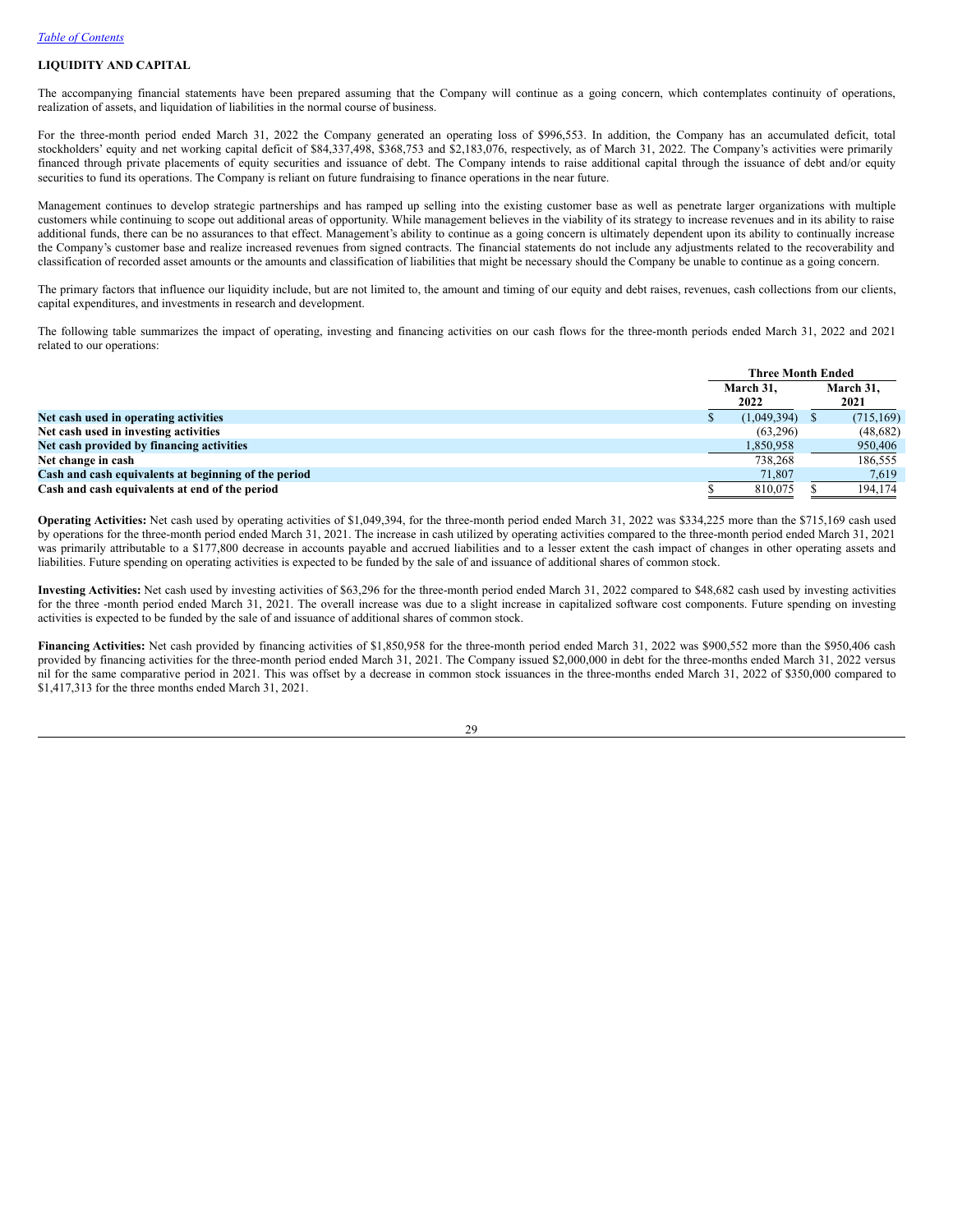### *Credit Facilities*

In January 2021 the Company and one of its Convertible Debt Holders entered into a Purchase Agreement for up to \$5,000,000 shares of the Company's common stock for 24 months. The purchase price of the stock will be at 75% of the lowest individual daily weight average price of the past five (5) trading days with the amount to be drawn down as the lesser of \$250,000 or 300% of the average shares traded for the ten (10) days prior to the Closing Request Date with a minimum \$25,000 put allowance. As part of the agreement, the Company issued 250,000 shares of common stock as a commitment fee. The available balance on the facility as of March 31, 2022 was \$4,650,000.

### <span id="page-29-0"></span>**ITEM 3. QUANTITATIVE AND QUALITATIVE DISCLOSURES ABOUT MARKET RISKS**

Not applicable.

### <span id="page-29-1"></span>**ITEM 4. CONTROLS AND PROCEDURES**

### **Evaluation of Disclosure Controls and Procedures**

Disclosure controls and procedures are designed to ensure that information required to be disclosed by us in our Exchange Act reports is recorded, processed, summarized, and reported within the time periods specified in the SEC's rules and forms, and that such information is accumulated and communicated to our management, including our principal executive officer and principal financial officer, as appropriate to allow timely decisions regarding required disclosure.

Under the supervision and with the participation of our management, including our Chief Executive Officer and Chief Financial Officer, we conducted an evaluation of the effectiveness of our disclosure controls and procedures as of the end of the fiscal quarter ended March 31, 2022, as such term is defined in Rules 13a-15(e) and 15d-15(e) under the Exchange Act. Based on this evaluation, our principal executive officer and principal financial and accounting officer have concluded that during the period covered by this report, our disclosure controls and procedures were not effective, due to the material weakness related to the Company's accounting for complex financial instruments and the material weakness related to our inability to adequately segregate responsibilities over the financial reporting process. In light of these material weaknesses, we performed additional procedures and analyses as deemed necessary to ensure that our financial statements were prepared in accordance with U.S. generally accepted accounting principles.

Notwithstanding the material weaknesses, management has concluded that the financial statements included elsewhere in this Quarterly Report present fairly, in all material respects, our financial position, results of operations and cash flows in conformity with GAAP.

## **Changes to Internal Control Over Financial Reporting**

We have not identified any change in our internal control over financial reporting during our most recently completed fiscal quarter that materially affected, or is reasonably likely to materially affect, our internal control over financial reporting.

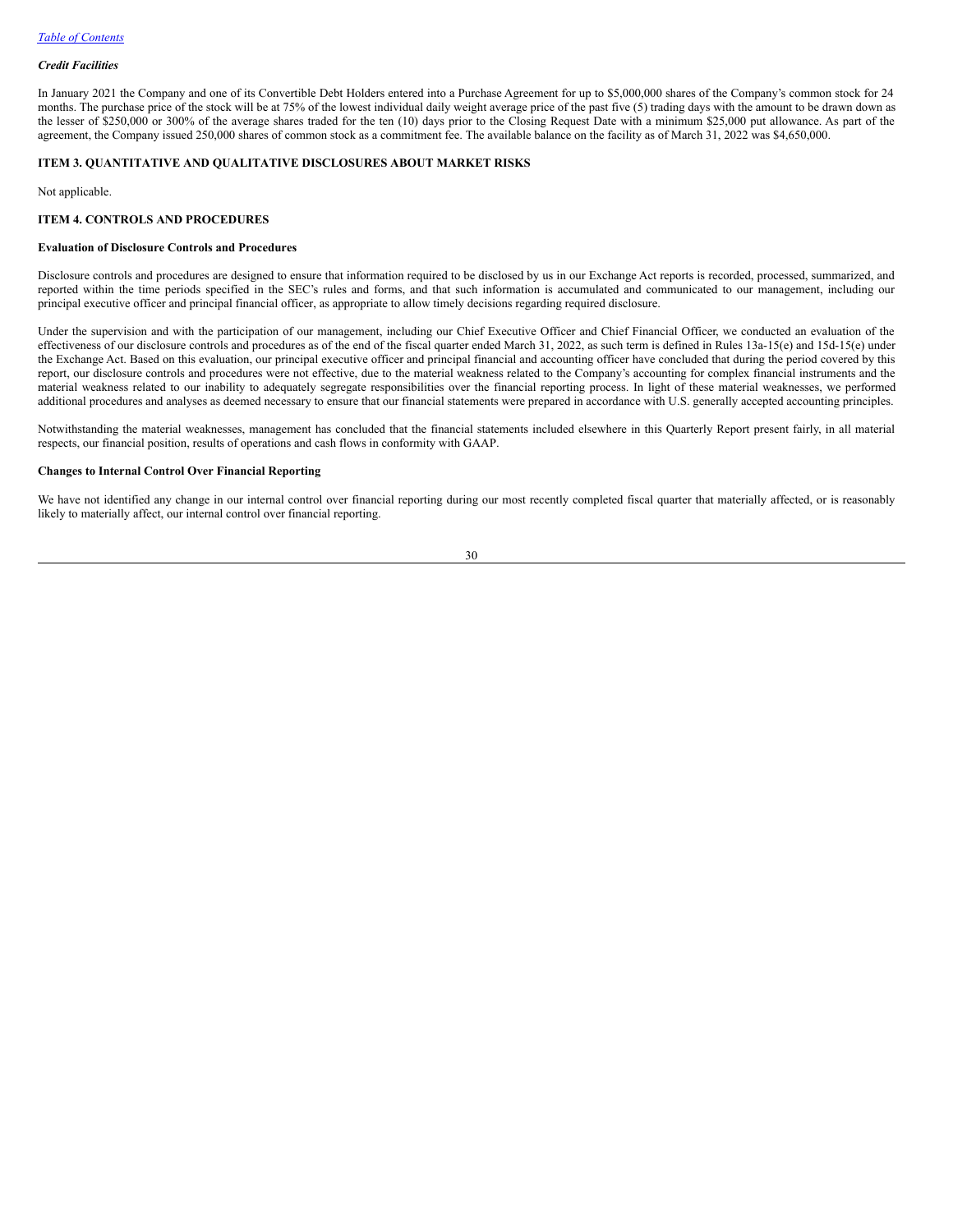# <span id="page-30-0"></span>**PART II - OTHER INFORMATION**

# <span id="page-30-1"></span>**ITEM 1. LEGAL PROCEEDINGS**

The Company from time to time, may be a party to various litigation, claims and disputes, arising in the ordinary course of business. While the ultimate impact of such actions cannot be predicted with certainty, we believe the outcome of these matters, except for that noted below, will not have a material adverse effect on our financial condition or results of operations.

On August 18, 2021, the Company received a Notice of Disposition of Collateral under section 9-611 of the Uniform Commercial Code ("UCC") (Arizona Revised Statutes 47- 611) purporting to set a foreclosure sale, under the UCC, of the Company's assets that were previously pledged as security to a Lender. On August 24, 2021 the Company received a Default Notice from the Lender asserting that the Company was obligated to pay \$863,274. The Lender alleged that it had made certain loans and other financial accommodations in the form of guaranties to our Company beginning approximately in March of 2009 that was secured by all of the assets our Company. We initiated an investigation into the matter and concluded that we had repaid all of the loans (including tendering payment of \$28,577.82 for various credit card obligations with JP Morgan Chase Bank which the Lender rejected on August 4, 2021) and any loans that had not been repaid were released under the terms of a Recapitalization Agreement dated November 1, 2016. We then retained Arizona counsel to prepare an Emergency Application for Temporary Restraining Order and Preliminary Injunction against the Lender in order to stop the foreclosure sale. We are currently in negotiations with Lender to resolve the dispute. We believe the claims of the Lender are without merit and intend to vigorously defend the matter.

On June 15, 2021, the Company received a Complaint filed with the Circuit Court of the Ninth Judicial Circuit for Orange County, Florida. The Complaint alleges a breach of a previously entered into 2018 Settlement Agreement for which payments have not been made. The Complainant agreed to begin arbitration on August 31, 2021. We believe these claims are without merit.

### <span id="page-30-2"></span>**ITEM 1A. RISK FACTORS**

Factors that could cause our actual results to differ materially from those in this report include the risk factors described in our Annual Report on Form 10-K filed with the SEC. As of the date of this Quarterly Report, there have been no material changes to the risk factors disclosed in our Annual Report on Form 10-K filed with the SEC.

# <span id="page-30-3"></span>**ITEM 2. UNREGISTERED SALES OF EQUITY SECURITIES AND USE OF PROCEEDS**

Information with respect to sales of unregistered shares of the Common Stock of the Company during the fiscal quarter ended March 31, 2022, is set forth in the Condensed Consolidated Statements of Changes in Stockholders' Equity for the Three-Month Period Ended March 31, 2022 and 2021 (unaudited) contained in Part I Financial Information. All such sales were to accredited investors and were made in reliance on Section  $4(a)(2)$  of the Securities Act of 1933, as amended. The proceeds were used by the Company for working capital purposes.

### <span id="page-30-4"></span>**ITEM 3. DEFAULTS UPON SENIOR SECURITIES**

Not applicable.

## <span id="page-30-5"></span>**ITEM 4. MINE SAFETY DISCLOSURES**

Not applicable.

# <span id="page-30-6"></span>**ITEM 5. OTHER INFORMATION**

Not applicable.

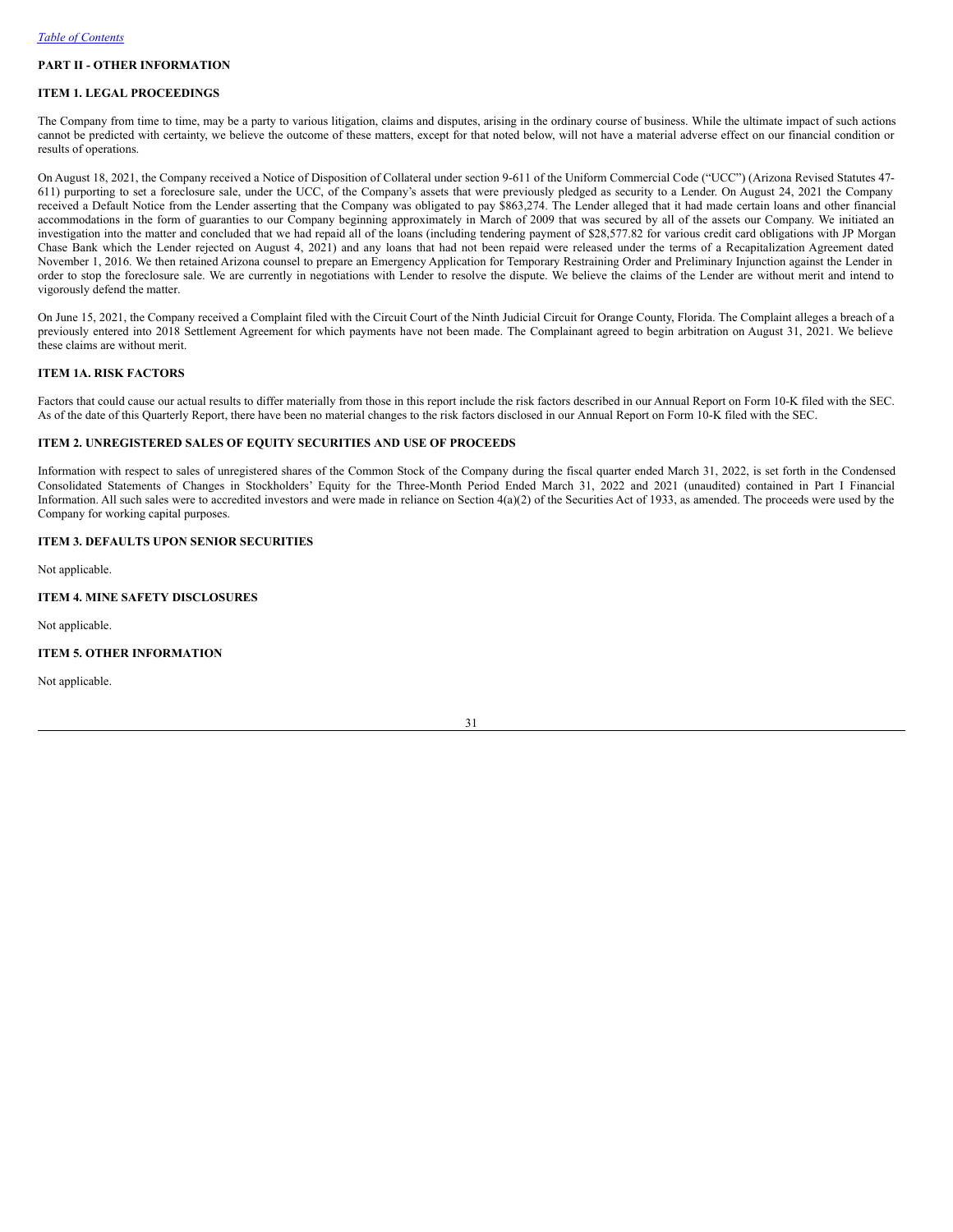# *Table of [Contents](#page-1-0)*

# <span id="page-31-0"></span>**ITEM 6. EXHIBITS**

| <b>Exhibit</b><br>No | <b>Description</b>                                                                                                                                                        |
|----------------------|---------------------------------------------------------------------------------------------------------------------------------------------------------------------------|
| <u>5.6</u>           | Lease extension dated March 10, 2021 between iCoreConnect Inc and Lake Butler Plaza Properties LLC                                                                        |
| 5.7                  | Lease Agreement dated March 22, 2021 between iCoreConnect Inc and Four Two Nine, Inc.                                                                                     |
| 10.16                | Asset Purchase Agreement dated March 1, 2021 between iCoreConnect Inc and Spectrum Technology Solutions an Arizona Corporation*                                           |
| <u>31.1</u>          | CEO Certification pursuant to rule $13a-14(a)$                                                                                                                            |
| <u>31.2</u>          | $CFO$ Certification pursuant to rule $13a-14(a)$                                                                                                                          |
| 32.1                 | CEO Sarbanes Oxley certification                                                                                                                                          |
| 32.2                 | <b>CFO</b> Sarbanes Oxley certification                                                                                                                                   |
| 101.INS              | Inline XBRL Instance Document (the instance document does not appear in the Interactive Data File because its XBRL tags are embedded within the Inline<br>XBRL document). |
| 101.SCH              | Inline XBRL Taxonomy Extension Schema Document.                                                                                                                           |
| 101.CAL              | Inline XBRL Taxonomy Extension Calculation Linkbase Document.                                                                                                             |
| 101.DEF              | Inline XBRL Taxonomy Extension Definition Linkbase Document.                                                                                                              |
| 101.LAB              | Inline XBRL Taxonomy Extension Labels Linkbase Document.                                                                                                                  |
| 101.PRE              | Inline XBRL Taxonomy Extension Presentation Linkbase Document.                                                                                                            |
| 104                  | Cover Page Interactive Data File (formatted as inline XBRL and contained in Exhibit 101).                                                                                 |

\* Incorporated by reference to the Form S-1 filed with the SEC on 10-15-2021.

Notes to exhibits: iCoreConnect Inc. will furnish a copy of any of the exhibits listed above upon payment of \$5.00 per exhibit to cover the cost of the Company furnishing the exhibit.

32

<u> 1980 - Johann Barbara, martxa amerikan per</u>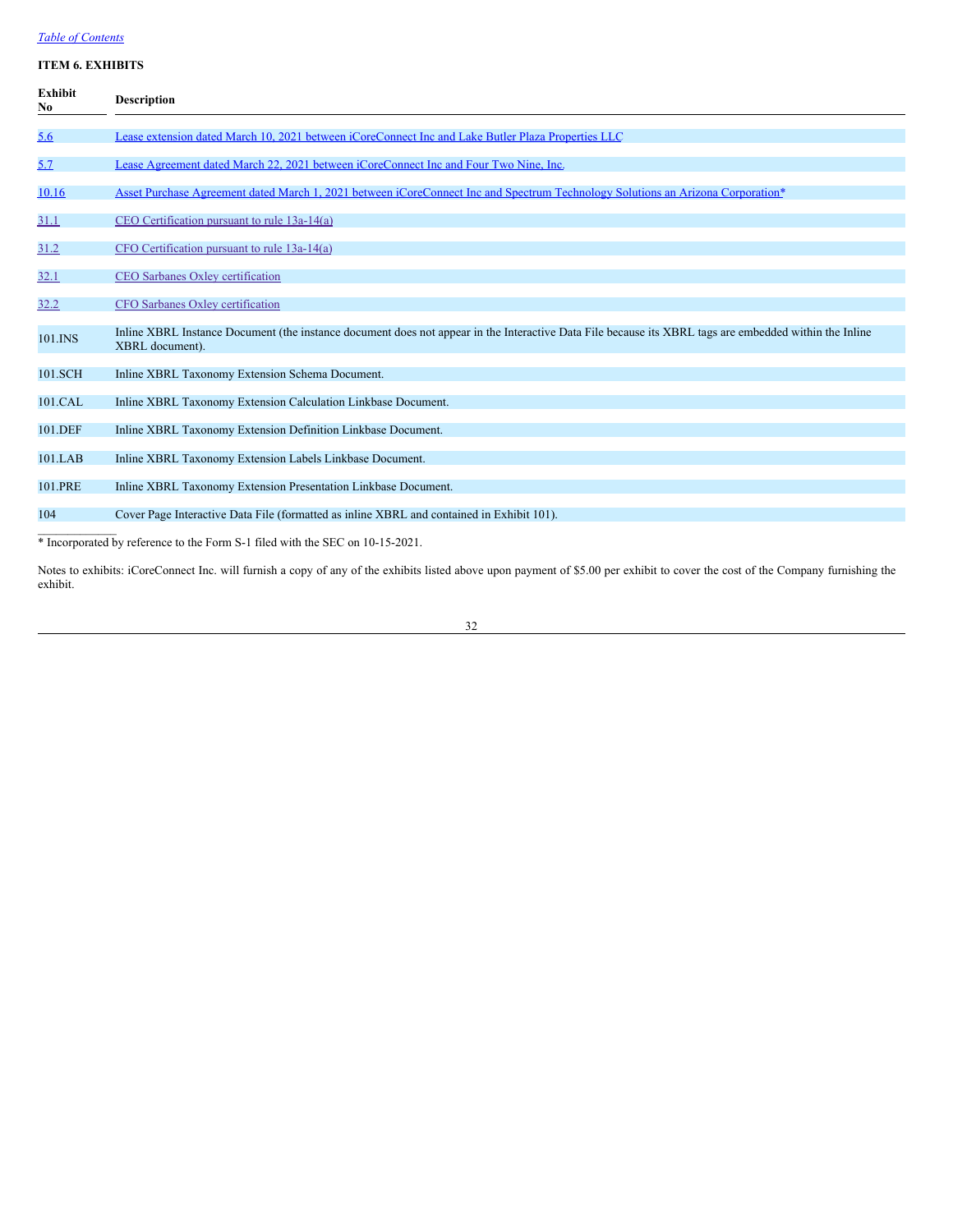#### <span id="page-32-0"></span>**SIGNATURES**

Pursuant to the requirements of Section 13 or 15(d) of the Securities Exchange Act of 1934, the Registrant has duly caused this report to be signed on its behalf by the undersigned, thereunto duly authorized.

# **iCoreConnect, Inc. (Registrant)**

Date: May 12, 2022 By: */s/ Archit Shah*

Date: May 12, 2022 By: */s/ Robert McDermott* Robert McDermott Chief Executive Officer (Principal Executive Officer)

Archit Shah Chief Financial Officer (Principal Accounting Officer)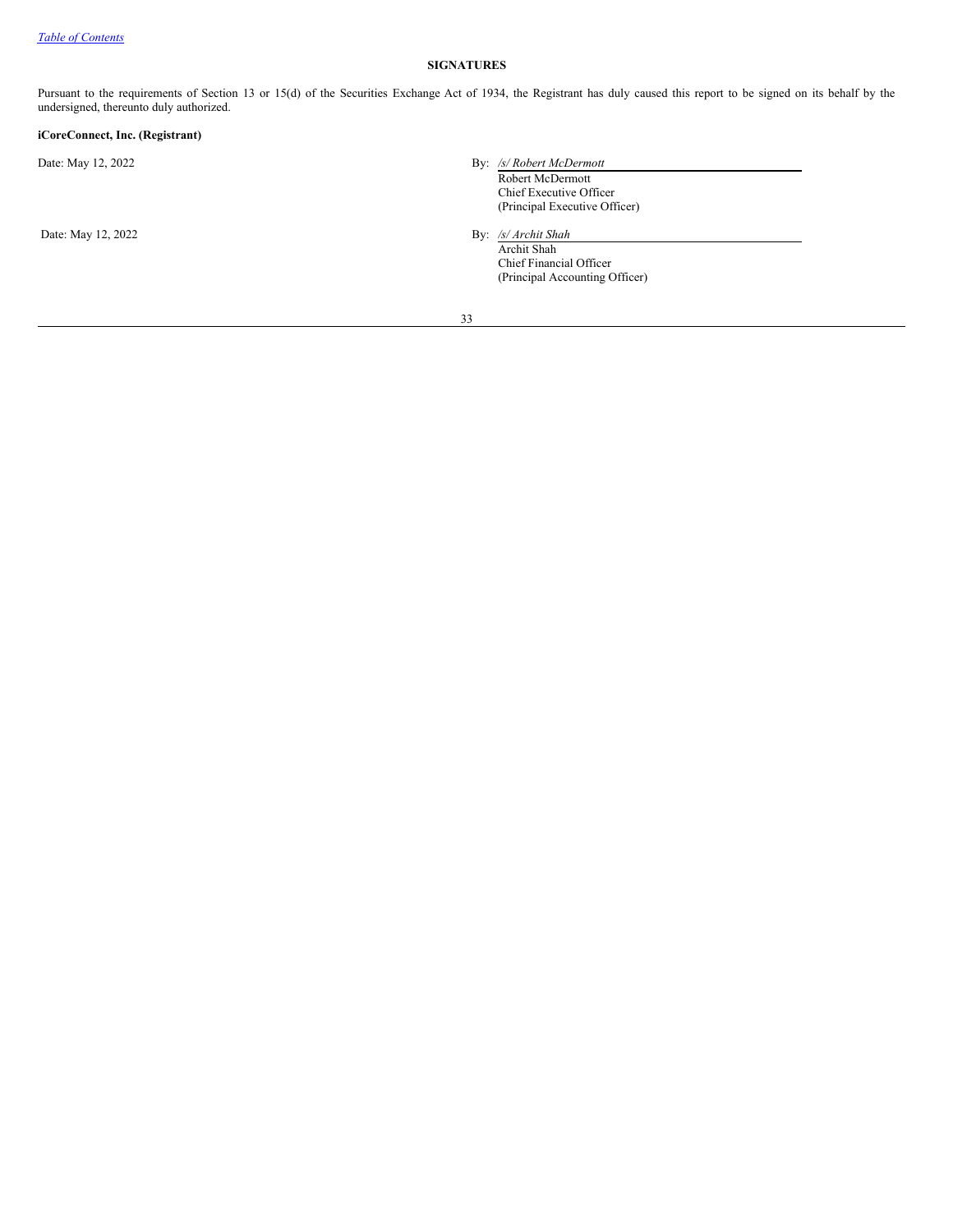### <span id="page-33-0"></span>**CERTIFICATION OF THE CEO PURSUANT TO SECURITIES EXCHANGE ACT RULES 13a-14(a) OR 15d-14(a) AS ADOPTED PURSUANT TO SECTION 302 OF THE SARBANES-OXLEY ACT OF 2002**

I, Robert P. McDermott, certify that:

- 1. I have reviewed this quarterly report on Form 10-Q of iCoreConnect Inc.;
- 2. Based on my knowledge, this report does not contain any untrue statement of a material fact or omit to state a material fact necessary to make the statements made, in light of the circumstances under which such statements were made, not misleading with respect to the period covered by this report;
- 3. Based on my knowledge, the financial statements, and other financial information included in this report, fairly present in all material respects the financial condition, results of operations and cash flows of the registrant as of, and for, the periods presented in this report;
- 4. The registrant's other certifying officer and I are responsible for establishing and maintaining disclosure controls and procedures (as defined in Exchange Act Rules 13a-15(e) and 15d-15(e)) and internal control over financial reporting (as defined in Exchange Act Rules 13a-15(f) and 15d-15(f)) for the registrant and have:
	- a) designed such disclosure controls and procedures, or caused such disclosure controls and procedures to be designed under our supervision, to ensure that material information relating to the registrant, including its consolidated subsidiaries, is made known to us by others within those entities, particularly during the period in which this report is being prepared;
	- b) designed such internal control over financial reporting, or caused such internal control over financial reporting to be designed under our supervision, to provide reasonable assurance regarding the reliability of financial reporting and the preparation of financial statements for external purposes in accordance with generally accepted accounting principles;
	- c) evaluated the effectiveness of the registrant's disclosure controls and procedures and presented in this report our conclusions about the effectiveness of the disclosure controls and procedures, as of the end of the period covered by this report based on such evaluation; and
	- d) disclosed in this report any change in the registrant's internal control over financial reporting that occurred during the registrant's most recent fiscal quarter (the registrant's fourth fiscal quarter in the case of an annual report) that has materially affected, or is reasonably likely to materially affect, the registrant's internal control over financial reporting; and
- 5. The registrant's other certifying officer and I have disclosed, based on our most recent evaluation of internal control over financial reporting, to the registrant's auditors and the audit committee of the registrant's board of directors (or persons performing the equivalent functions):
	- a) all significant deficiencies and material weaknesses in the design or operation of internal control over financial reporting which are reasonably likely to adversely affect the registrant's ability to record, process, summarize and report financial information; and
	- b) any fraud, whether or not material, that involves management or other employees who have a significant role in the registrant's internal control over financial reporting.

Date: May 12, 2022 By: /s/ *Robert P. McDermott* Robert P. McDermott President and Chief Executive Officer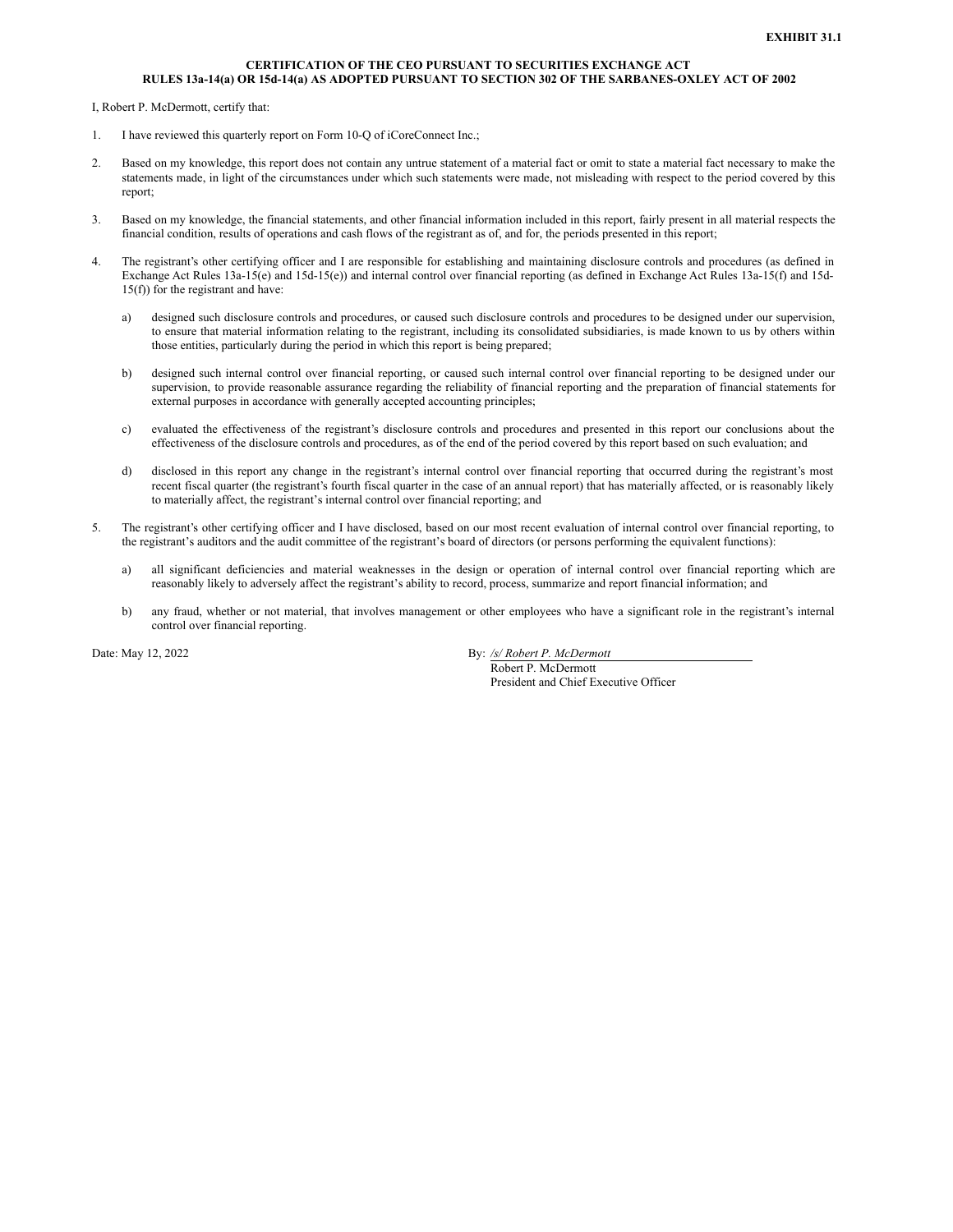# <span id="page-34-0"></span>**CERTIFICATION OF THE CFO PURSUANT TO SECURITIES EXCHANGE ACT RULES 13a-14(a) OR 15d-14(a) AS ADOPTED PURSUANT TO SECTION 302 OF THE SARBANES-OXLEY ACT OF 2002**

I, Archit Shah, certify that:

- 1. I have reviewed this quarterly report on Form 10-Q of iCoreConnect Inc.;
- 2. Based on my knowledge, this report does not contain any untrue statement of a material fact or omit to state a material fact necessary to make the statements made, in light of the circumstances under which such statements were made, not misleading with respect to the period covered by this report;
- 3. Based on my knowledge, the financial statements, and other financial information included in this report, fairly present in all material respects the financial condition, results of operations and cash flows of the registrant as of, and for, the periods presented in this report;
- 4. The registrant's other certifying officer and I are responsible for establishing and maintaining disclosure controls and procedures (as defined in Exchange Act Rules 13a-15(e) and 15d-15(e)) and internal control over financial reporting (as defined in Exchange Act Rules 13a-15(f) and 15d-15(f)) for the registrant and have:
	- a) designed such disclosure controls and procedures, or caused such disclosure controls and procedures to be designed under our supervision, to ensure that material information relating to the registrant, including its consolidated subsidiaries, is made known to us by others within those entities, particularly during the period in which this report is being prepared;
	- b) designed such internal control over financial reporting, or caused such internal control over financial reporting to be designed under our supervision, to provide reasonable assurance regarding the reliability of financial reporting and the preparation of financial statements for external purposes in accordance with generally accepted accounting principles;
	- c) evaluated the effectiveness of the registrant's disclosure controls and procedures and presented in this report our conclusions about the effectiveness of the disclosure controls and procedures, as of the end of the period covered by this report based on such evaluation; and
	- d) disclosed in this report any change in the registrant's internal control over financial reporting that occurred during the registrant's most recent fiscal quarter (the registrant's fourth fiscal quarter in the case of an annual report) that has materially affected, or is reasonably likely to materially affect, the registrant's internal control over financial reporting; and
- 5. The registrant's other certifying officer and I have disclosed, based on our most recent evaluation of internal control over financial reporting, to the registrant's auditors and the audit committee of the registrant's board of directors (or persons performing the equivalent functions):
	- a) all significant deficiencies and material weaknesses in the design or operation of internal control over financial reporting which are reasonably likely to adversely affect the registrant's ability to record, process, summarize and report financial information; and
	- b) any fraud, whether or not material, that involves management or other employees who have a significant role in the registrant's internal control over financial reporting.

Date: May 12, 2022 **By:** /s/ *Archit Shah* Archit Shah

Chief Financial Officer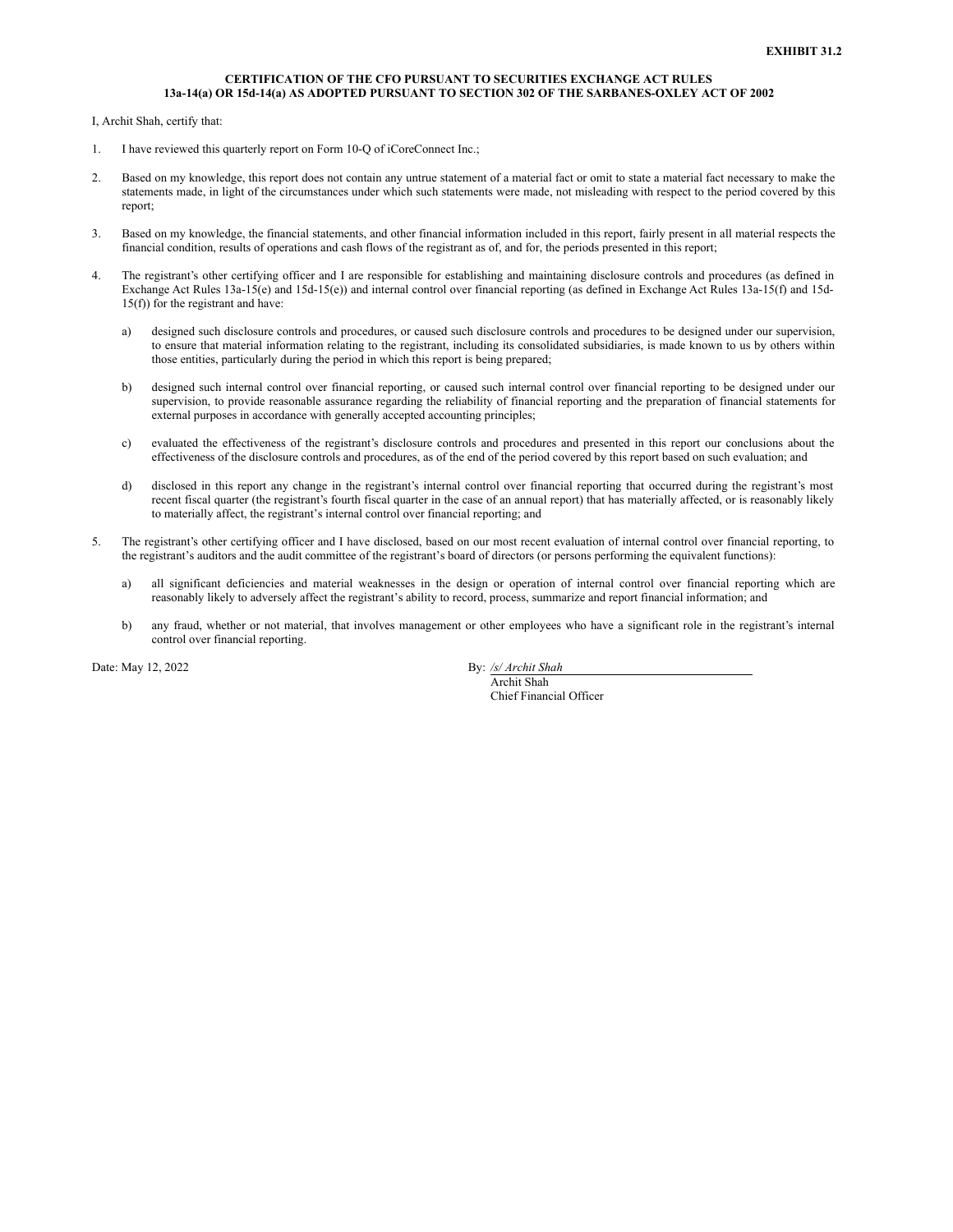### **CERTIFICATION PURSUANT TO 18 U.S.C. SECTION 1350, AS ADOPTED PURSUANT TO SECTION 906 OF THE SARBANES-OXLEY ACT OF 2002**

<span id="page-35-0"></span>In connection with the quarterly report of iCoreConnect Inc. (the "Company") on Form 10-Q for the period ended March 31, 2022 as filed with the Securities and Exchange Commission on the date hereof (the "Report"), I, Robert McDermott, Chief Executive Officer of the Company, certify, pursuant to 18 U.S.C. Section 1350, as adopted pursuant to Section 906 of the Sarbanes-Oxley Act of 2002, that:

- (1) The Report fully complies with the requirements of Section 13(a) or 15(d) of the Securities Exchange Act of 1934; and
- (2) The information contained in the Report fairly presents, in all material respects, the financial condition and results of operations of the Company.

A signed original of this written statement required by Section 906 has been provided to the Company and will be retained by the Company and furnished to the Securities and Exchange Commission or its staff upon request.

Date: May 12, 2022 By: /s/ *Robert McDermott* 

Robert McDermott President and Chief Executive Officer